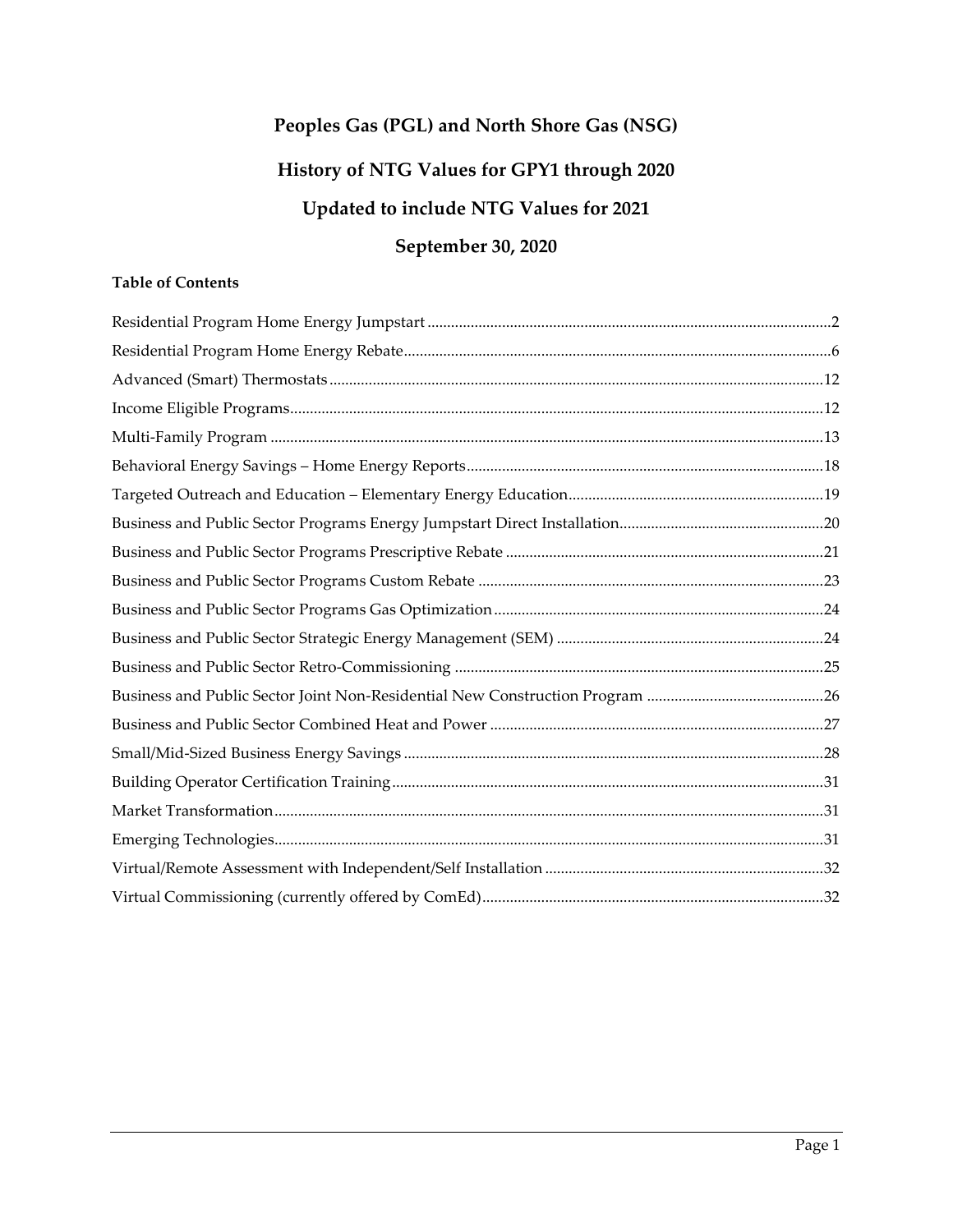<span id="page-1-0"></span>

|        | <b>Residential Program Home Energy Jumpstart</b>                                                  |
|--------|---------------------------------------------------------------------------------------------------|
| GPY1   | Peoples Gas NTG: 0.86                                                                             |
|        | Free ridership Not estimated separately from NTG                                                  |
|        | Spillover Not estimated separately from NTG                                                       |
|        | <b>Water Efficient Showerheads NTG 0.93</b>                                                       |
|        | Water Efficient Kitchen Aerators NTG 0.94                                                         |
|        | Water Efficient Bath Aerators NTG 0.94                                                            |
|        | Pipe Wrap NTG 0.67                                                                                |
|        | Method and Source: Program launched in Peoples Gas in the fourth quarter of GPY1 and              |
|        | experienced limited participation for the year. GPY1 NTG was based on evaluation review           |
|        | and recommended acceptance of program administrator ex ante NTG assumptions by                    |
|        | measure, weighted by program-level measure savings to a single NTG ratio for the program.         |
| GPY2   | Peoples Gas: NTG 0.96; Free ridership 0.08; Participant Spillover: 0.04                           |
|        | North Shore Gas: NTG 0.96; Free ridership 0.08; Participant Spillover: 0.04                       |
|        | Method and Source: Evaluation research consisting of GPY2 participating customer self-            |
|        | reports. In GPY2, the Peoples Gas program distributed measures to 4,004 participants, and         |
|        | the North Shore Gas program distributed measures to 348 participants. A total of 80               |
|        | participants were sampled from the combined population (71 from Peoples Gas, 9 from               |
|        | North Shore Gas).                                                                                 |
| GPY3   | Peoples Gas: NTG 0.96; Free ridership 0.08; Participant Spillover: 0.04                           |
|        | North Shore Gas: NTG 0.96; Free ridership 0.08; Participant Spillover: 0.04                       |
|        | Method and Source: Deemed by SAG consensus from GPY2 evaluation research.                         |
| GPY4   | Peoples Gas: NTG 0.96; Free ridership 0.08; Participant Spillover: 0.04                           |
|        | North Shore Gas: NTG 0.96; Free ridership 0.08; Participant Spillover: 0.04                       |
|        | Method and Source: Deemed by SAG consensus. Values from GPY2 evaluation research.                 |
| GPY5   | Peoples Gas and North Shore Gas:                                                                  |
|        | Deemed NTG 0.96; Free ridership 0.08; Participant Spillover: 0.04                                 |
|        | Method and Source: Values from GPY2 evaluation research.                                          |
| GPY6   | Peoples Gas and North Shore Gas:                                                                  |
|        | Deemed NTG 0.96; Free ridership 0.08; Participant Spillover: 0.04                                 |
|        | Method and Source: Values from GPY2 evaluation research.                                          |
| 2018   | All Measures Except Faucet Aerators:                                                              |
| (GPY7) | NTG: 0.96 ; Free Ridership: 0.08 ; Participant Spillover: 0.04                                    |
|        | <b>Faucet Aerators:</b>                                                                           |
|        | NTG: 1.04 ; Free Ridership: 0.00 ; Participant Spillover: 0.04                                    |
|        | Method: For measures except faucet aerators: No new research; retained GPY6 final values;         |
|        | FR & PSO (IL EM&V GPY2); NPSO (no value).                                                         |
|        | For faucet aerators: TRM version 6.0 specifies that the free ridership for faucet aerators be set |
|        | at zero when estimating gross savings using the TRM specified baseline average water flow         |
|        | rate.                                                                                             |
| 2019   | HEJ - Smart Thermostats; NTG=NA                                                                   |
|        | The savings for natural gas heating provided in Illinois TRM Version 7.0, Section 5.3.16 were     |
|        | derived from a billing regression analysis with an experimental design that does not require      |
|        | further net savings adjustment.                                                                   |
|        |                                                                                                   |
|        | HEJ - Faucet Aerators and Showerheads NTG=1.02                                                    |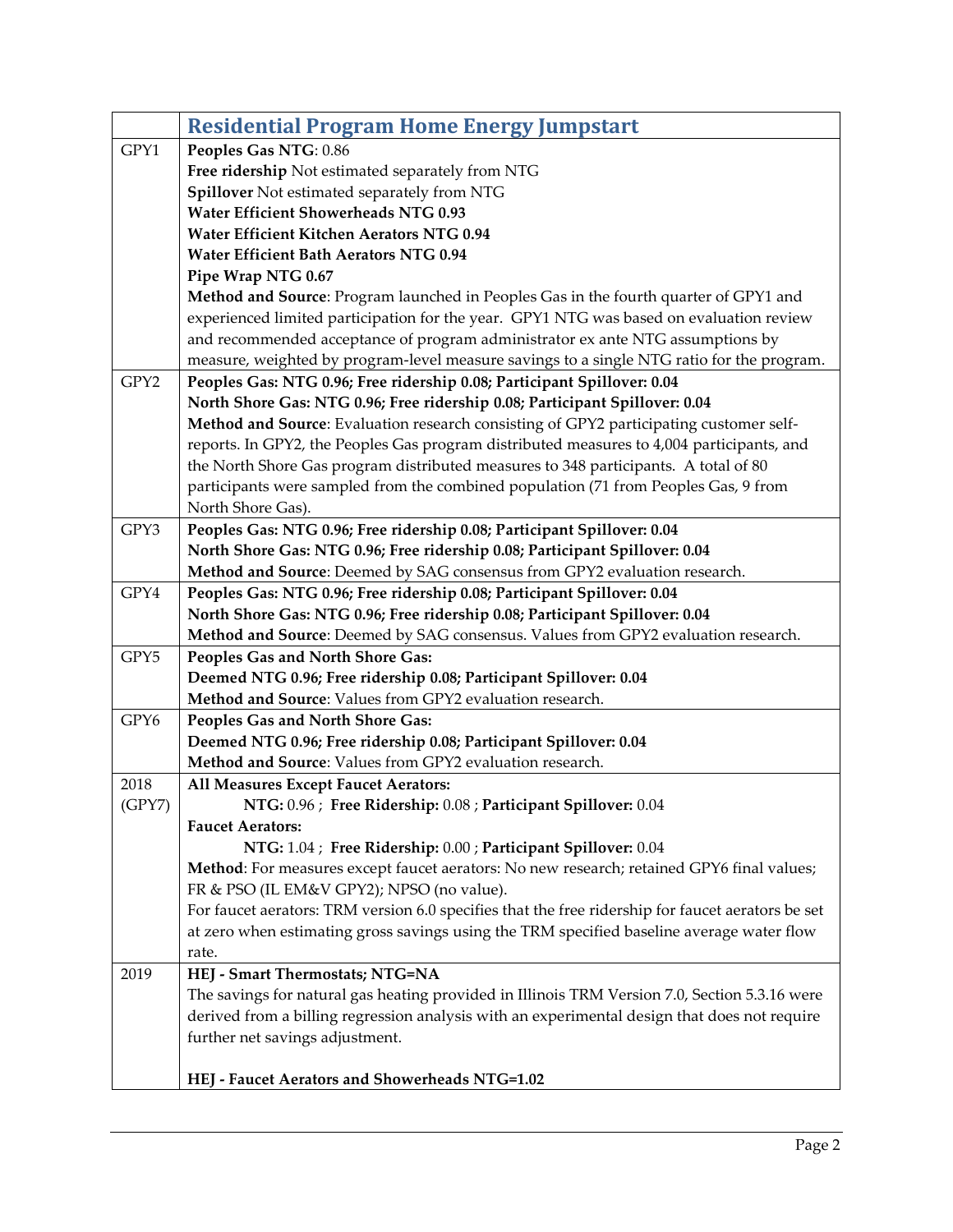|      | <b>Residential Program Home Energy Jumpstart</b>                                                                                                                                                                                                                                                                                                                                                                                                                                                                                                                                                                                                                                                                                                                    |
|------|---------------------------------------------------------------------------------------------------------------------------------------------------------------------------------------------------------------------------------------------------------------------------------------------------------------------------------------------------------------------------------------------------------------------------------------------------------------------------------------------------------------------------------------------------------------------------------------------------------------------------------------------------------------------------------------------------------------------------------------------------------------------|
|      | FR=0: TRM version 7.0 specifies that the free ridership for faucet aerators and showerheads<br>be set at zero when estimating gross savings using the TRM specified baseline average water<br>flow rate. PSO=0.02: 2018 Survey of 110 GPY6 participants. Memo: Net-to-Gross Research<br>Results from GPY6 for the Peoples Gas and North Shore Gas Home Energy Jumpstart<br>Program, Navigant, 8/23/18, second revision 9/19/18.                                                                                                                                                                                                                                                                                                                                     |
|      | HEJ - Programmable Thermostat NTG=0.88<br>FR=0.14 and PSO=0.02: 2018 Survey of 110 GPY6 participants. Memo: Net-to-Gross Research<br>Results from GPY6 for the Peoples Gas and North Shore Gas Home Energy Jumpstart<br>Program, Navigant, 8/23/18, second revision 9/19/18. FR: 28 responses for this measure.                                                                                                                                                                                                                                                                                                                                                                                                                                                     |
|      | HEJ - Re-Programming Thermostat NTG=0.80<br>FR=0.22 and PSO=0.02: 2018 Survey of 110 GPY6 participants. Memo: Net-to-Gross Research<br>Results from GPY6 for the Peoples Gas and North Shore Gas Home Energy Jumpstart<br>Program, Navigant, 8/23/18, second revision 9/19/18. FR: 21 responses for this measure. ICC<br>Staff suggestion with SAG consensus for Nicor Gas was combining the Nicor Gas (12<br>responses) and PGL & NSG (21 responses) survey question results for the re-programming t-<br>stat value (combined 33 responses average FR=0.34), and then take an average of those results<br>and the Nicor Gas water heater temp setback results $(FR = 0.09)$ (SAG consensus). Final<br>FR=0.22. Navigant recommended the same value for PGL & NSG. |
|      | HEJ - Boiler Pipe Insulation, DHW Pipe Insulation NTG=0.88<br>FR=0.14 and PSO=0.02: 2018 Survey of 110 GPY6 participants. Memo: Net-to-Gross Research<br>Results from GPY6 for the Peoples Gas and North Shore Gas Home Energy Jumpstart<br>Program, Navigant, 8/23/18, second revision 9/19/18. Boiler pipe insulation and pipe<br>insulation domestic hot water (DHW) outlet - had low participation in GPY6 (about 3<br>percent of overall program savings combined) and were not represented in the GPY6 HEJ<br>survey research. Navigant recommends a free ridership of 0.14 for those measures, matching<br>the findings for programmable thermostats, because they are equipment measures whereas<br>re-programming thermostats is a service measure.        |
| 2020 | HEJ - Smart Thermostats; NTG=NA<br>The savings for natural gas heating provided in Illinois TRM Version 8.0, Section 5.3.16 were<br>derived from a billing regression analysis with an experimental design that does not require<br>further net savings adjustment.                                                                                                                                                                                                                                                                                                                                                                                                                                                                                                 |
|      | HEJ - Faucet Aerators and Showerheads NTG=1.02<br>FR=0: TRM version 8.0 specifies that the free ridership for faucet aerators and showerheads<br>be set at zero when estimating gross savings using the Residential Section of the TRM<br>specified baseline average water flow rate. PSO=0.02: 2018 Survey of 110 GPY6 participants.<br>Memo: Net-to-Gross Research Results from GPY6 for the Peoples Gas and North Shore Gas<br>Home Energy Jumpstart Program, Navigant, 8/23/18, second revision 9/19/18.                                                                                                                                                                                                                                                        |
|      | HEJ - Programmable Thermostat NTG=0.88<br>FR=0.14 and PSO=0.02: 2018 Survey of 110 GPY6 participants. Memo: Net-to-Gross Research<br>Results from GPY6 for the Peoples Gas and North Shore Gas Home Energy Jumpstart<br>Program, Navigant, 8/23/18, second revision 9/19/18. FR: 28 responses for this measure.                                                                                                                                                                                                                                                                                                                                                                                                                                                     |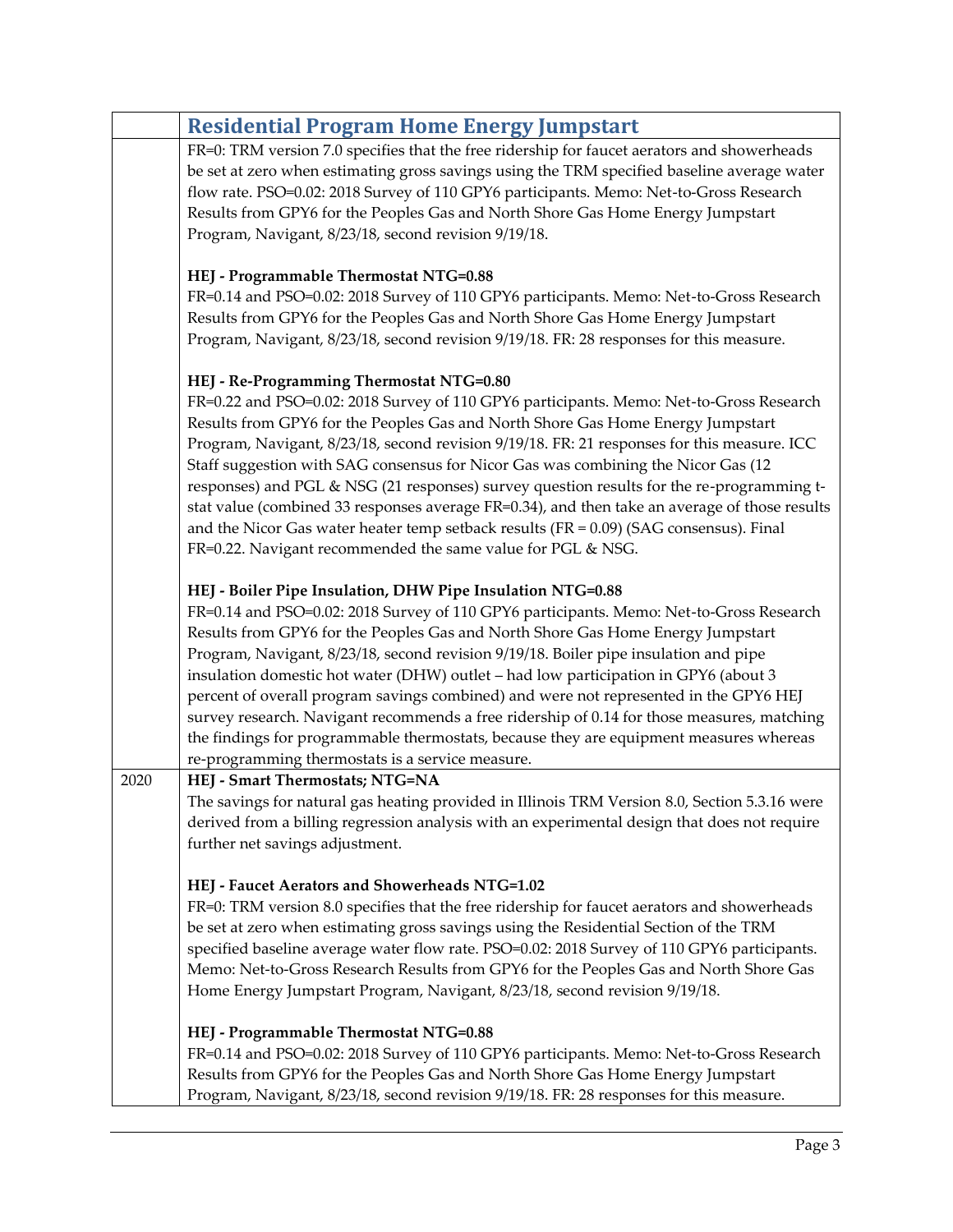|      | <b>Residential Program Home Energy Jumpstart</b>                                                                                                                                                                                                                                                                                                                                                                                                                                                                                                                                                                                                                                                                                                                          |
|------|---------------------------------------------------------------------------------------------------------------------------------------------------------------------------------------------------------------------------------------------------------------------------------------------------------------------------------------------------------------------------------------------------------------------------------------------------------------------------------------------------------------------------------------------------------------------------------------------------------------------------------------------------------------------------------------------------------------------------------------------------------------------------|
|      | HEJ - Re-Programming Thermostat NTG=0.80<br>FR=0.22 and PSO=0.02: 2018 Survey of 110 GPY6 participants. Memo: Net-to-Gross Research<br>Results from GPY6 for the Peoples Gas and North Shore Gas Home Energy Jumpstart<br>Program, Navigant, 8/23/18, second revision 9/19/18. FR: 21 responses for this measure. ICC<br>Staff suggestion with SAG consensus for Nicor Gas was combining the Nicor Gas (12<br>responses) and PGL & NSG (21 responses) survey question results for the re-programming t-<br>stat value (combined 33 responses average FR=0.34), and then take an average of those results<br>and the Nicor Gas water heater temp setback results ( $FR = 0.09$ ) (SAG consensus). Final<br>FR=0.22. Navigant recommended the same value for PGL & NSG.     |
|      | HEJ - Boiler Pipe Insulation, DHW Pipe Insulation NTG=0.88<br>FR=0.14 and PSO=0.02: 2018 Survey of 110 GPY6 participants. Memo: Net-to-Gross Research<br>Results from GPY6 for the Peoples Gas and North Shore Gas Home Energy Jumpstart<br>Program, Navigant, 8/23/18, second revision 9/19/18. Boiler pipe insulation and pipe<br>insulation domestic hot water (DHW) outlet - had low participation in GPY6 (about 3<br>percent of overall program savings combined) and were not represented in the GPY6 HEJ<br>survey research. Navigant recommends a free ridership of 0.14 for those measures, matching<br>the findings for programmable thermostats, because they are equipment measures whereas<br>re-programming thermostats is a service measure.              |
| 2021 | HEJ - Smart Thermostats; NTG=0.90<br>Method: The heating savings factor for residential advanced thermostats is based on a<br>consumption data analysis using matching to non-participants. The values are therefore<br>between net and gross with respect to free ridership. Like all consumption data analyses,<br>they are net with respect to participant spillover and gross with respect to non-participant<br>spillover. For more detail, see Table 5-3 in Volume 4 of the IL-TRM. Consistent with Section<br>7.2 of the Illinois EE Policy Manual, applicable net-to-gross adjustments to the savings will be<br>determined as part of the annual SAG net-to-gross process. Considering the guidance of TRM<br>Table 5.3, the evaluators recommend a NTG of 0.90. |
|      | HEJ - Faucet Aerators and Showerheads NTG=1.02<br>FR=0: The IL TRM specifies that the free ridership for aerators and showerheads be set at zero<br>when estimating gross savings using a baseline average flow rate that includes the effect of<br>existing low flow fixtures. PSO=0.02: 2018 Survey of 110 GPY6 participants. Memo: Net-to-<br>Gross Research Results from GPY6 for the Peoples Gas and North Shore Gas Home Energy<br>Jumpstart Program, Navigant, 8/23/18, second revision 9/19/18.                                                                                                                                                                                                                                                                   |
|      | HEJ - Programmable Thermostat NTG=0.88<br>FR=0.14 and PSO=0.02: 2018 Survey of 110 GPY6 participants. Memo: Net-to-Gross Research<br>Results from GPY6 for the Peoples Gas and North Shore Gas Home Energy Jumpstart<br>Program, Navigant, 8/23/18, second revision 9/19/18. FR: 28 responses for this measure.                                                                                                                                                                                                                                                                                                                                                                                                                                                           |
|      | HEJ - Re-Programming Thermostat NTG=0.80<br>FR=0.22 and PSO=0.02: 2018 Survey of 110 GPY6 participants. Memo: Net-to-Gross Research<br>Results from GPY6 for the Peoples Gas and North Shore Gas Home Energy Jumpstart                                                                                                                                                                                                                                                                                                                                                                                                                                                                                                                                                    |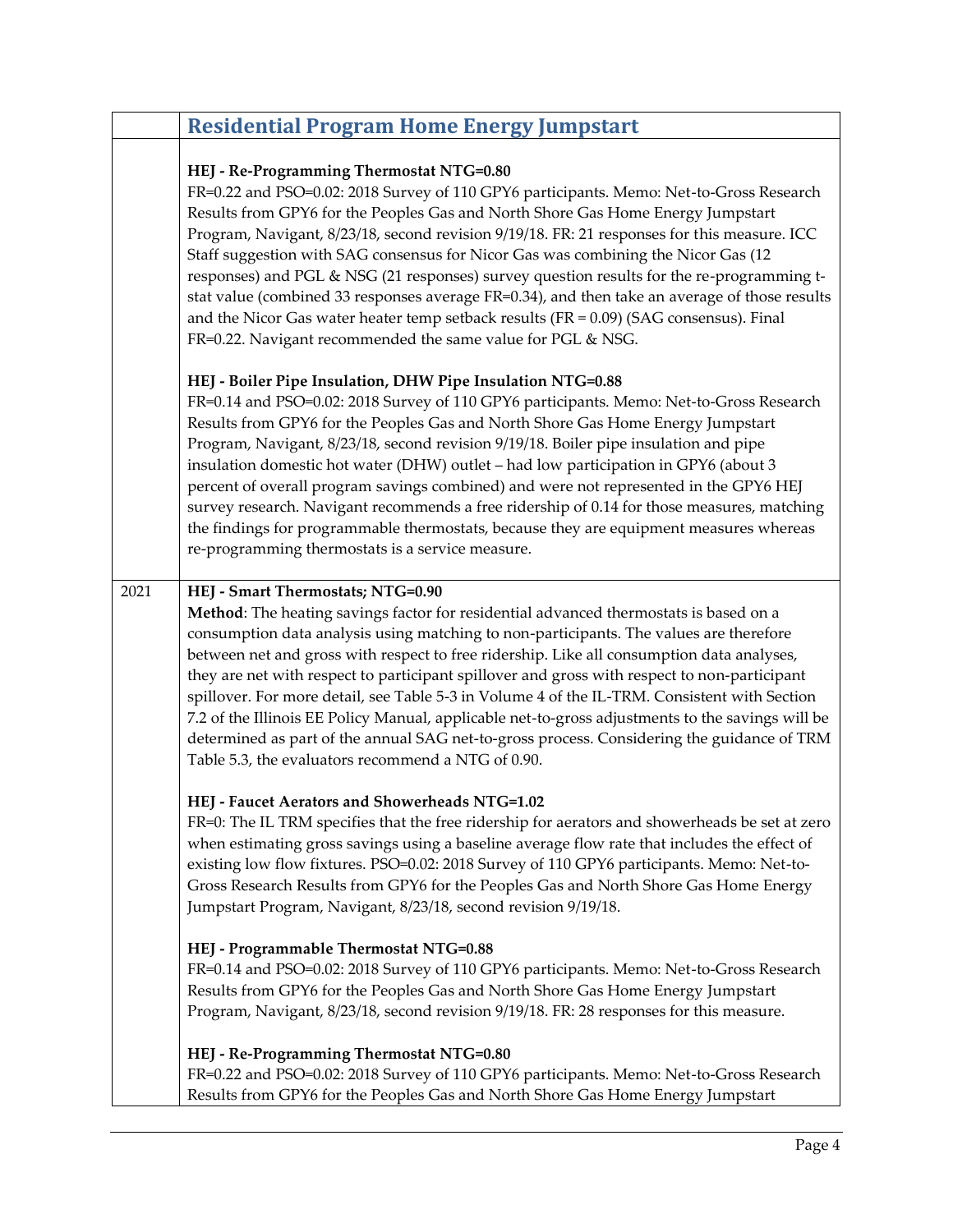| <b>Residential Program Home Energy Jumpstart</b>                                              |
|-----------------------------------------------------------------------------------------------|
| Program, Navigant, 8/23/18, second revision 9/19/18. FR: 21 responses for this measure. ICC   |
| Staff suggestion with SAG consensus for Nicor Gas was combining the Nicor Gas (12)            |
| responses) and PGL & NSG (21 responses) survey question results for the re-programming t-     |
| stat value (combined 33 responses average FR=0.34), and then take an average of those results |
| and the Nicor Gas water heater temp setback results ( $FR = 0.09$ ) (SAG consensus). Final    |
| FR=0.22. Navigant recommended the same value for PGL & NSG.                                   |
|                                                                                               |
| HEJ - Boiler Pipe Insulation, DHW Pipe Insulation NTG=0.88                                    |
| FR=0.14 and PSO=0.02: 2018 Survey of 110 GPY6 participants. Memo: Net-to-Gross Research       |
| Results from GPY6 for the Peoples Gas and North Shore Gas Home Energy Jumpstart               |
| Program, Navigant, 8/23/18, second revision 9/19/18. Boiler pipe insulation and pipe          |
| insulation domestic hot water (DHW) outlet - had low participation in GPY6 (about 3           |
| percent of overall program savings combined) and were not represented in the GPY6 HEJ         |
| survey research. Navigant recommends a free ridership of 0.14 for those measures, matching    |
| the findings for programmable thermostats, because they are equipment measures whereas        |
| re-programming thermostats is a service measure.                                              |
|                                                                                               |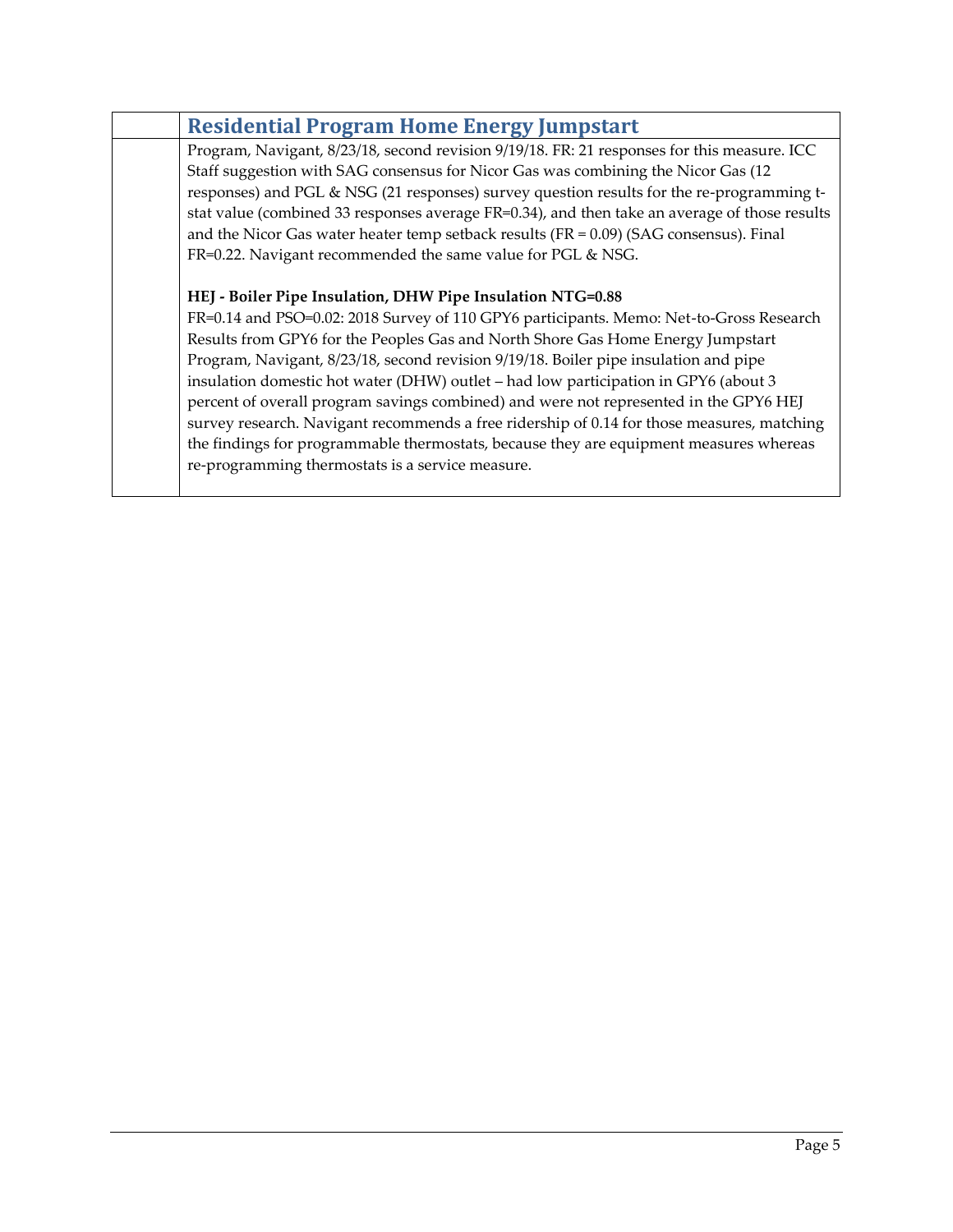<span id="page-5-0"></span>

|                | <b>Residential Program Home Energy Rebate</b>                                                                                                                                                                                                                                                                                                                                                                                                                                                                                                                                                                                                                                                                                                                                                                                                                                                             |
|----------------|-----------------------------------------------------------------------------------------------------------------------------------------------------------------------------------------------------------------------------------------------------------------------------------------------------------------------------------------------------------------------------------------------------------------------------------------------------------------------------------------------------------------------------------------------------------------------------------------------------------------------------------------------------------------------------------------------------------------------------------------------------------------------------------------------------------------------------------------------------------------------------------------------------------|
| GPY1           | Peoples Gas: NTG 0.72; Free ridership 0.28; Participant Spillover 0.00<br>North Shore Gas: NTG 0.67; Free ridership 0.33; Participant Spillover 0.00<br>Method and Source: Evaluation research consisting of GPY1 participating customer self-<br>reports and participating trade ally interviews. For Peoples Gas: 68 NTG interviews<br>completed from a population of 1,363 participants. For North Shore Gas: 71 NTG interviews<br>completed from a population of 991 participants. No quantifiable participant spillover was<br>found from customer self-reports. Significant qualitative evidence of spillover was found<br>from 30 trade ally interviews, but was not quantified.                                                                                                                                                                                                                   |
| GPY2           | Peoples Gas: NTG 0.82; Deemed Free ridership 0.28; Non-Participant Spillover: 0.10<br>North Shore Gas: NTG 0.80; Deemed Free ridership 0.33; Non-Participant Spillover: 0.13<br>Method and Source: Spillover results for GPY2 based on evaluation research to estimate<br>spillover from non-participating trade allies. For the spillover calculation, 59 interviews<br>were conducted sampled from two groups of non-participating trade allies: 1) Trade allies<br>that dropped out of the program (so-called "drop out" trade allies): those who had<br>participated in GPY1, but did not participate in GPY2; and 2) True non-participating trade<br>allies - those who reported that they were aware of the program, but had never participated.<br>Free-ridership for GPY2 was deemed from GPY1 evaluation research based on SAG<br>consensus. Evaluation did not research free-ridership in GPY2. |
| GPY3           | Peoples Gas: NTG 0.82; Deemed Free ridership 0.28; Non-Participant Spillover: 0.10<br>North Shore Gas: NTG 0.80; Deemed Free ridership 0.33; Non-Participant Spillover: 0.13<br>Method and Source: Deemed by SAG consensus from GPY1 and GPY2 evaluation research.                                                                                                                                                                                                                                                                                                                                                                                                                                                                                                                                                                                                                                        |
| GPY4           | Peoples Gas: NTG 0.82; Deemed Free ridership 0.28; Non-Participant Spillover: 0.10<br>North Shore Gas: NTG 0.80; Deemed Free ridership 0.33; Non-Participant Spillover: 0.13<br>Method and Source: Deemed by SAG consensus. Values from GPY1 and GPY2 evaluation<br>research.                                                                                                                                                                                                                                                                                                                                                                                                                                                                                                                                                                                                                             |
| GPY5           | Peoples Gas and North Shore Gas:<br>NTG 0.81; Free ridership 0.30; Participant Spillover 0.00; Non-Participant Spillover: 0.11<br>Method and Source: A single value was developed for both PGL and NSG programs based<br>on weighting GPY4 values 60% PGL to 40% NSG. Weighting based on GPY5 planning<br>values.                                                                                                                                                                                                                                                                                                                                                                                                                                                                                                                                                                                         |
| GPY6           | Peoples Gas and North Shore Gas:<br>NTG 0.81; Free ridership 0.30; Participant Spillover 0.00; Non-Participant Spillover: 0.11<br>Method and Source: A single value was developed for both PGL and NSG programs based<br>on weighting GPY4 values 60% PGL to 40% NSG, no changes for GPY6.                                                                                                                                                                                                                                                                                                                                                                                                                                                                                                                                                                                                                |
| 2018<br>(GPY7) | For all program measures except Duct Sealing, Air Sealing, and Insulation                                                                                                                                                                                                                                                                                                                                                                                                                                                                                                                                                                                                                                                                                                                                                                                                                                 |
|                | <b>NTG: 0.64</b><br>Free ridership: 0.49<br>Method: Value is from GPY5 evaluation on-line survey completed with 119 GPY5 HER<br>Program participants. The FR result is based on applying the TRM v6.0 NTG<br>methodologies. Overall program FR value uses GPY5 HER Program verified gross<br>savings to weight measure category free ridership: AFUE 95+ (FR=0.48, weight=75%);<br>programmable thermostats (FR=0.64, weight=11%); other measures in survey (FR is not<br>based on enough responses to report statistically significant results at the measure level,<br>weight = 14%). Program measures that were not researched were assigned the overall                                                                                                                                                                                                                                               |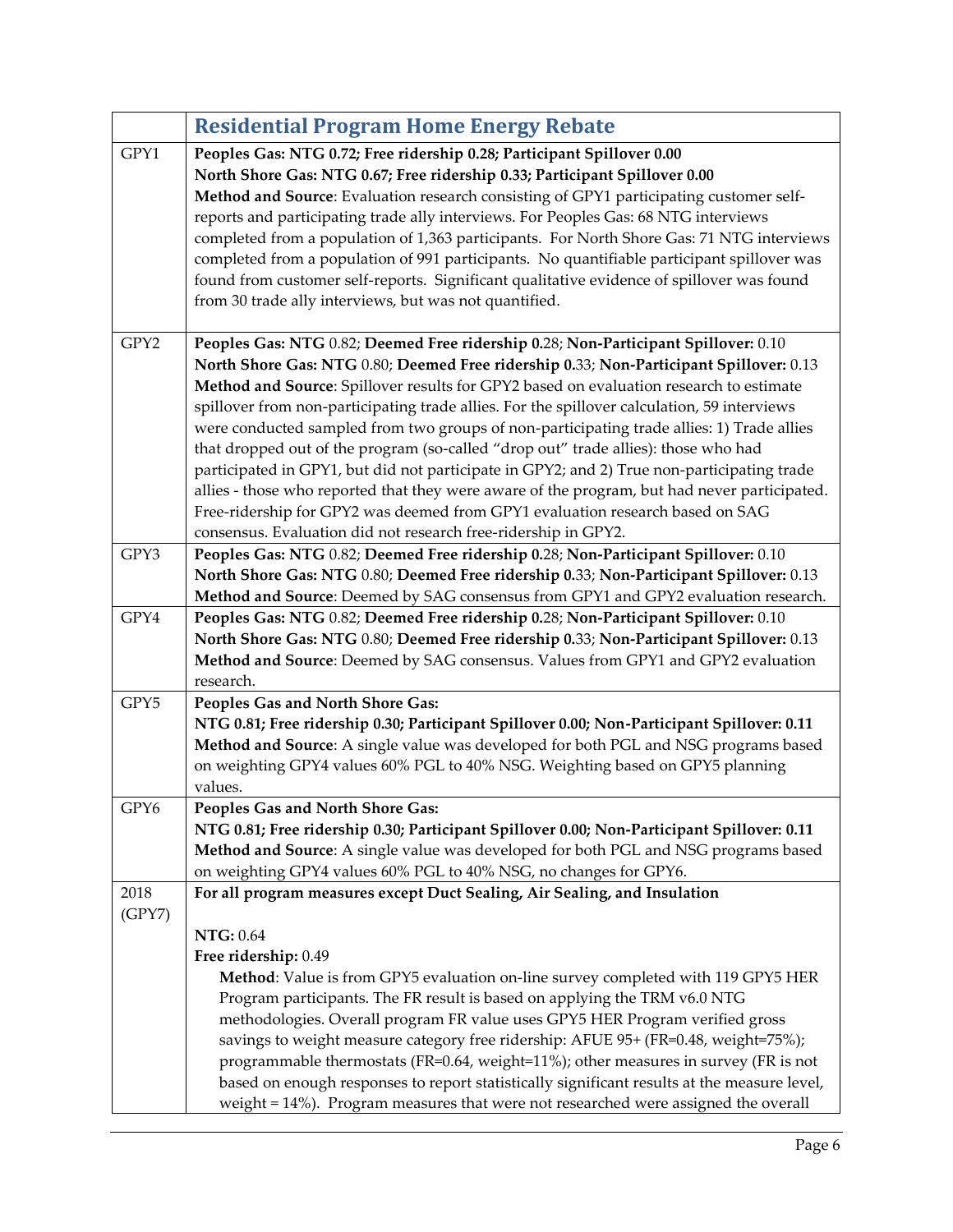FR average. This NTG value is not recommended for air sealing, insulation, or duct sealing.

Navigant described our concerns with the TRM v5.0 NTG algorithm and offered an alternative approach in an August 23, 2016 memo. Our alternative was not adopted for TRM v6.0, but the approach that did make it into TRM v6.0 addresses what we believed were weaknesses of TRM v5.0 and produces results similar to our August 23 recommended alternative. Navigant recommends the algorithm in TRM v6.0 over the algorithm in TRM v5.0 to estimate free ridership for residential prescriptive rebate programs. A Navigant memo dated December 30, 2016 provides further discussion.

### **Participant Spillover:** 0.02

**Method**: The PSO value is from GPY5 evaluation telephone survey research conducted with 100 GPY4 Nicor Gas HEER Program participants. The PSO result is based on applying the TRM v5.0 methodologies to identify spillover candidates, and estimating spillover savings using the Illinois TRM and Nicor Gas program data from GPY4. The TRM version 6.0 participant spillover methodology advises using a lower, more inclusive spillover threshold score of 5.0 rather than 7.0. Navigant re-examined our survey responses applying a threshold of 5.0, but no additional gas spillover was found. A Navigant memo dated December 16, 2016 provides further discussion. Navigant recommends the PSO value from the Nicor Gas study for PGL & NSG. The last participant spillover study for the PGL & NSG HER Program was conducted in GPY1, where evidence of PSO was found, but it was not quantified.

#### **Non-Participant Spillover**: 0.11

**Method**: Non-participant spillover value for 2018 (GPY7) is based on GPY2 evaluation research conducted for Peoples Gas and North Shore Gas to estimate spillover from nonparticipating trade allies. For statewide consistency, the methodology and survey instrument were derived from evaluation research completed for Ameren Illinois by Cadmus. For the spillover calculation, 59 interviews were conducted sampled from two groups of non-participating trade allies: 1) Trade allies that dropped out of the PGL or NSG program (so-called "drop out" trade allies): those who had participated in GPY1, but did not participate in GPY2; and 2) True non-participating trade allies - those who reported that they were aware of the PGL and NSG program, but had never participated. The value of 0.11 is a weighted average of 0.10 for Peoples Gas and 0.13 for NSG.

## **For Duct Sealing, Air Sealing, and Insulation**

**NTG:** 0.90

#### **Free ridership:** 0.10

**Spillover:** 0.00

**Method**: The free ridership value was taken from the "Home Energy Savings Program GPY2/EPY5 Evaluation Report" prepared for Nicor Gas and ComEd (Navigant, 3/25/2014). Results for Nicor Gas for the weatherization component were: FR=0.10. No recommendation was made for spillover.

The GPY5 HER FR research did not have a representative mix of duct sealing, air sealing and insulation measures, which contribute significant portions of the PGL & NSG program savings. Navigant concludes the GPY5 overall HER Program NTG (0.64) is not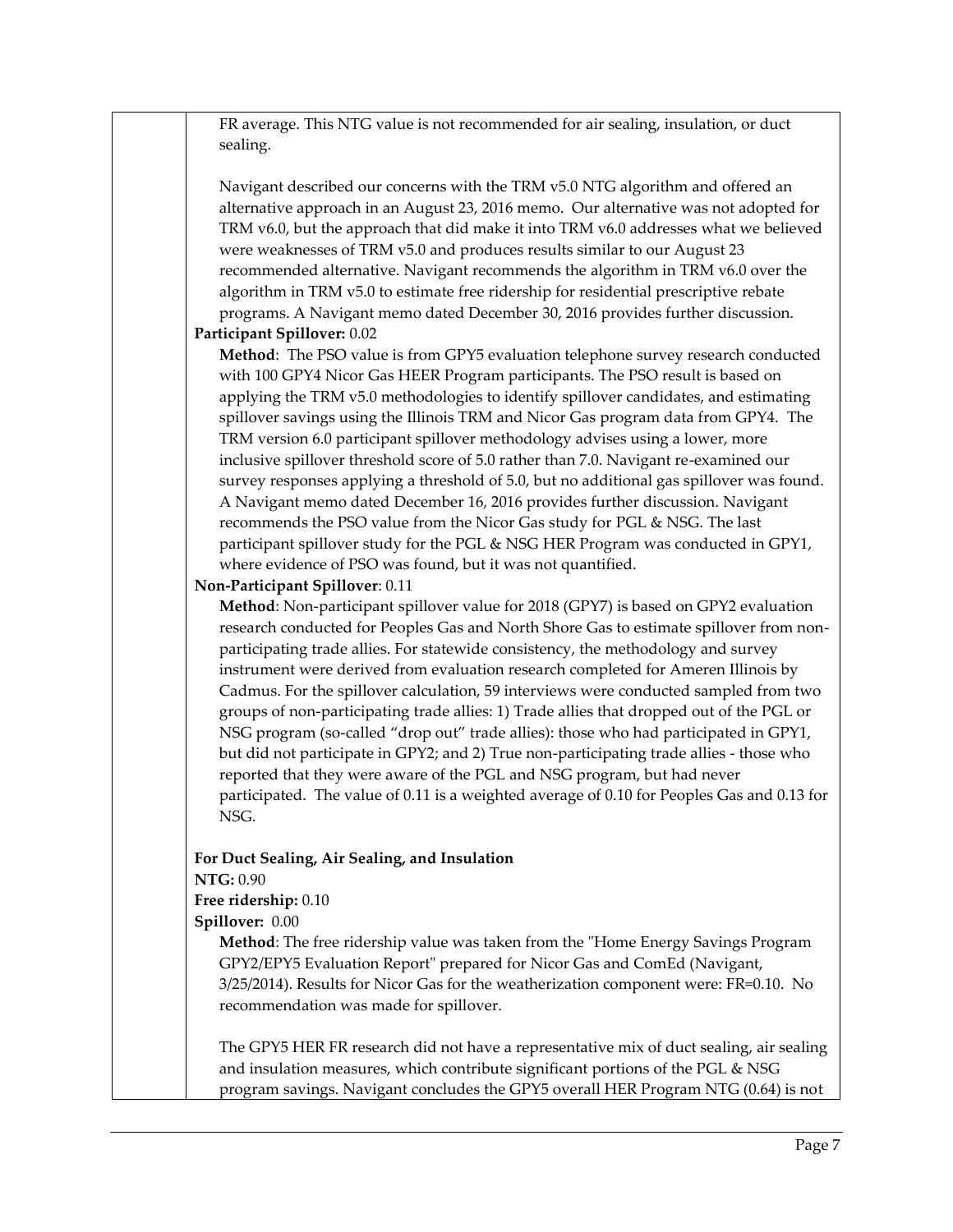|      | reasonable for duct sealing, air sealing, and insulation. Duct sealing, air sealing, and<br>insulation FR and PSO research is planned for the first half of 2017. Navigant may |
|------|--------------------------------------------------------------------------------------------------------------------------------------------------------------------------------|
|      | recommend updated free ridership and spillover values using data from the PGL & NSG                                                                                            |
|      | Home Energy Rebate Program survey planned for the first half of 2017 if results are final                                                                                      |
|      | prior to May 30, 2017.                                                                                                                                                         |
| 2019 | Home Energy Rebate (HVAC and other equipment, excluding Smart Thermostats, Duct                                                                                                |
|      | Sealing, Air Sealing, and Insulation Measures)<br>NTG: 0.63; Free Ridership: 0.49; Participant Spillover: 0.01; Non-Participant Spillover: 0.11                                |
|      | Method: FR and PSO: 2017 Survey of 74 GPY6 HVAC/Other Equipment participants and 60                                                                                            |
|      | participating trade allies. Memo: Net-to-Gross Research Results from GPY6 for the Peoples                                                                                      |
|      | Gas and North Shore Gas Home Energy Rebate Program, Navigant, 5/26/17                                                                                                          |
|      | NPSO: 2013 Survey of 59 non-participating trade allies. Residential Prescriptive Rebate                                                                                        |
|      | Program GPY2 Evaluation Report, Navigant, 2/10/14                                                                                                                              |
|      | Home Energy Rebate - Duct Sealing, Air Sealing, and Insulation Measures                                                                                                        |
|      | NTG: 0.73 to 0.78, measure-level and program-level values described below                                                                                                      |
|      | Method: FR and PSO: 2017 Survey of 86 GPY6 Air Sealing, Duct Sealing, and Insulation                                                                                           |
|      | participants and 60 participating trade allies. Memo: Net-to-Gross Research Results from<br>GPY6 for the Peoples Gas and North Shore Gas Home Energy Rebate Program, Navigant, |
|      | 5/26/17                                                                                                                                                                        |
|      | All scenarios of Air Sealing plus Attic Insulation Installed in the Same Project (with or<br>without additional measures installed in the same project)                        |
|      | Method: Applies only in scenarios where air sealing and attic insulation are                                                                                                   |
|      | installed at the same time, and only if the savings for natural gas heating are                                                                                                |
|      | estimated using the Illinois TRM Version 7.0, Section 5.6.1 (Air Sealing) and Section                                                                                          |
|      | 5.6.5 (Ceiling/Attic Insulation) adjustment factor of 72% that was derived from air<br>sealing and insulation research by Navigant (2018). See Navigant (2018) ComEd and       |
|      | Nicor Gas Air Sealing and Insulation Research Report. The 72% adjustment factor                                                                                                |
|      | was derived from a gas consumption data regression analysis with an experimental                                                                                               |
|      | design that does not require further net savings adjustment.                                                                                                                   |
|      | Either NTG Approach Option 1 or Option 2 are acceptable.                                                                                                                       |
|      | NTG Application Approach Option 1: Measure-level NTG values for air sealing, duct<br>sealing, and insulation                                                                   |
|      | All scenarios of Air Sealing plus Attic Insulation Installed in the Same Project (with or<br>a.                                                                                |
|      | without additional measures installed in the same project)                                                                                                                     |
|      | NTG: Use 72% TRM savings adjustment factor and no further NTG                                                                                                                  |
|      | adjustment<br>Air Sealing and Insulation Measures: Measure-level NTG value of 0.73 applies to any<br>b.                                                                        |
|      | single measure or combined set of air sealing and insulation measures, alone or in                                                                                             |
|      | combination with other measures installed in the same project, EXCLUDING the net                                                                                               |
|      | savings for air sealing and attic insulation installed in the same project (those net                                                                                          |
|      | savings are always calculated separately):                                                                                                                                     |
|      | NTG 0.73                                                                                                                                                                       |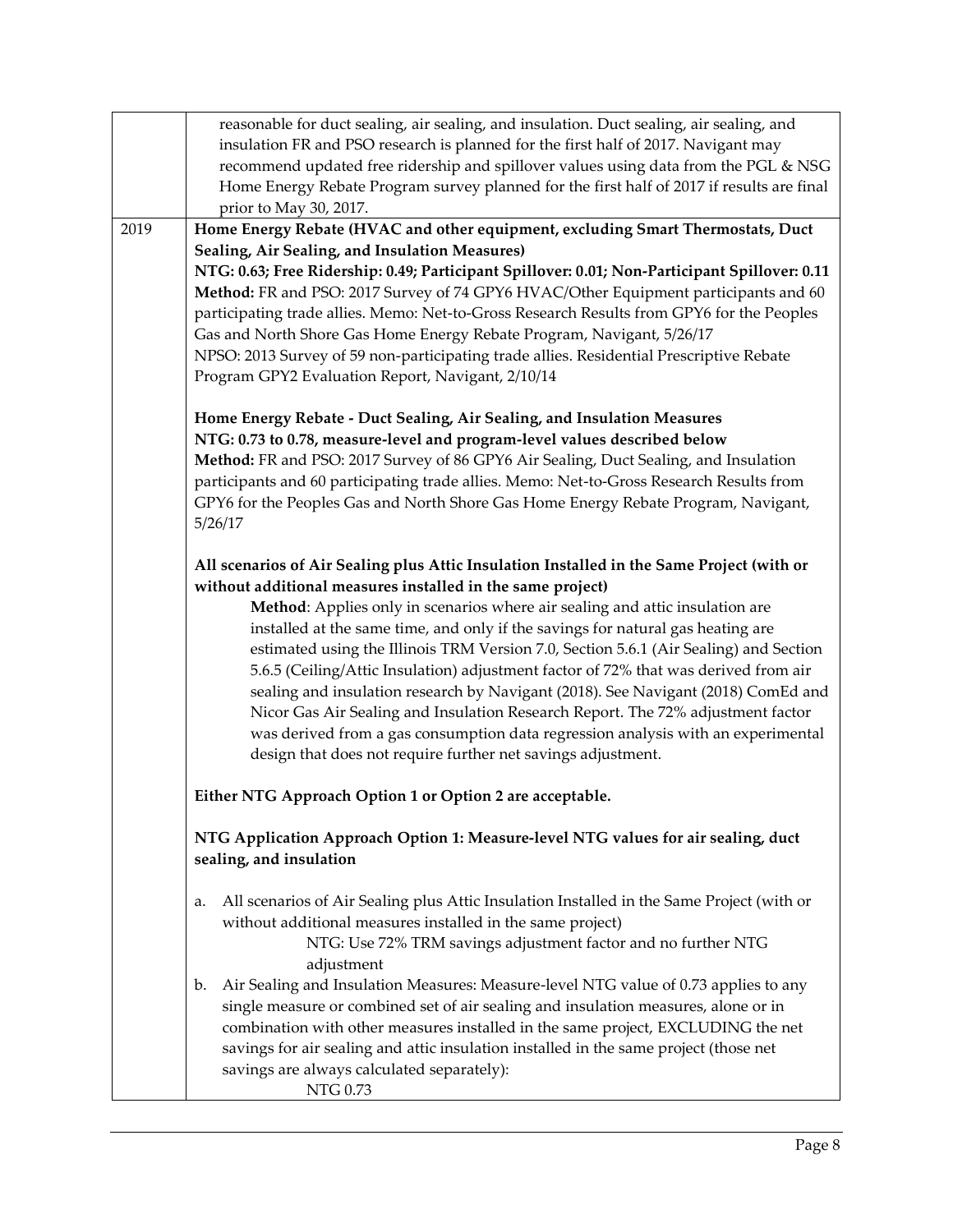|      | Free ridership 28%                                                                              |
|------|-------------------------------------------------------------------------------------------------|
|      | Spillover 1%                                                                                    |
|      | Duct Sealing Measures. Measure-level NTG value of 0.78 for duct sealing applies only if<br>c.   |
|      | the measure level NTG of $0.73$ is used for air sealing ( $w/o$ attic insulation) and other     |
|      | insulation measures.                                                                            |
|      | <b>NTG 0.78</b>                                                                                 |
|      | Free ridership 23%                                                                              |
|      | Spillover 1%                                                                                    |
|      |                                                                                                 |
|      | NTG Application Approach Option 2: Program-level NTG value for air sealing, duct                |
|      | sealing, and insulation measures                                                                |
|      |                                                                                                 |
|      | All scenarios of Air Sealing plus Attic Insulation Installed in the Same Project (with or<br>a. |
|      | without additional measures installed in the same project)                                      |
|      | NTG: Use 72% TRM savings adjustment factor and no further NTG                                   |
|      | adjustment                                                                                      |
|      | Duct Sealing, Air Sealing and Insulation Measures, Program-level NTG value of 0.75<br>b.        |
|      | applies to all DS/AS/I measures, alone or in combination, EXCLUDING the net savings             |
|      | for air sealing and attic insulation installed in the same project (those net savings are       |
|      | always calculated separately):                                                                  |
|      | <b>NTG 0.75</b>                                                                                 |
|      | Free ridership 26%                                                                              |
|      | Spillover 1%                                                                                    |
|      |                                                                                                 |
| 2020 | Home Energy Rebate (HVAC and other equipment, excluding Smart Thermostats, Duct                 |
|      | Sealing, Air Sealing, and Insulation Measures)                                                  |
|      | NTG: 0.63; Free Ridership: 0.49; Participant Spillover: 0.01; Non-Participant Spillover: 0.11   |
|      | Method: FR and PSO: 2017 Survey of 74 GPY6 HVAC/Other Equipment participants and 60             |
|      | participating trade allies. Memo: Net-to-Gross Research Results from GPY6 for the Peoples       |
|      | Gas and North Shore Gas Home Energy Rebate Program, Navigant, 5/26/17                           |
|      | NPSO: 2013 Survey of 59 non-participating trade allies. Residential Prescriptive Rebate         |
|      | Program GPY2 Evaluation Report, Navigant, 2/10/14                                               |
|      |                                                                                                 |
|      | All scenarios of Air Sealing plus Attic Insulation Installed in the Same Project (whether       |
|      | or not additional measures are installed in the same project)                                   |
|      | Method: Applies only in scenarios where air sealing and attic insulation are                    |
|      | installed at the same time, and only if the savings for natural gas heating are                 |
|      | estimated using the Illinois TRM Version 8.0, Section 5.6.1 (Air Sealing) and Section           |
|      | 5.6.5 (Ceiling/Attic Insulation) adjustment factor of 72% that was derived from air             |
|      | sealing and insulation research by Navigant (2018). See Navigant (2018) ComEd and               |
|      | Nicor Gas Air Sealing and Insulation Research Report. The 72% adjustment factor                 |
|      | was derived from a gas consumption data regression analysis with an experimental                |
|      | design that does not require further net savings adjustment.                                    |
|      |                                                                                                 |
|      | Home Energy Rebate - Air Sealing (without adding attic insulation), Insulation Measures         |
|      | (excluding attic insulation), and Duct Sealing                                                  |
|      | NTG: Measure-level values described below                                                       |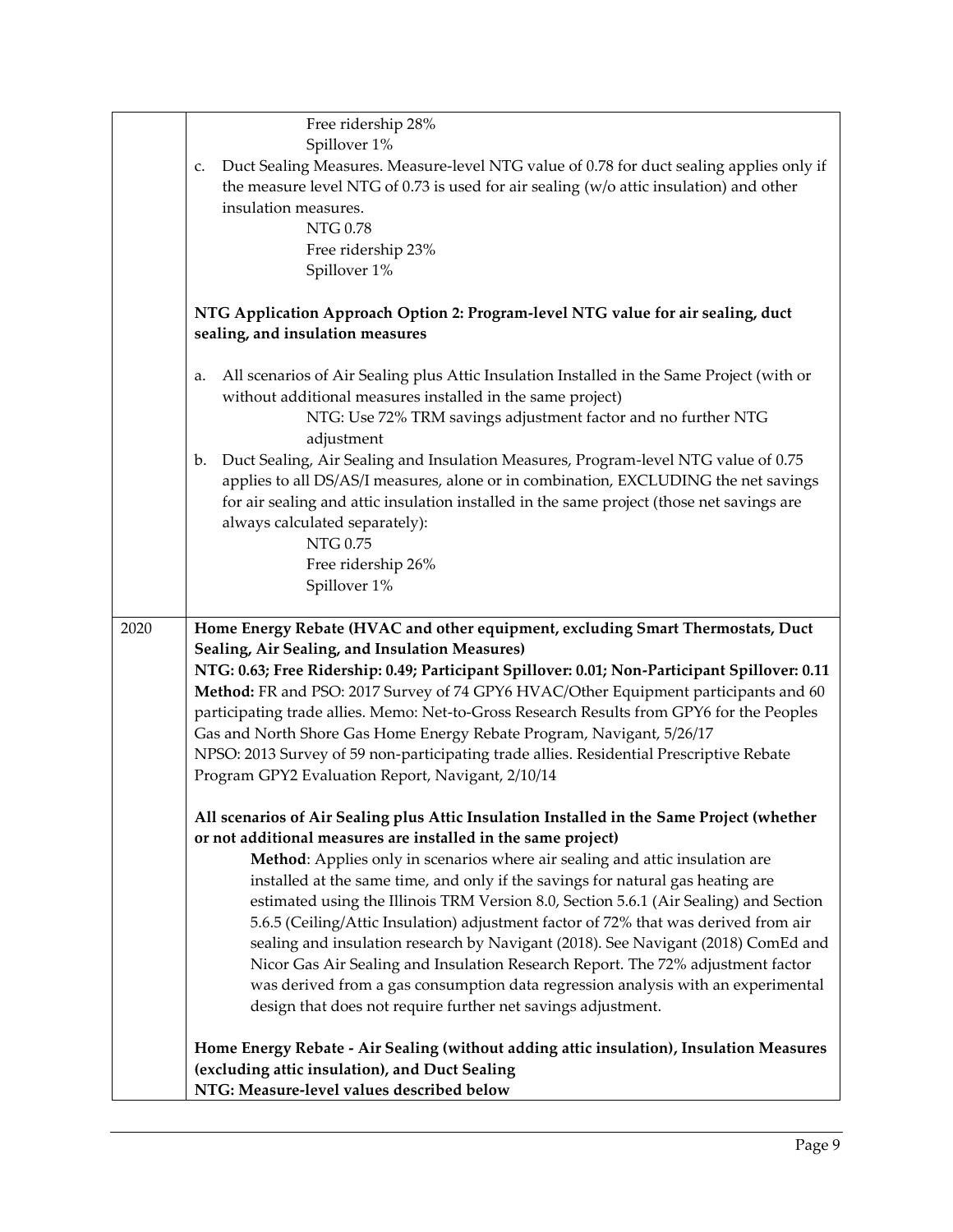|      | Method: FR: Navigant research of free ridership from a telephone survey administered to<br>ComEd EPY9/GPY6 and CY2018 Weatherization Rebates Program participants that were<br>joint with PGL, NSG and Nicor Gas. Navigant conducted the net-to-gross (NTG) research in<br>Fall 2018 with EPY9/GPY6 and CY2018 participants and in Spring 2019 with only CY2018<br>duct sealing participants. Analyzed completes: Attic Insulation (61), Air Sealing (68), Duct<br>Sealing (79). Wall insulation FR is a weighted average value, applied to other insulation<br>measures. Survey was fuel neutral and used TRM v7.0 protocols. Navigant recommended<br>updating older gas research with these newer joint values, described in Navigant memo to<br>ComEd July 19, 2019.                                                                                                                                                                                                                                                                                                                                                                                                                                                                                                                                                                                                                    |
|------|--------------------------------------------------------------------------------------------------------------------------------------------------------------------------------------------------------------------------------------------------------------------------------------------------------------------------------------------------------------------------------------------------------------------------------------------------------------------------------------------------------------------------------------------------------------------------------------------------------------------------------------------------------------------------------------------------------------------------------------------------------------------------------------------------------------------------------------------------------------------------------------------------------------------------------------------------------------------------------------------------------------------------------------------------------------------------------------------------------------------------------------------------------------------------------------------------------------------------------------------------------------------------------------------------------------------------------------------------------------------------------------------|
|      | PSO: 2017 Survey of 86 GPY6 Air Sealing, Duct Sealing, and Insulation participants and 60<br>participating trade allies. Memo: Net-to-Gross Research Results from GPY6 for the Peoples<br>Gas and North Shore Gas Home Energy Rebate Program, Navigant, 5/26/17                                                                                                                                                                                                                                                                                                                                                                                                                                                                                                                                                                                                                                                                                                                                                                                                                                                                                                                                                                                                                                                                                                                            |
|      | Air Sealing (conducted without adding attic insulation):<br>a.<br>NTG 0.77<br>Free ridership 24%                                                                                                                                                                                                                                                                                                                                                                                                                                                                                                                                                                                                                                                                                                                                                                                                                                                                                                                                                                                                                                                                                                                                                                                                                                                                                           |
|      | Spillover 1%<br>Insulation measures, excluding ceiling/attic insulation, including Wall, Floor Above<br>b.<br>Crawlspace, Basement Sidewall; Rim/Band Joist:<br>NTG 0.79<br>Free ridership 22%                                                                                                                                                                                                                                                                                                                                                                                                                                                                                                                                                                                                                                                                                                                                                                                                                                                                                                                                                                                                                                                                                                                                                                                             |
|      | Spillover 1%<br>Duct Sealing Measures:<br>c.<br>NTG 0.87<br>Free ridership 14%<br>Spillover 1%                                                                                                                                                                                                                                                                                                                                                                                                                                                                                                                                                                                                                                                                                                                                                                                                                                                                                                                                                                                                                                                                                                                                                                                                                                                                                             |
| 2021 | Home Energy Rebate (HVAC and other equipment, excluding Smart Thermostats, Duct<br>Sealing, Air Sealing, and Insulation Measures)<br>NTG: 0.74; Free Ridership: 0.44; Participant Spillover: 0.02; Active Trade Ally Non-<br>Participant Spillover: 0.05; Inactive Trade Ally Non-Participant Spillover: 0.11<br>Method: FR and PSO: Guidehouse 2020 survey of 100 analyzed completes from 2018<br>participants (any measure) for PSO; 63 analyzed completes from 2019 for FR (HE furnace<br>participants); and 41 analyzed completes of 2019 active participating trade allies. Since HE<br>furnaces comprise 92% of HVAC equipment savings, Guidehouse recommends applying FR<br>results to other HVAC equipment (predominantly HE boilers and tankless water heaters)<br>NPSO:<br>IATSO (0.11): 2013 Survey of 59 non-participating trade allies. Residential Prescriptive<br>Rebate Program GPY2 Evaluation Report, Navigant, 2/10/14<br>ATSO (0.05): The spillover measures reported by participants (PSO: 0.02) and active trade<br>allies (ATSO: 0.05) in the 2020 survey research did not overlap, therefore the spillover<br>results are additive. The inactive trade allies spillover estimate (IATSO): 0.11) does not<br>overlap with either participants or active trade allies."<br>All scenarios of Air Sealing plus Attic Insulation Installed in the Same Project (whether |
|      | or not additional measures are installed in the same project)                                                                                                                                                                                                                                                                                                                                                                                                                                                                                                                                                                                                                                                                                                                                                                                                                                                                                                                                                                                                                                                                                                                                                                                                                                                                                                                              |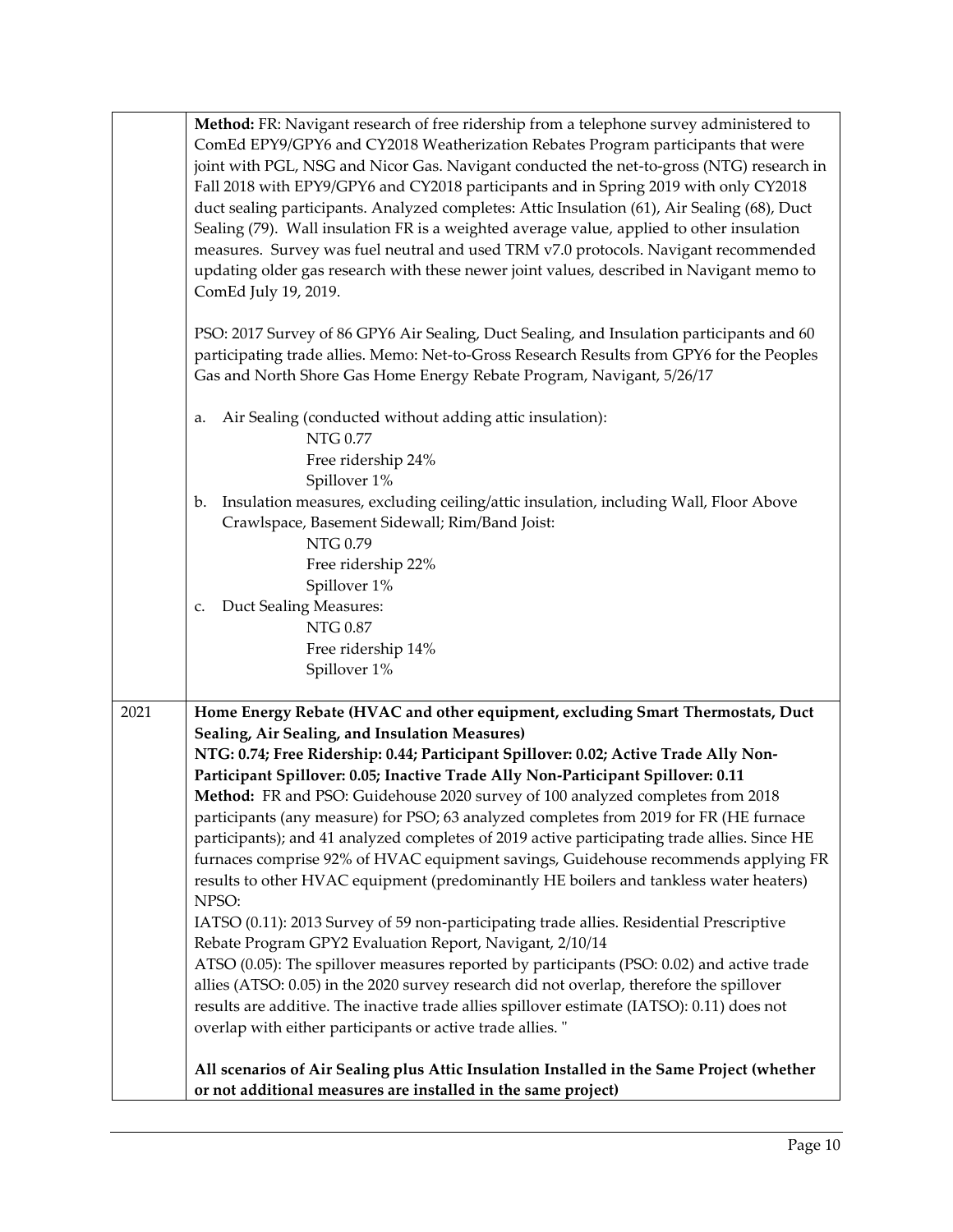**NTG (Air Sealing): 0.88; Free Ridership: 0.12; Non-Participant Spillover: 0.0 NTG (Attic Insulation): 0.89; Free Ridership: 0.11; Non-Participant Spillover: 0.0 Method**: Applies only in scenarios where air sealing and attic insulation are installed at the same time, and only if the savings for natural gas heating are estimated using the Illinois TRM, Section 5.6.1 (Air Sealing) and Section 5.6.5 (Ceiling/Attic Insulation) adjustment factor of 72% that was derived from air sealing and insulation research by Navigant (2018). See Navigant (2018) ComEd and Nicor Gas Air Sealing and Insulation Research Report. The savings adjustment factor is based on a consumption data analysis using matching to nonparticipants. The values are therefore between net and gross with respect to free ridership. Like all consumption data analyses, they are net with respect to participant spillover and gross with respect to non-participant spillover. For more detail, see Table 5-3 in Volume 4 of the IL-TRM. Consistent with Section 7.2 of the Illinois EE Policy Manual, applicable net-togross adjustments to the savings will be determined as part of the annual SAG net-to-gross process. Considering the guidance of TRM Table 5.3, the evaluators recommend a NTG that is 1 minus 50% of the researched free ridership rate plus non-participant spillover.

#### **Home Energy Rebate - Air Sealing (without adding attic insulation), Insulation Measures (excluding attic insulation), and Duct Sealing NTG: Measure-level values described below**

**Method:** FR: Navigant research of free ridership from a telephone survey administered to ComEd EPY9/GPY6 and CY2018 Weatherization Rebates Program participants that were joint with PGL, NSG and Nicor Gas. Navigant conducted the net-to-gross (NTG) research in Fall 2018 with EPY9/GPY6 and CY2018 participants and in Spring 2019 with only CY2018 duct sealing participants. Analyzed completes: Attic Insulation (61), Air Sealing (68), Duct Sealing (79). Wall insulation FR is a weighted average value, applied to other insulation measures. Survey was fuel neutral and used TRM v7.0 protocols. Navigant recommended updating older gas research with these newer joint values, described in Navigant memo to ComEd July 19, 2019.

PSO: 2017 Survey of 86 GPY6 Air Sealing, Duct Sealing, and Insulation participants and 60 participating trade allies. Memo: Net-to-Gross Research Results from GPY6 for the Peoples Gas and North Shore Gas Home Energy Rebate Program, Navigant, 5/26/17

d. Air Sealing (conducted without adding attic insulation):

NTG 0.77 Free ridership 24% Spillover 1%

e. Insulation measures, excluding ceiling/attic insulation, including Wall, Floor Above Crawlspace, Basement Sidewall; Rim/Band Joist:

NTG 0.79 Free ridership 22% Spillover 1%

f. Duct Sealing Measures: NTG 0.87 Free ridership 14%

Spillover 1%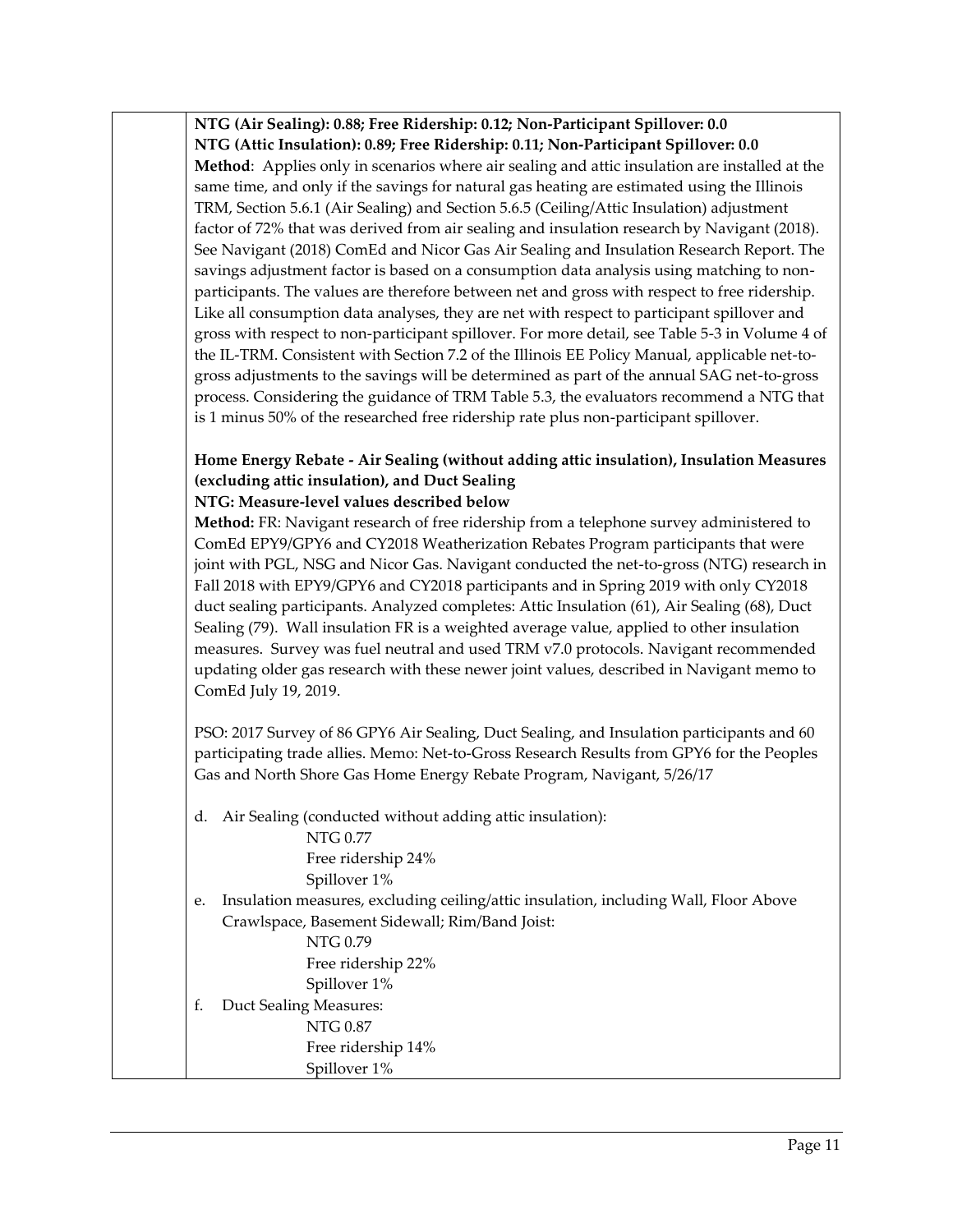<span id="page-11-0"></span>

|        | <b>Advanced (Smart) Thermostats</b>                                                              |
|--------|--------------------------------------------------------------------------------------------------|
| GPY6   | <b>NTG</b> Not Applicable                                                                        |
|        | Method: Research for TRM Version 5.0 savings value was conducted as a large sample               |
|        | regression analysis of energy use data with a control group. Natural gas savings shown in        |
|        | TRM Version 5.0 Section 5.3.16 are net savings; no additional NTG adjustment is applied.         |
| 2018   | NTG: Not Applicable                                                                              |
| (GPY7) | Method: No new research. The natural gas heating savings shown in Illinois TRM Version 6.0       |
|        | Section 5.3.16 is based on regression analysis on energy use data and thus is a net savings      |
|        | number; no additional NTG adjustment is applied.                                                 |
| 2019   | NTG: Not Applicable                                                                              |
|        | Method: No new research. The savings for natural gas heating provided in Illinois TRM            |
|        | Version 7.0, Section 5.3.16 were derived from a billing regression analysis with an              |
|        | experimental design that does not require further net savings adjustment.                        |
| 2020   | NTG: None Applied                                                                                |
|        | Method: No new research. The savings for natural gas heating provided in Illinois TRM            |
|        | Version 8.0, Section 5.3.16 were derived from a consumption data analysis using matching to      |
|        | non-participants.                                                                                |
|        |                                                                                                  |
| 2021   | NTG: 0.90                                                                                        |
|        | Method: The heating savings factor for residential advanced thermostats is based on a            |
|        | consumption data analysis using matching to non-participants. The values are therefore           |
|        | between net and gross with respect to free ridership. Like all consumption data analyses, they   |
|        | are net with respect to participant spillover and gross with respect to non-participant          |
|        | spillover. For more detail, see Table 5-3 in Volume 4 of the IL-TRM. Consistent with Section     |
|        | 7.2 of the Illinois EE Policy Manual, applicable net-to-gross adjustments to the savings will be |
|        | determined as part of the annual SAG net-to-gross process. Considering the guidance of TRM       |
|        | Table 5.3, the evaluators recommend a NTG of 0.90.                                               |

<span id="page-11-1"></span>

|      | <b>Income Eligible Programs</b>                                                                |
|------|------------------------------------------------------------------------------------------------|
| 2019 | NTG: 1.00                                                                                      |
|      | <b>Method:</b> NTG values for all Income Eligible programs are 1.00 as defined by the Illinois |
|      | TRM version 7.0.                                                                               |
|      | NTG: 1.00                                                                                      |
| 2020 |                                                                                                |
|      | Method: NTG values for all Income Eligible programs are 1.00 as defined by the Illinois        |
|      | TRM version 8.0.                                                                               |
| 2021 | NTG: 1.00                                                                                      |
|      | Method: NTG values for all Income Eligible programs are 1.00.                                  |
|      |                                                                                                |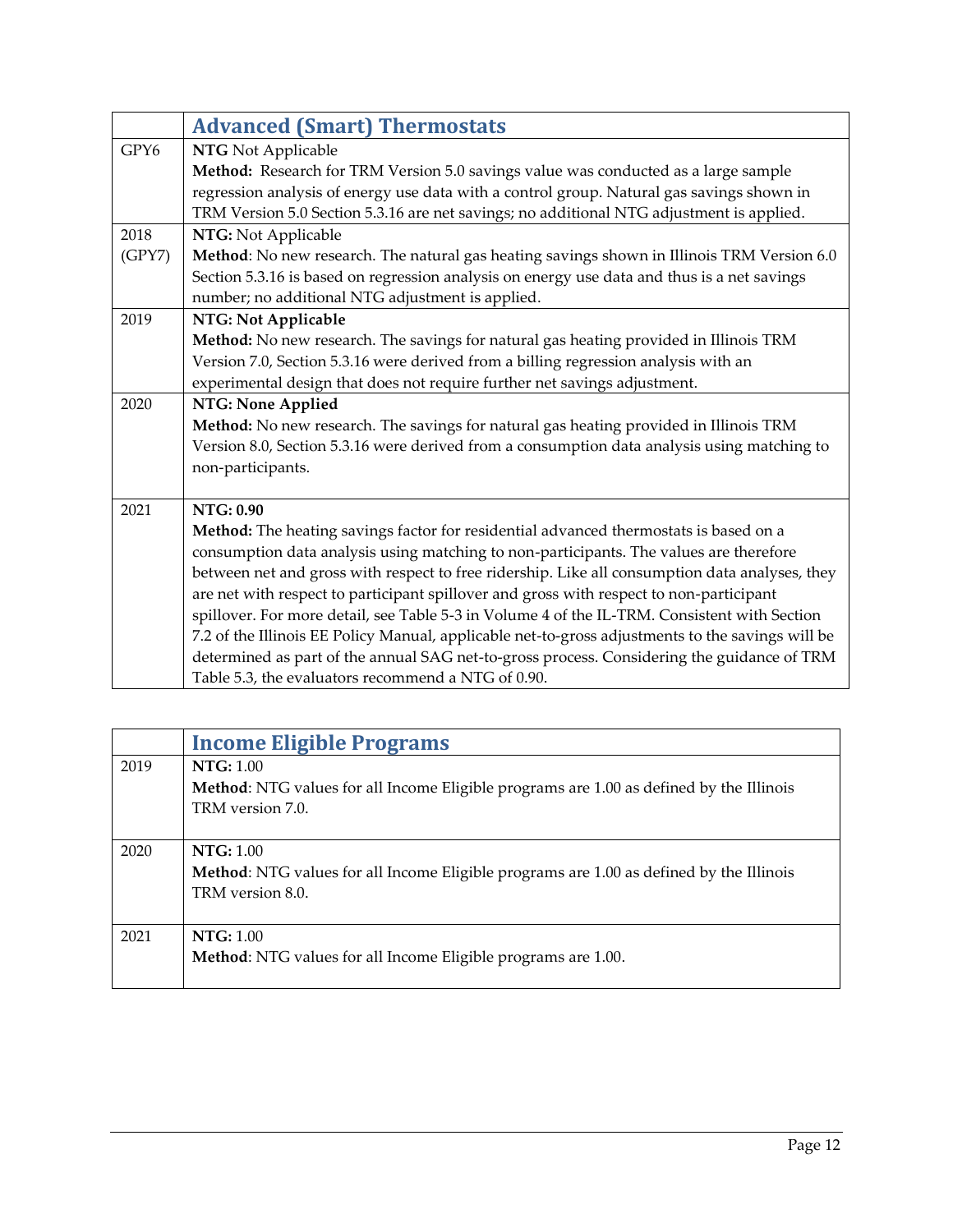<span id="page-12-0"></span>

|      | <b>Multi-Family Program</b>                                                                                                         |
|------|-------------------------------------------------------------------------------------------------------------------------------------|
| GPY1 | Direct Install Program NTG: 0.90                                                                                                    |
|      | Free ridership 0.10                                                                                                                 |
|      | Spillover 0.00                                                                                                                      |
|      | Method and Source: Evaluation research consisting of participating GPY1 customer self-                                              |
|      | reports (tenants and property decision-makers). NTG based on CATI telephone survey with                                             |
|      | participating decision-makers (21 property managers for Peoples Gas and North Shore Gas                                             |
|      | interviewed from a GPY1 population of 343). Program was delivered an assessment and                                                 |
|      | direct installation offering.                                                                                                       |
| GPY2 | Peoples Gas: Deemed NTG 0.90; Free ridership 0.10; Participant Spillover: 0.00                                                      |
|      | North Shore Gas: Deemed NTG 0.90; Free ridership 0.10; Participant Spillover: 0.00                                                  |
|      | Method and Source: Deemed by SAG consensus from GPY1 evaluation research.                                                           |
| GPY3 | Peoples Gas: Deemed NTG 0.90; Free ridership 0.10; Participant Spillover: 0.00                                                      |
|      | North Shore Gas: Deemed NTG 0.90; Free ridership 0.10; Participant Spillover: 0.00                                                  |
|      | Method and Source: Deemed by SAG consensus from GPY1 evaluation research.                                                           |
| GPY4 | Peoples Gas and North Shore Gas:                                                                                                    |
|      |                                                                                                                                     |
|      | In-Unit Direct Installation: NTG 0.90; Free ridership 0.10; Spillover: 0.00                                                         |
|      | Method and Source: No new research. Value from GPY1 evaluation research.                                                            |
|      | Prescriptive Rebates: NTG 0.84 (PGL); 0.90 (NSG)                                                                                    |
|      | Method and Source: Based on a weighting of the C&I Prescriptive GPY4 NTG value (0.58)                                               |
|      | and Multifamily DI NTG (0.90) to reflect decision-makers, measure types, and decision                                               |
|      | scenario indicated by rate classification.                                                                                          |
|      | <b>TAPI Incentives: NTG 0.99</b>                                                                                                    |
|      | Method and Source: Based on GPY1 evaluation research of the joint utility Small Business                                            |
|      | Energy Savings Program.                                                                                                             |
|      | <b>Custom Incentives: NTG 0.68</b>                                                                                                  |
|      | Method and Source: Based on the C&I Custom Rebate Program GPY4 NTG value.                                                           |
|      | Gas Optimization: NTG 1.02                                                                                                          |
|      | Method and Source: Based on GPY1 evaluation research of the joint utility Retro-                                                    |
|      | Commissioning Program.                                                                                                              |
| GPY5 | In-Unit Direct Installation: NTG 0.92; Free ridership 0.10; Spillover: 0.02                                                         |
|      | Method and Source: Free-ridership value from GPY4. Spillover value from Nicor Gas CATI                                              |
|      | telephone survey with participating GPY3 decision-makers (74 property managers).                                                    |
|      |                                                                                                                                     |
|      | Prescriptive Rebates: NTG 0.87 (PGL); 0.92 (NSG)                                                                                    |
|      | Method and Source: Based on a weighting of the C&I Prescriptive GPY5 NTG value (0.63)                                               |
|      | and Multifamily DI NTG (0.92) to reflect decision-makers, measure types, and decision<br>scenario indicated by rate classification. |
|      | <b>TAPI Incentives: NTG 0.99</b>                                                                                                    |
|      | Method and Source: No new research. Value from GPY4.                                                                                |
|      | <b>Custom Incentives: NTG 0.78</b>                                                                                                  |
|      | Method and Source: Based on the C&I Custom Rebate Program GPY5 NTG value.                                                           |
|      | Gas Optimization: NTG 1.02                                                                                                          |
|      | Method and Source: No new research. Value from GPY4.                                                                                |
| GPY6 | In-Unit Direct Installation: NTG 0.92; Free ridership 0.10; Spillover: 0.02                                                         |
|      |                                                                                                                                     |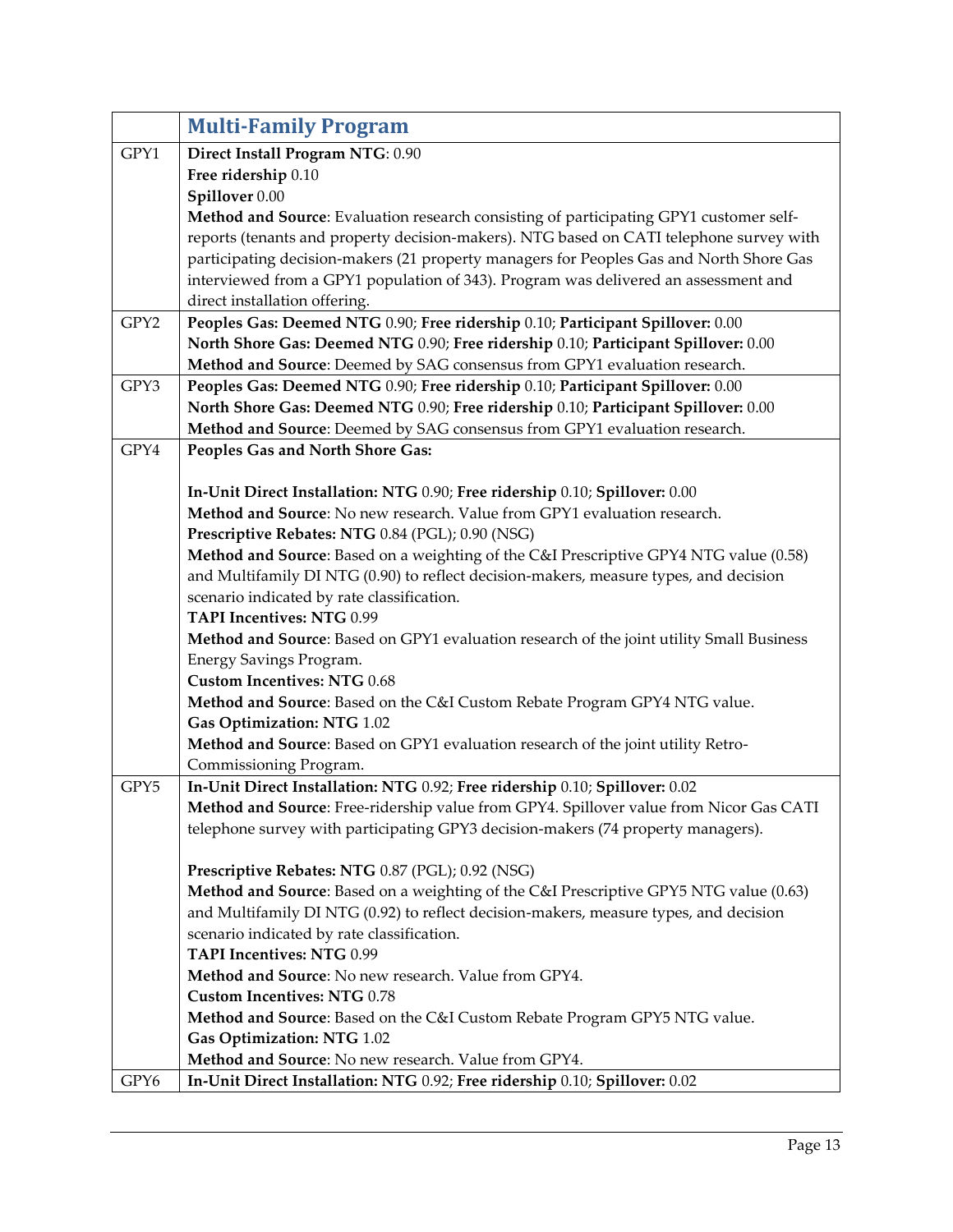|        | <b>Multi-Family Program</b>                                                                                                                                                                                                                                                                                                                                                                                                                                   |
|--------|---------------------------------------------------------------------------------------------------------------------------------------------------------------------------------------------------------------------------------------------------------------------------------------------------------------------------------------------------------------------------------------------------------------------------------------------------------------|
|        | Method and Source: Free-ridership value from GPY4. Spillover value from Nicor Gas CATI<br>telephone survey with participating GPY3 decision-makers (74 property managers).<br>Comparable research will be conducted with GPY5 PGL and NSG property<br>owners/managers to update these values.                                                                                                                                                                 |
|        | Prescriptive Rebates and Partner Trade Ally Projects: NTG 0.92 (PGL); 0.92 (NSG)<br>Method and Source: These types of projects have not been directly researched in Multi-<br>Family, so proxy values from other programs have been used and weighted in previous<br>years. When GPY4 NTG research updates in C&I Prescriptive and with Small Business trade<br>allies are applied to the Multi-Family NTG values, the Multi-Family values fall in a range of |
|        | 0.90 to 0.93. Differences in that range are not significant. We recommend a single value of<br>0.92 until research is completed with GPY5 PGL and NSG property owners/managers to<br>establish values for these projects and decision makers.<br><b>Custom Incentives: NTG 0.78</b>                                                                                                                                                                           |
|        | Method and Source: Based on GPY2 custom project research that included multi-family<br>decision-makers. The GPY4 C&I Custom Program NTG research did not include multi-<br>family decision makers.                                                                                                                                                                                                                                                            |
|        | Gas Optimization: NTG 1.02<br>Method and Source: No new research. Value from GPY4.                                                                                                                                                                                                                                                                                                                                                                            |
| 2018   | In-Unit Direct Installation (except faucet aerators): NTG 0.85; Free ridership 0.18;                                                                                                                                                                                                                                                                                                                                                                          |
| (GPY7) | Participant Spillover: 0.03; Non-Participant Spillover 0.00.                                                                                                                                                                                                                                                                                                                                                                                                  |
|        | In-Unit Direct Installation Faucet Aerators: NTG 1.03; Free ridership 0.00; Participant<br>Spillover: 0.03; Non-Participant Spillover 0.00.<br>Prescriptive Rebates: NTG 0.76; Free ridership 0.27; Participant Spillover: 0.03; Non-<br>Participant Spillover 0.00.<br>Partner Trade Ally Projects: NTG 0.88; Free ridership 0.15; Participant Spillover: 0.03; Non-<br>Participant Spillover 0.00.                                                          |
|        | Custom Incentives: NTG 0.72; Free ridership 0.31; Participant Spillover: 0.03; Non-                                                                                                                                                                                                                                                                                                                                                                           |
|        | Participant Spillover 0.00.                                                                                                                                                                                                                                                                                                                                                                                                                                   |
|        | Comprehensive Project Roll-up Average: NTG 0.84; Free ridership 0.19; Participant<br>Spillover: 0.03; Non-Participant Spillover 0.00.                                                                                                                                                                                                                                                                                                                         |
|        | Method: Free-ridership and Participant Spillover values from GPY5 evaluation research<br>conducted by CATI telephone survey with GPY5 decision-makers (59 property managers or<br>owners). Interviews with 11 trade allies did not find evidence of PSO or NPSO. The GPY5<br>research applied the TRM v6.0 NTG algorithms.                                                                                                                                    |
|        | Due to the small population of MF custom projects, the GPY5 Multifamily research<br>completed three Multi-Family Custom interviews, with a FR = $0.31$ , but did not achieve a<br>90/10 result. The GPY4 C&I Custom Rebate Program FR estimate was 0.31, and 0.31 is judged<br>to be the best available value. The GPY4 research used TRM v5.0 NTG algorithms, and GPY5<br>research used TRM v6.0 NTG algorithms.                                             |
|        | TRM version 6.0 specifies that the free ridership for faucet aerators be set at zero when<br>estimating gross savings using the TRM specified baseline average water flow rate.                                                                                                                                                                                                                                                                               |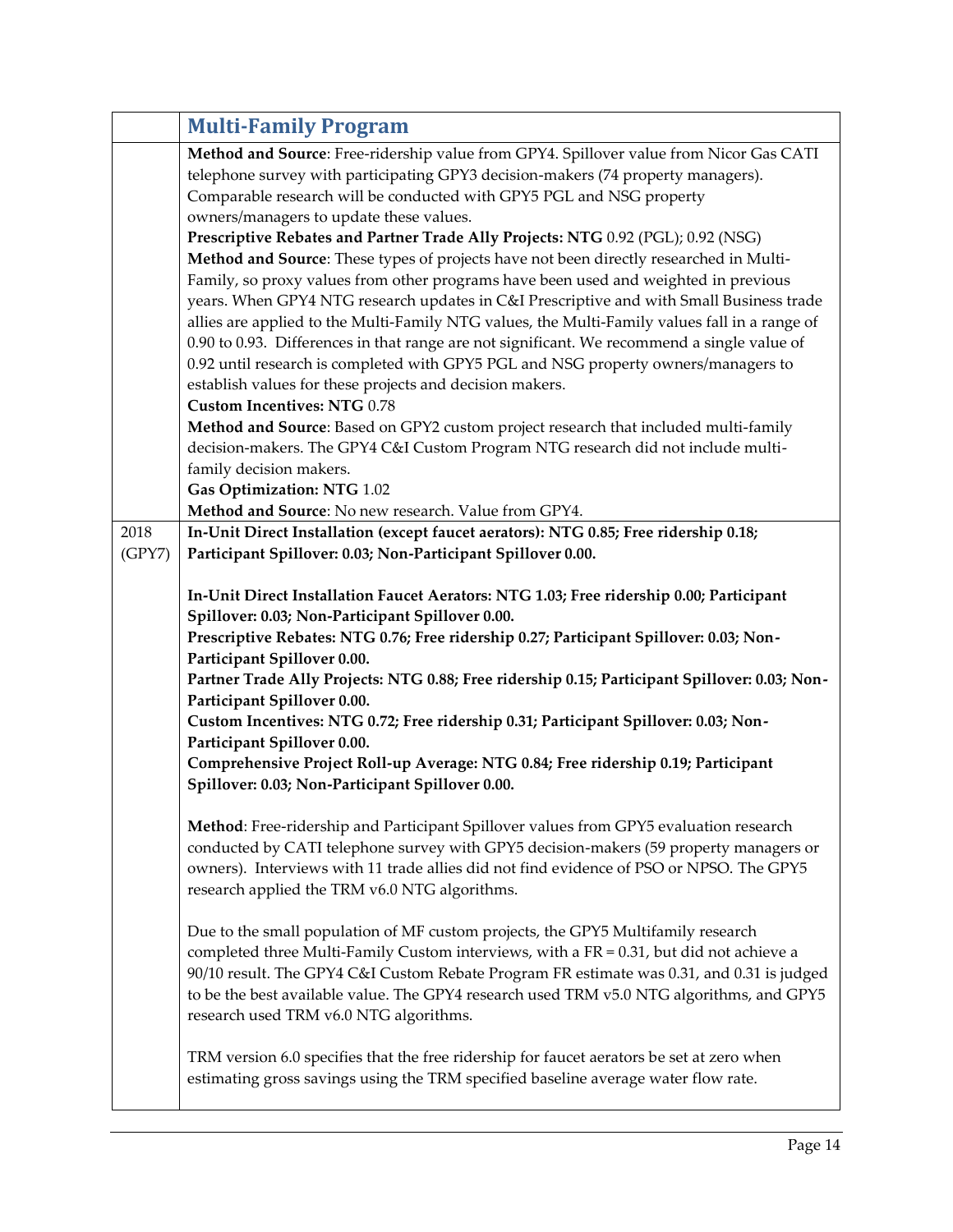|      | <b>Multi-Family Program</b>                                                                                                                                                         |
|------|-------------------------------------------------------------------------------------------------------------------------------------------------------------------------------------|
|      | The comprehensive roll-up NTG value covers Prescriptive, PTA, and Custom MF                                                                                                         |
|      | participants. The roll-up value may be used instead of the path-level NTGs.                                                                                                         |
|      |                                                                                                                                                                                     |
|      | Gas Optimization: NTG 1.02                                                                                                                                                          |
|      | Method and Source: No new research. Retained value from GPY6.                                                                                                                       |
| 2019 | Assessment/Direct Install (all measures except faucet aerators and showerheads when                                                                                                 |
|      | using TRM specified baseline average water flow rates) NTG: 0.85; Free Ridership: 0.18;                                                                                             |
|      | Participant Spillover: 0.03<br>Method: FR, PSO, NPSO (PGL & NSG EM&V GPY5; TRM v6.0 algorithms). Participant                                                                        |
|      | spillover was not estimated by program path; the 0.03 value represents the overall MF                                                                                               |
|      | program based on 59 interviews conducted in the GPY5 MF NTG research. Trade ally                                                                                                    |
|      | interviews did not find PSO or NPSO.                                                                                                                                                |
|      |                                                                                                                                                                                     |
|      | Assessment/Direct Install (faucet aerators and showerheads when using TRM specific                                                                                                  |
|      | baseline average water flow rates) NTG: 1.03                                                                                                                                        |
|      | TRM version 7.0 specifies that the free ridership for faucet aerators and showerheads be set at                                                                                     |
|      | zero when estimating gross savings using the TRM specified baseline average water flow                                                                                              |
|      | rate. PSO =0.03 based on 59 interviews conducted in the GPY5 MF NTG research. Trade ally                                                                                            |
|      | interviews did not find PSO or NPSO.                                                                                                                                                |
|      | Multi-Family Comprehensive Prescriptive Rebates                                                                                                                                     |
|      | NTG: 0.76; Free Ridership: 0.27; Participant Spillover: 0.03                                                                                                                        |
|      | Method: FR, PSO, NPSO (PGL & NSG EM&V GPY5; TRM v6.0 algorithms)                                                                                                                    |
|      | Multi-Family Comprehensive TAPI Incentives/Partner Trade Allies                                                                                                                     |
|      | NTG: 0.88; Free Ridership 0.15; Participant Spillover: 0.03.                                                                                                                        |
|      | Method: FR, PSO, NPSO (PGL & NSG EM&V GPY5; TRM v6.0 algorithms)                                                                                                                    |
|      | Multi-Family Comprehensive Custom Incentives                                                                                                                                        |
|      | NTG; 0.72; Free Ridership: 0.31; Participant Spillover: 0.03.                                                                                                                       |
|      | Method: FR (IL EM&V GPY4 for C&I Custom Program and IL EM&V GPY5 for MF                                                                                                             |
|      | Program), PSO, NPSO (PGL & NSG EM&V GPY5 for MF program). GPY4 research used<br>TRM v5.0 algorithms, GPY5 research used TRM v6.0 algorithms                                         |
|      | Multi-Family Comprehensive Roll-up of Prescriptive, PTA, and Custom                                                                                                                 |
|      | NTG; 0.84; Free Ridership 0.19; Participant Spillover: 0.03                                                                                                                         |
|      | Method: FR, PSO, NPSO (PGL & NSG EM&V GPY5; TRM v6.0 algorithms). The roll-up NTG                                                                                                   |
|      | value covers Prescriptive, PTA, and Custom MF participants. The roll-up value may be used                                                                                           |
|      | instead of the path-level NTGs.                                                                                                                                                     |
|      | Multi-Family Comprehensive Gas Optimization                                                                                                                                         |
|      | NTG: 0.91; Free Ridership: 0.14; Participant Spillover 0.05                                                                                                                         |
|      | Method: FR and PSO: 2018 Survey of 7 GPY6 participants. Memo: Net-to-Gross Research                                                                                                 |
|      | Results from GPY6 for the Gas Optimization Study Offering, Navigant, 8/29/18, revised                                                                                               |
|      | 9/13/18. The Gas Optimization offering has three paths: building heating, process, and steam                                                                                        |
|      | plant. Multi-family buildings participate through the building heating path. Multi-Family                                                                                           |
|      | specific GOS FR and PSO values are preferred if available. The GPY6 population did not<br>have multi-family participants, and the two building heating respondents in the sample of |
|      | seven were not compelling as MF representatives so Navigant used the overall program-level                                                                                          |
|      | FR and PSO values.                                                                                                                                                                  |
|      |                                                                                                                                                                                     |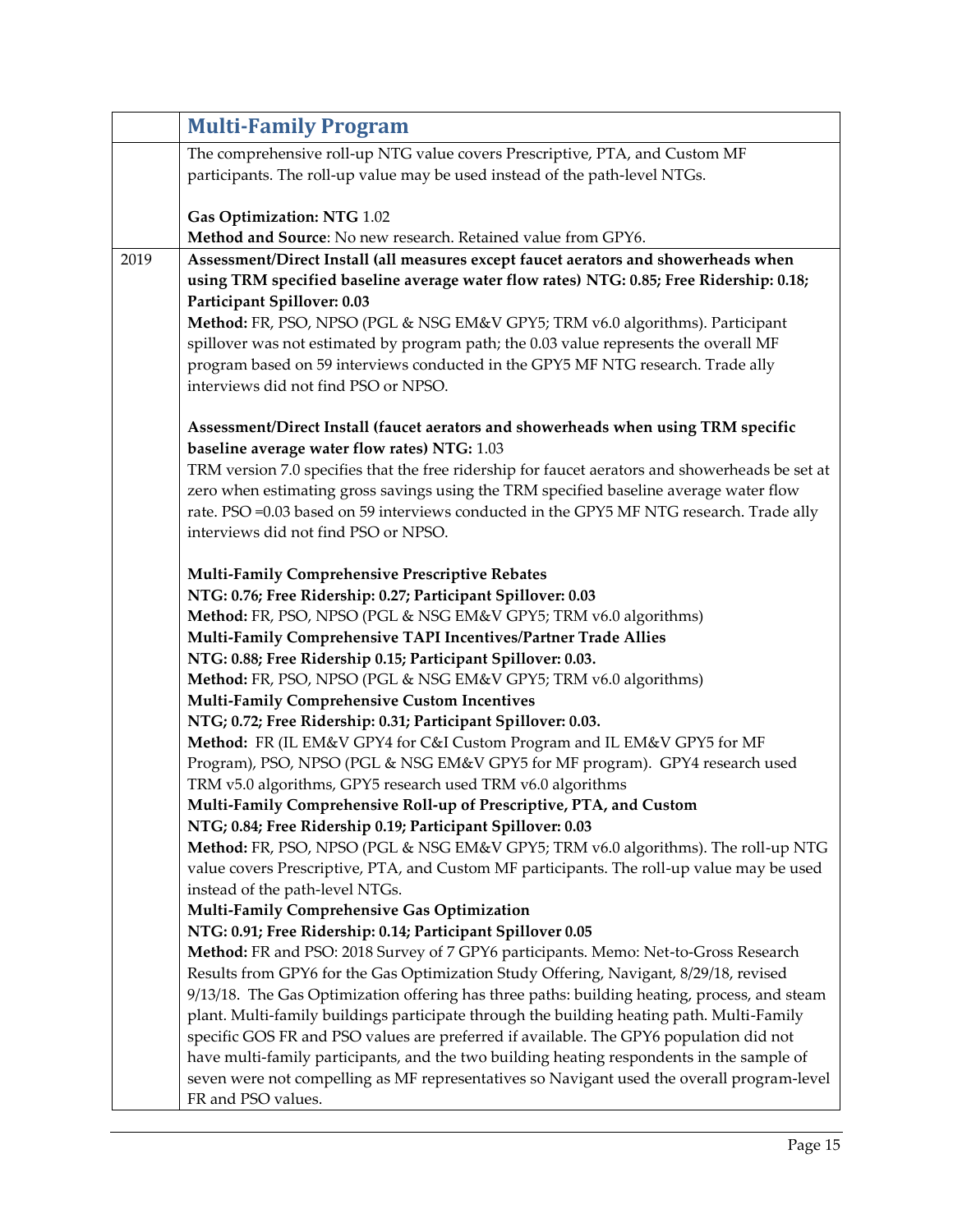|      | <b>Multi-Family Program</b>                                                                                                                                                                                                                                                                                                                                                                                                                                                                                                                                                                                                                                                                                                                                                                        |
|------|----------------------------------------------------------------------------------------------------------------------------------------------------------------------------------------------------------------------------------------------------------------------------------------------------------------------------------------------------------------------------------------------------------------------------------------------------------------------------------------------------------------------------------------------------------------------------------------------------------------------------------------------------------------------------------------------------------------------------------------------------------------------------------------------------|
| 2020 | Direct Install (DI) In-Unit and Common Area (all measures except in-unit DI faucet<br>aerators and in-unit DI showerheads) NTG: 0.96; Free Ridership: 0.05; Participant<br>Spillover: $0.01$ ; NPSO = $0.0$                                                                                                                                                                                                                                                                                                                                                                                                                                                                                                                                                                                        |
|      | Method: Navigant research with CY2018 participants for FR and GPY6 participants for PSO.<br>The free ridership results meet a 90% confidence interval within 5% precision, based on 15<br>respondents receiving pipe insulation or programmable thermostats from a population of 95<br>unique direct installation participants (property owners and managers) from 2018 from Nicor<br>Gas, Peoples Gas, and North Shore Gas, excluding accounts that only installed showerheads<br>and aerators. Participant Spillover from survey of 65 participants from a sample of Nicor Gas,<br>Peoples Gas, and North Shore Gas GPY6 multi-family program participants. NPSO (PGL &<br>NSG EM&V GPY5; TRM v6.0 algorithms). Trade ally interviews did not find NPSO.                                         |
|      | Direct Install In-Unit (faucet aerators and showerheads when using TRM specific baseline<br>average water flow rates) NTG: 1.01; Free Ridership: 0.0; Participant Spillover: 0.01; NPSO<br>$= 0.0$                                                                                                                                                                                                                                                                                                                                                                                                                                                                                                                                                                                                 |
|      | TRM version 8.0 specifies that the free ridership for aerators and showerheads be set at zero<br>when estimating gross savings using the Residential Section of the TRM specified baseline<br>average water flow rate. Participant Spillover from survey of 65 participants from a sample of<br>Nicor Gas, Peoples Gas, and North Shore Gas GPY6 multi-family program participants.<br>NPSO (PGL & NSG EM&V GPY5; TRM v6.0 algorithms). Trade ally interviews did not find<br>NPSO.                                                                                                                                                                                                                                                                                                                |
|      | Multi-Family Comprehensive Roll-up of Prescriptive, PTA, and Custom<br>NTG; 0.87; Free Ridership 0.14; Participant Spillover: 0.01; NPSO = 0.0<br>Method: The roll-up NTG value covers Prescriptive, Partner Trade Ally (PTA), and Custom<br>MF participants. Free ridership from Navigant analysis of 23 participant interviews<br>conducted in 2019 of 2018 MF Program participants (C/P 90/9). Sample size not large enough<br>for path-based estimates. Participant Spillover from survey of 65 participants from a sample<br>of Nicor Gas, Peoples Gas, and North Shore Gas GPY6 multi-family program participants.<br>NPSO (PGL & NSG EM&V GPY5; TRM v6.0 algorithms). Trade ally interviews did not find<br>NPSO.                                                                           |
|      | Multi-Family Comprehensive Gas Optimization<br>NTG: 0.91; Free Ridership: 0.14; Participant Spillover 0.05<br>Method: FR and PSO: 2018 Survey of 7 GPY6 participants. Memo: Net-to-Gross Research<br>Results from GPY6 for the Gas Optimization Study Offering, Navigant, 8/29/18, revised<br>9/13/18. The Gas Optimization offering has three paths: building heating, process, and steam<br>plant. Multi-family buildings participate through the building heating path. Multi-Family<br>specific GOS FR and PSO values are preferred if available. The GPY6 population did not<br>have multi-family participants, and the two building heating respondents in the sample of<br>seven were not compelling as MF representatives so Navigant used the overall program-level<br>FR and PSO values. |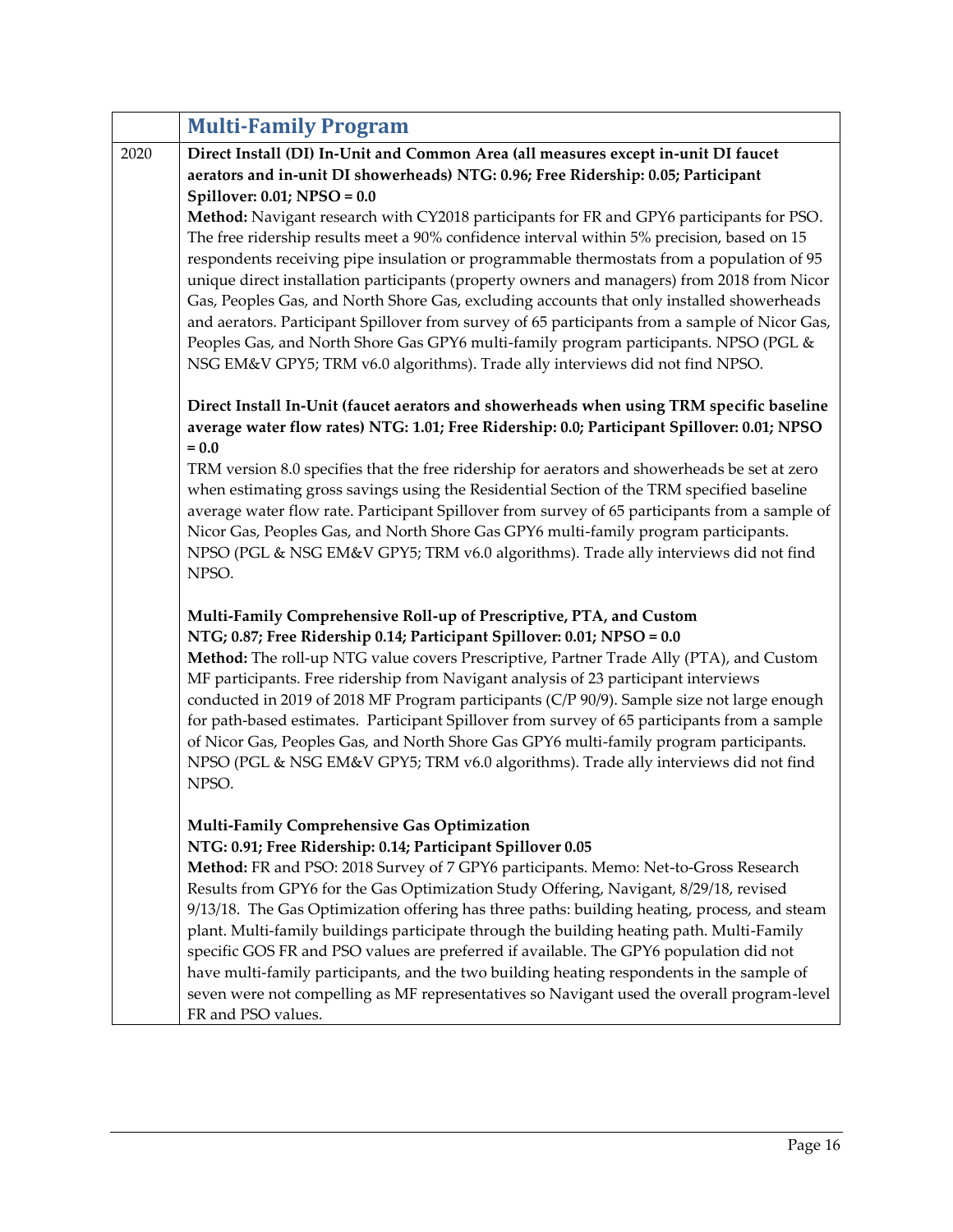| Direct Install (DI) In-Unit and Common Area (all measures except in-unit DI faucet                                                                                                                                                                                                                                                                                                                                                                                              |
|---------------------------------------------------------------------------------------------------------------------------------------------------------------------------------------------------------------------------------------------------------------------------------------------------------------------------------------------------------------------------------------------------------------------------------------------------------------------------------|
|                                                                                                                                                                                                                                                                                                                                                                                                                                                                                 |
|                                                                                                                                                                                                                                                                                                                                                                                                                                                                                 |
| Method: Navigant research with CY2018 participants for FR and GPY6 participants for PSO.                                                                                                                                                                                                                                                                                                                                                                                        |
| The free ridership results meet a 90% confidence interval within 5% precision, based on 15                                                                                                                                                                                                                                                                                                                                                                                      |
| respondents receiving pipe insulation or programmable thermostats from a population of 95<br>unique direct installation participants (property owners and managers) from 2018 from Nicor<br>Gas, Peoples Gas, and North Shore Gas, excluding accounts that only installed showerheads<br>and aerators. Participant Spillover from survey of 65 participants from a sample of Nicor Gas,<br>Peoples Gas, and North Shore Gas GPY6 multi-family program participants. NPSO (PGL & |
| Direct Install In-Unit (faucet aerators and showerheads when meeting TRM specifications                                                                                                                                                                                                                                                                                                                                                                                         |
| for zero free ridership treatment) NTG: 1.01; Free Ridership: 0.0; Participant Spillover: 0.01;                                                                                                                                                                                                                                                                                                                                                                                 |
| The IL TRM specifies that the free ridership for showerheads and aerators be set at zero when                                                                                                                                                                                                                                                                                                                                                                                   |
| estimating gross savings using a baseline average flow rate that includes the effect of existing                                                                                                                                                                                                                                                                                                                                                                                |
| low flow fixtures. Participant Spillover from survey of 65 participants from a sample of Nicor                                                                                                                                                                                                                                                                                                                                                                                  |
| Gas, Peoples Gas, and North Shore Gas GPY6 multi-family program participants. NPSO                                                                                                                                                                                                                                                                                                                                                                                              |
| (PGL & NSG EM&V GPY5; TRM v6.0 algorithms). Trade ally interviews did not find NPSO.                                                                                                                                                                                                                                                                                                                                                                                            |
|                                                                                                                                                                                                                                                                                                                                                                                                                                                                                 |
|                                                                                                                                                                                                                                                                                                                                                                                                                                                                                 |
| Method: The roll-up NTG value covers Prescriptive, Partner Trade Ally (PTA), and Custom                                                                                                                                                                                                                                                                                                                                                                                         |
| conducted in 2019 of 2018 MF Program participants (C/P 90/9). Sample size not large enough                                                                                                                                                                                                                                                                                                                                                                                      |
| for path-based estimates. Participant Spillover from survey of 65 participants from a sample                                                                                                                                                                                                                                                                                                                                                                                    |
| of Nicor Gas, Peoples Gas, and North Shore Gas GPY6 multi-family program participants.                                                                                                                                                                                                                                                                                                                                                                                          |
| NPSO (PGL & NSG EM&V GPY5; TRM v6.0 algorithms). Trade ally interviews did not find                                                                                                                                                                                                                                                                                                                                                                                             |
|                                                                                                                                                                                                                                                                                                                                                                                                                                                                                 |
|                                                                                                                                                                                                                                                                                                                                                                                                                                                                                 |
|                                                                                                                                                                                                                                                                                                                                                                                                                                                                                 |
| Method: FR and PSO: 2018 Survey of 7 GPY6 participants. Memo: Net-to-Gross Research                                                                                                                                                                                                                                                                                                                                                                                             |
| Results from GPY6 for the Gas Optimization Study Offering, Navigant, 8/29/18, revised                                                                                                                                                                                                                                                                                                                                                                                           |
| 9/13/18. The Gas Optimization offering has three paths: building heating, process, and steam                                                                                                                                                                                                                                                                                                                                                                                    |
| plant. Multi-family buildings participate through the building heating path. Multi-Family                                                                                                                                                                                                                                                                                                                                                                                       |
| specific GOS FR and PSO values are preferred if available. The GPY6 population did not                                                                                                                                                                                                                                                                                                                                                                                          |
| have multi-family participants, and the two building heating respondents in the sample of                                                                                                                                                                                                                                                                                                                                                                                       |
| seven were not compelling as MF representatives so Navigant used the overall program-level                                                                                                                                                                                                                                                                                                                                                                                      |
|                                                                                                                                                                                                                                                                                                                                                                                                                                                                                 |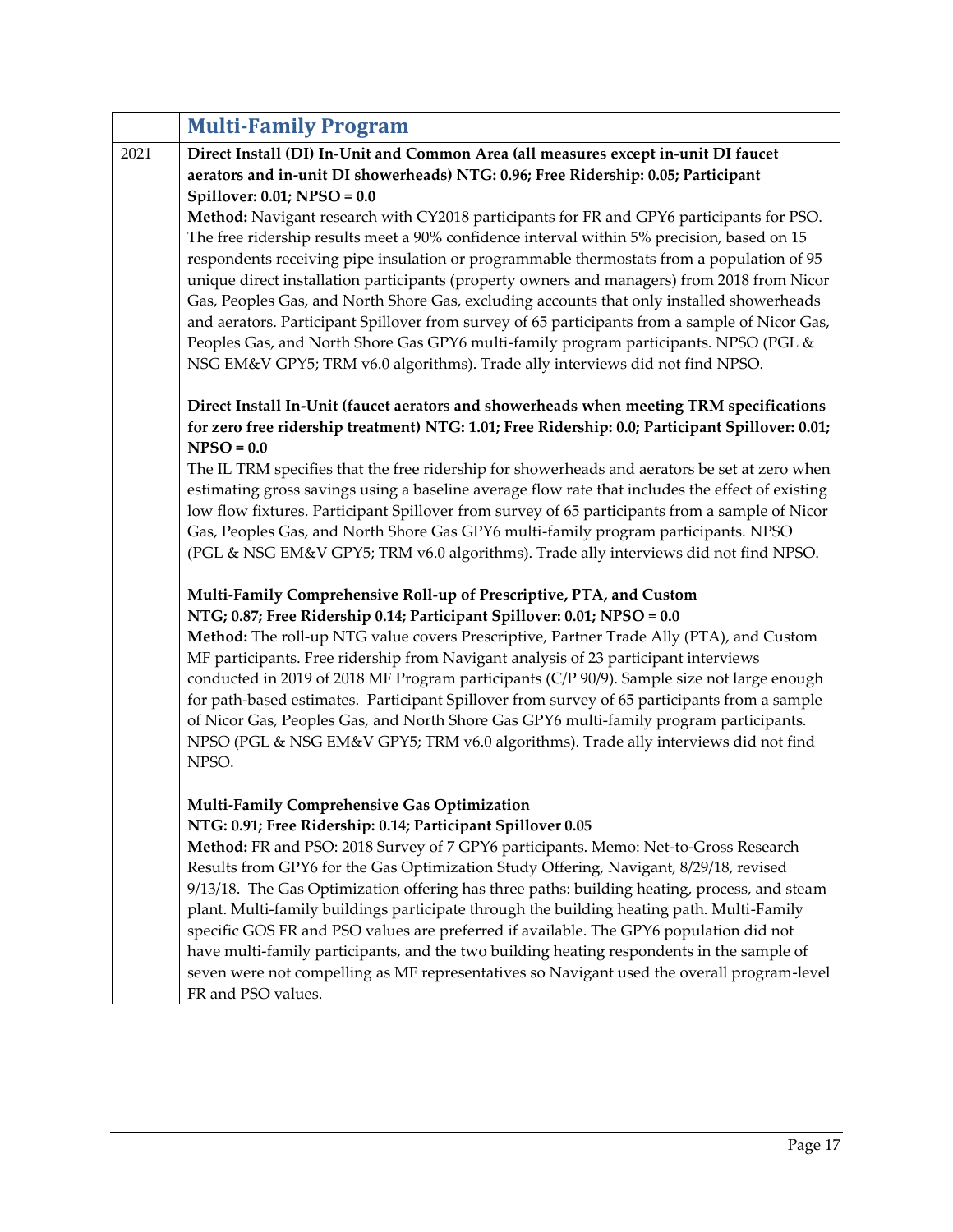<span id="page-17-0"></span>

|        | <b>Behavioral Energy Savings - Home Energy Reports</b>                                     |
|--------|--------------------------------------------------------------------------------------------|
| GPY1   | <b>NA</b>                                                                                  |
|        | Launched in GPY3                                                                           |
| GPY2   | <b>NA</b>                                                                                  |
|        | Launched in GPY3                                                                           |
| GPY3   | <b>NTG: 1.00</b>                                                                           |
|        | Free ridership N/A                                                                         |
|        | Spillover N/A                                                                              |
|        | Method: GPY3 billing analysis will yield a net savings value that includes FR and          |
|        | participant SO impacts.                                                                    |
| GPY4   | <b>NTG: 1.00</b>                                                                           |
|        | Free ridership N/A                                                                         |
|        | Spillover N/A                                                                              |
|        | Method: GPY4 billing analysis will yield a net savings value that includes FR and          |
|        | participant SO impacts.                                                                    |
| GPY5   | <b>NTG: 1.00</b>                                                                           |
|        | Free ridership N/A                                                                         |
|        | Spillover N/A                                                                              |
|        | Method: GPY5 billing analysis will yield a net savings value that includes FR and          |
|        | participant SO impacts.                                                                    |
| GPY6   | NTG: Not applicable                                                                        |
|        | Free ridership N/A                                                                         |
|        | Spillover N/A                                                                              |
|        | Method: GPY6 billing analysis will yield a net savings value that includes FR and          |
|        | participant SO impacts.                                                                    |
| 2018   | NTG: Not applicable when the natural gas savings calculated by evaluation is based on      |
| (GPY7) | regression analysis on energy use data and thus is a net savings number; no additional NTG |
|        | adjustment is applied.                                                                     |
|        |                                                                                            |
| 2019   | NTG: Not applicable. The savings for natural gas heating provided are derived from a       |
|        | billing regression analysis with an experimental design that does not require further net  |
|        | savings adjustment.                                                                        |
|        |                                                                                            |
| 2020   | NTG: Not applicable. The savings for natural gas heating provided are derived from a       |
|        | billing regression analysis with an experimental design that does not require further net  |
|        | savings adjustment.                                                                        |
|        |                                                                                            |
| 2021   | NTG: No NTG adjustment is applied to savings derived from a consumption data analysis      |
|        | with an experimental design that does not require further net savings adjustment per Table |
|        | 5-3 in Volume 4 of the IL-TRM.                                                             |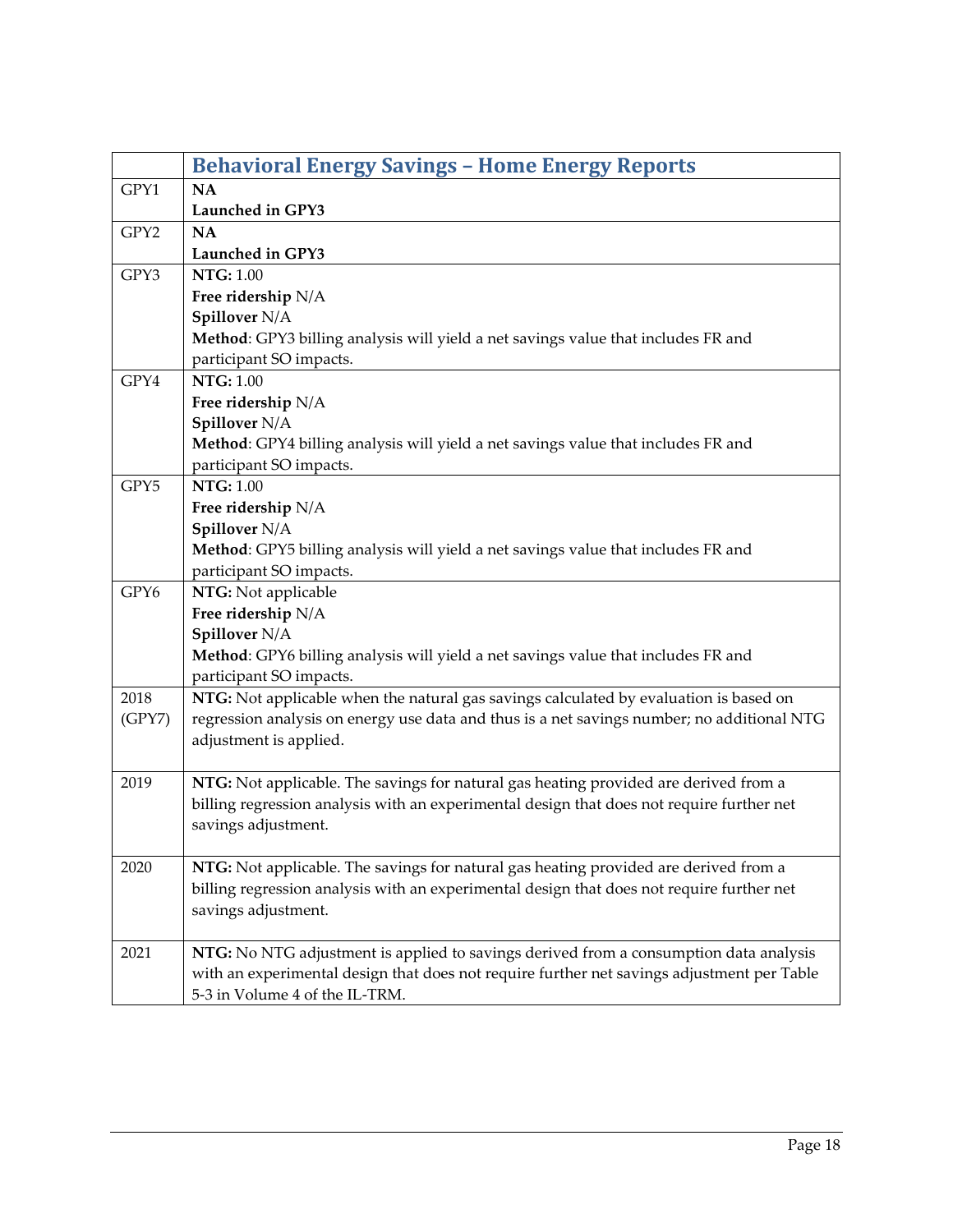<span id="page-18-0"></span>

|        | <b>Targeted Outreach and Education - Elementary Energy</b>                                                   |
|--------|--------------------------------------------------------------------------------------------------------------|
|        | <b>Education</b>                                                                                             |
| GPY1   | No Program                                                                                                   |
| GPY2   | No Program                                                                                                   |
| GPY3   | No Program                                                                                                   |
| GPY4   | Program NTG: 0.79                                                                                            |
|        | Free ridership 0.21                                                                                          |
|        | Spillover 0.00                                                                                               |
|        | Method and Source: PGL and NSG have joined the Elementary Energy Education (EEE)                             |
|        | Program offered by Nicor Gas and ComEd. The EEE Program NTG and free-ridership values                        |
|        | were the recommended values for Nicor Gas for GPY4. Nicor Gas GPY4 values were based                         |
|        | on evaluation research conducted on the EEE Program for Nicor Gas for GPY1.                                  |
| GPY5   | <b>NTG 1.05</b>                                                                                              |
|        | Free ridership 0.14                                                                                          |
|        | Spillover 0.19                                                                                               |
|        | Method: No new Illinois research. Free-ridership was estimated as the average of values                      |
|        | from three Elementary Energy Education impact evaluation reports (weighted 2/3                               |
|        | showerheads, 1/3 aerators): NIPSCO (FR=12%; final report June 2013), Nicor Gas Rider 29                      |
|        | (FR=3%; final report September 2011), and GPY1 Nicor Gas (FR=27%; final report (July 2013).                  |
|        | Rider 29 did not estimate spillover; the spillover is the average of results from NIPSCO                     |
|        | (SO=21.5%) and GPY1 Nicor Gas (SO=17%).                                                                      |
| GPY6   | Program NTG: 1.00                                                                                            |
|        | Water Efficient Showerheads NTG 1.00                                                                         |
|        | Water Efficient Kitchen Aerators NTG 1.00                                                                    |
|        | Water Efficient Bath Aerators NTG 1.00                                                                       |
|        | Method: Based on SAG consensus.                                                                              |
| 2018   | Program NTG: 1.00                                                                                            |
| (GPY7) | Method: No new research. Retained GPY6 final value. Program value applies to all natural                     |
|        | gas saving measures offered through the program, including Water Efficient Showerheads;                      |
|        | Water Efficient Kitchen Aerators; Water Efficient Bath Aerators; Water Heater Setback, and<br>Shower Timers. |
| 2019   | Program NTG: 1.00                                                                                            |
|        | Method: No new research. SAG Consensus. Program value applies to all natural-gas saving                      |
|        | measures offered through the program, including Water Efficient Showerheads; Water                           |
|        | Efficient Kitchen Aerators; Water Efficient Bath Aerators; Water Heater Setback, and Shower                  |
|        | Timers.                                                                                                      |
| 2020   | Program NTG: 1.00                                                                                            |
|        | Method: No new research. Program value applies to all natural-gas saving measures offered                    |
|        | through the program, including Water Efficient Showerheads; Water Efficient Kitchen                          |
|        | Aerators; Water Efficient Bath Aerators; Water Heater Setback, and Shower Timers.                            |
| 2021   | Program NTG: 1.00                                                                                            |
|        | Method: No new research. Program value applies to all natural-gas saving measures offered                    |
|        | through the program, including Water Efficient Showerheads; Water Efficient Kitchen                          |
|        | Aerators; Water Efficient Bath Aerators; Water Heater Setback, and Shower Timers.                            |
|        |                                                                                                              |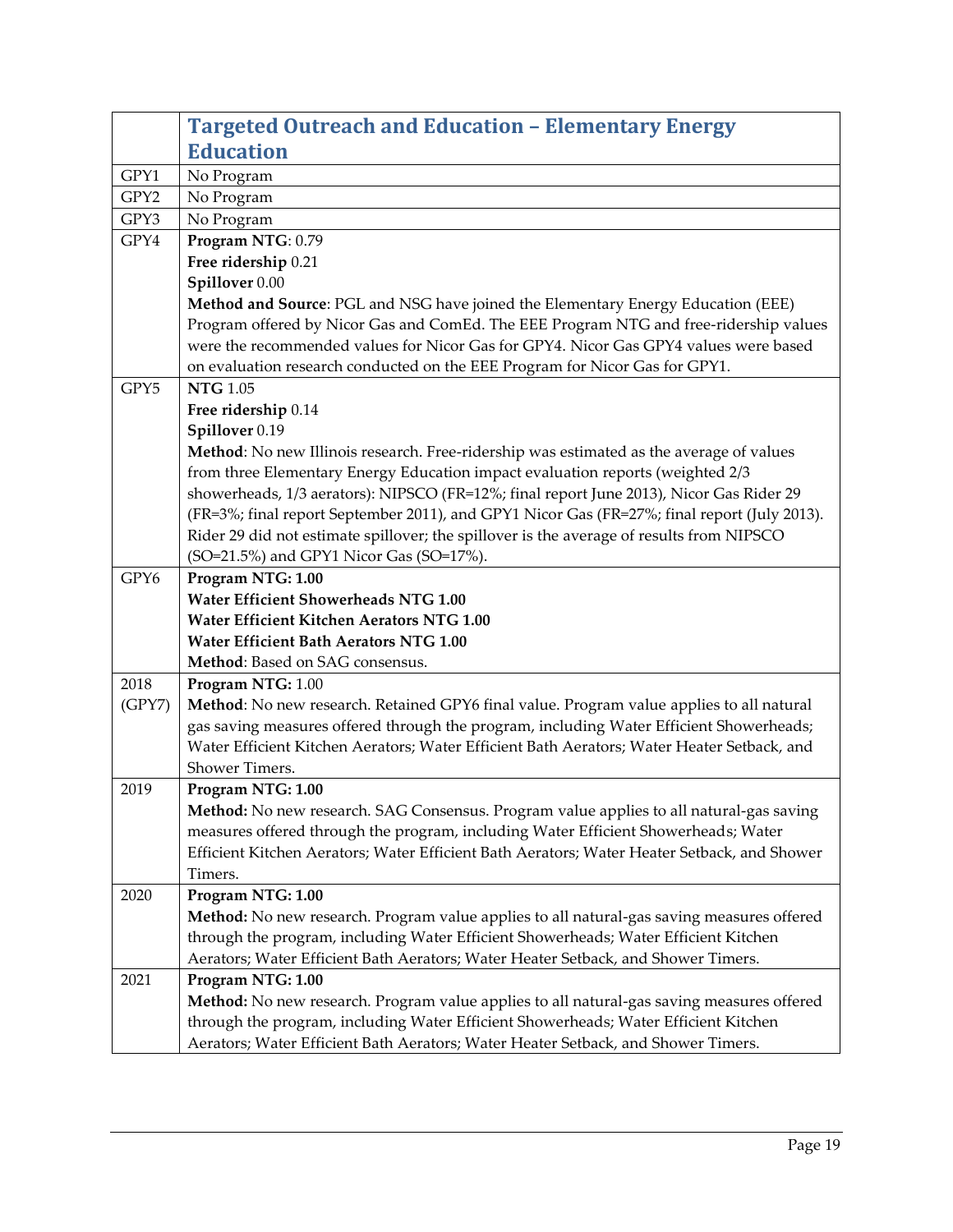<span id="page-19-0"></span>

|        | <b>Business and Public Sector Programs Energy Jumpstart Direct</b>                              |
|--------|-------------------------------------------------------------------------------------------------|
|        | <b>Installation</b>                                                                             |
| GPY4   | NTG 0.81; Free ridership 0.19                                                                   |
|        | Method and Source: Value drawn from free-ridership results from small business owners           |
|        | interviewed in the GPY1 Small Business Energy Savings Program. Free-ridership reflects          |
|        | separate evaluation analysis of direct install responses.                                       |
| GPY5   | NTG 0.82; Free ridership 0.18                                                                   |
|        | Method and Source: Value drawn from free-ridership results from small business owners           |
|        | interviewed in the GPY1 Small Business Energy Savings Program. Free-ridership reflects          |
|        | results of small business owner responses as reported directly in the Small Business GPY1       |
|        | evaluation report.                                                                              |
| GPY6   | NTG: 0.79                                                                                       |
|        | Free ridership: 0.23                                                                            |
|        | Participant Spillover: 0.00<br>Non-Participant Spillover: 0.02                                  |
|        | Method and Source: Free ridership and participant spillover based on GPY4 evaluation            |
|        | research of C&I Prescriptive Program participating trade allies and customers. Non-             |
|        | participant spillover of 2% from 5 non-participating trade ally interviews conducted in GPY2    |
|        | as part of evaluation research of the C&I Prescriptive Program.                                 |
| 2018   | NTG: 0.79                                                                                       |
| (GPY7) | Method: No new research. Retained GPY6 final value.                                             |
| 2019   | NTG: 0.79; Free Ridership: 0.23; Non-participant Spillover: 0.02                                |
|        | Method: No new research. FR, PSO (IL EM&V GPY4), NPSO (IL EM&V GPY2)                            |
| 2020   | NTG: 0.79; Free Ridership: 0.23; Non-participant Spillover: 0.02                                |
|        | Method: No new research. FR, PSO (IL EM&V GPY4), NPSO (IL EM&V GPY2)                            |
| 2021   | NTG: 0.91; Free Ridership 0.22; Participant Spillover: 0.11; Non-participant Spillover: 0.02    |
|        | Method: Evaluation research consisting of 2018 and 2019 participating customer and trade        |
|        | ally self-reports. Free-ridership of 27% and participant spillover of 11% from 20 participating |
|        | customer NTG interviews completed from a population of 80 (a relative precision of 7.5% at      |
|        | the 90% confidence level). Free Ridership of 13% and participant spillover of 8% from 4         |
|        | participating trade ally interviews (representing 38% of program savings). Final free           |
|        | ridership value of 22% weighted average of 61% customer value and 39% trade ally value.         |
|        | The trade ally spillover of 8% was not applicable in preference for the 11% customer            |
|        | participant value (to exclude the potential for double counting). Non-participant spillover of  |
|        | 2% from 5 non-participating trade ally interviews conducted in GPY2 as part of evaluation       |
|        | research, no double counting with participant spillover due to different measure types.         |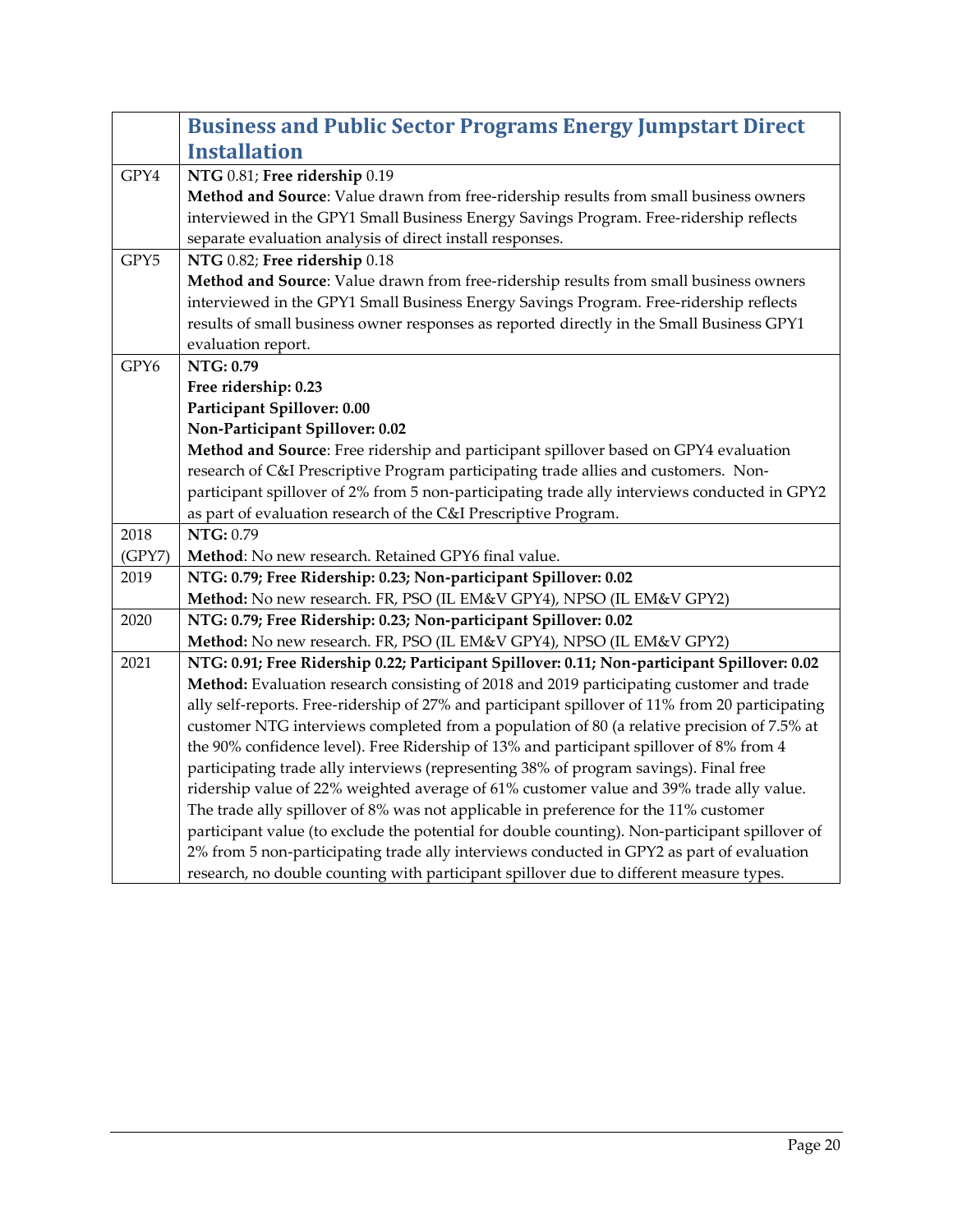<span id="page-20-0"></span>

|        | <b>Business and Public Sector Programs Prescriptive Rebate</b>                                |
|--------|-----------------------------------------------------------------------------------------------|
| GPY1   | NTG 0.43; Free ridership 0.57; Participant Spillover 0.00                                     |
|        | Method and Source: Evaluation research consisting of participating customer self-reports:     |
|        | 37 NTG interviews completed covering 40 projects from a population of 137 projects. No        |
|        | quantifiable participant spillover was found from customer self-reports. Customer             |
|        | participant self-reported free-ridership was 57 percent.                                      |
| GPY2   | NTG 0.63; Free ridership 0.41; Participant Spillover 0.02; Non-Participant Spillover 0.02     |
|        | Method and Source: Evaluation research consisting of GPY2 participating customer self-        |
|        | reports, GPY2 participating trade ally self-reports, and non-participating trade ally self-   |
|        | reports. Free-ridership of 41% and participant spillover of 0.1% from 58 participating        |
|        | customer NTG interviews completed covering 127 projects from a population of 793              |
|        | projects. Participant spillover of 2% from 9 participating trade ally interviews. Non-        |
|        | participant spillover of 2% from 5 non-participating trade ally interviews.                   |
| GPY3   | NTG 0.63; Free ridership 0.41; Participant Spillover: 0.02; Non-Participant Spillover: 0.02   |
|        | Method and Source: Deemed by SAG consensus from GPY2 evaluation research.                     |
|        |                                                                                               |
| GPY4   | NTG 0.58; Free ridership 0.45; Participant Spillover: 0.01; Non-Participant Spillover: 0.02   |
|        | Method and Source: Based on GPY2 evaluation research, with minor adjustments based on         |
|        | consideration of planned measure mix.                                                         |
| GPY5   | NTG 0.63; Free ridership 0.41; Participant Spillover: 0.02; Non-Participant Spillover: 0.02   |
|        | Method and Source: Based on GPY2 evaluation research of the C&I Prescriptive Program,         |
|        | but with no adjustments for a forecasted measure mix.                                         |
| GPY6   | NTG: 0.79                                                                                     |
|        | Free ridership: 0.23                                                                          |
|        | Participant Spillover: 0.00                                                                   |
|        | Non-Participant Spillover: 0.02                                                               |
|        | Method and Source: Evaluation research consisting of GPY4 participating customer self-        |
|        | reports, and GPY4 participating trade ally self-reports. Free-ridership of 23% and            |
|        | participant spillover of 0% from 21 participating customer NTG interviews completed from      |
|        | a population of 49 (a relative precision of $\pm$ 13% at a 90% confidence level). Participant |
|        | spillover of 0% from 8 participating trade ally interviews. Non-participant spillover of 2%   |
|        | from 5 non-participating trade ally interviews conducted in GPY2 as part of evaluation        |
| 2018   | research.<br>NTG: 0.79                                                                        |
| (GPY7) | Method: No new research. Retained GPY6 final value.                                           |
| 2019   | NTG: 0.79; Free Ridership 0.23; Non-participant Spillover: 0.02                               |
|        | Method: No new research. FR, PSO (IL EM&V GPY4), NPSO (IL EM&V GPY2)                          |
| 2020   | NTG: 0.79; Free Ridership 0.23; Non-participant Spillover: 0.02                               |
|        | Method: No new research. FR, PSO (IL EM&V GPY4), NPSO (IL EM&V GPY2)                          |
|        |                                                                                               |
| 2021   | NTG: 0.91, all measures, including Commercial Food Service Projects, excluding                |
|        | Thermostats: Free Ridership 0.22; Participant Spillover: 0.11; Non-participant Spillover:     |
|        | 0.02                                                                                          |
|        | Method: Evaluation research consisting of 2018 and 2019 participating customer and trade      |
|        | ally self-reports. Free-ridership of 27% and participant spillover of 11% from 20             |
|        | participating customer NTG interviews completed from a population of 80 (a relative           |
|        | precision of 7.5% at the 90% confidence level). Free Ridership of 13% and participant         |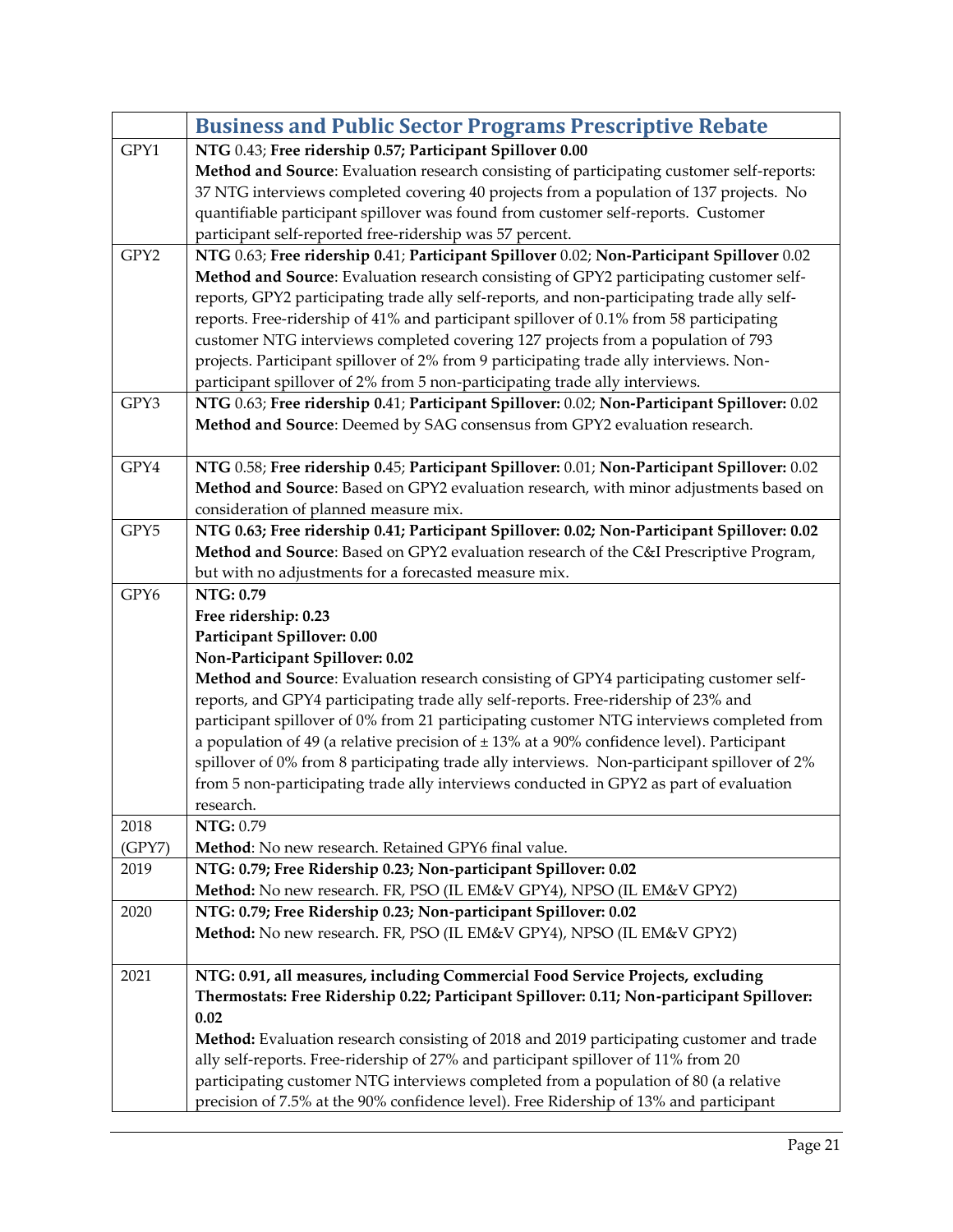| <b>Business and Public Sector Programs Prescriptive Rebate</b>                                |
|-----------------------------------------------------------------------------------------------|
| spillover of 8% from 4 participating trade ally interviews (representing 38% of program       |
| savings). Final free ridership value of 22% weighted average of 61% customer value and        |
| 39% trade ally value. The trade ally spillover of 8% was not applicable in preference for the |
| 11% customer participant value (to exclude the potential for double counting). Non-           |
| participant spillover of 2% from 5 non-participating trade ally interviews conducted in       |
| GPY2 as part of evaluation research, no double counting with participant spillover due to     |
| different measure types.                                                                      |
| This survey research did not include Public Sector Prescriptive participants, which           |
| accounted for approximately 16% of Prescriptive Rebate program savings in 2018 and 2019.      |
| We plan to conduct separate survey research with the relatively small number of Public        |
| Sector participants that participate in multiple programs. We recommend the results for the   |
| business participants be used for the public sector until new research is completed. Further  |
| justification and explanation is provided in the NTG memo.                                    |
|                                                                                               |
| Thermostat Rebates: NTG: 0.91; Participant Free Ridership: 0.11, Non-Participant              |
| Spillover 0.02.                                                                               |
| The Thermostat NTG is 1 minus 50% of the program level free ridership for rebates for all     |
| other equipment plus NPSO, because the TRM heating savings was based on a consumption         |
| data analysis using matching to non-participants.                                             |
|                                                                                               |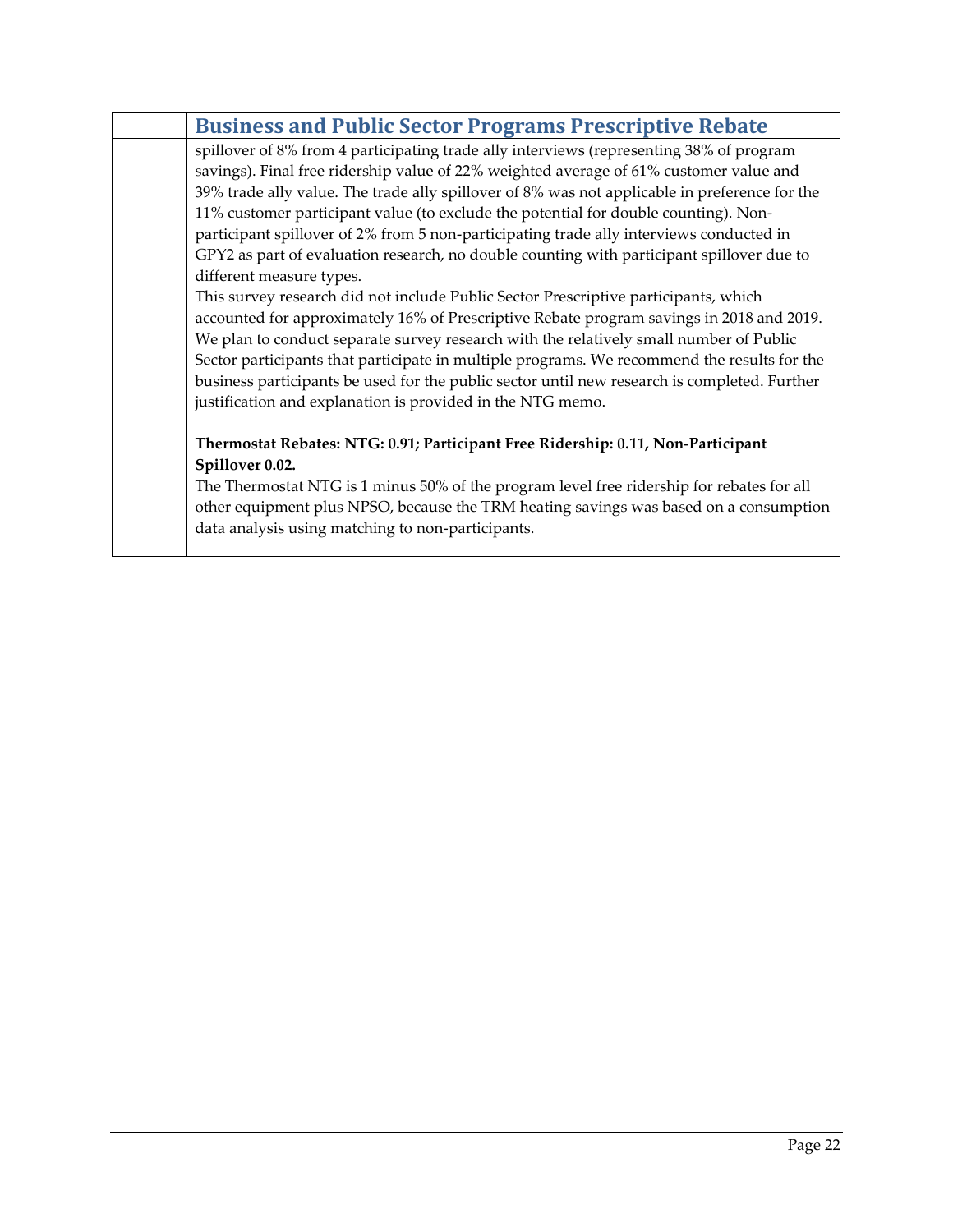<span id="page-22-0"></span>

|        | <b>Business and Public Sector Programs Custom Rebate</b>                                                                                                                                  |
|--------|-------------------------------------------------------------------------------------------------------------------------------------------------------------------------------------------|
| GPY1   | <b>NTG 0.68</b>                                                                                                                                                                           |
|        | Free ridership 0.32                                                                                                                                                                       |
|        | Participant Spillover 0.00                                                                                                                                                                |
|        | Method and Source: Evaluation research consisting of participating customer self-reports:                                                                                                 |
|        | 15 NTG interviews completed covering 15 projects from a population of 32 projects. No                                                                                                     |
|        | quantifiable participant spillover was found from customer self-reports.                                                                                                                  |
| GPY2   | NTG 0.78; Free ridership 0.24; Participant Spillover 0.02; Non-Participant Spillover 0.00                                                                                                 |
|        | Method and Source: Evaluation research consisting of GPY2 participating customer self-                                                                                                    |
|        | reports, GPY2 participating trade ally self-reports, and non-participating trade ally self-                                                                                               |
|        | reports. Free-ridership of 41% and participant spillover of 0.1% from 40 participating                                                                                                    |
|        | customer NTG interviews completed covering 44 projects from a population of 100 projects.                                                                                                 |
|        | Participant spillover of 2% from 5 participating trade ally interviews. Non-participant                                                                                                   |
|        | spillover of 0% from 5 non-participating trade ally interviews.                                                                                                                           |
| GPY3   | NTG 0.78; Free ridership 0.24; Participant Spillover 0.02; Non-Participant Spillover 0.00                                                                                                 |
|        | Method and Source: Deemed by SAG consensus from GPY2 evaluation research.                                                                                                                 |
| GPY4   | <b>NTG</b> 0.68                                                                                                                                                                           |
|        | Method and Source: Based on GPY2 evaluation research, but with adjustment based on                                                                                                        |
|        | review of other Illinois Custom programs.                                                                                                                                                 |
| GPY5   | NTG 0.78; Free ridership 0.24; Participant Spillover 0.02; Non-Participant Spillover 0.00                                                                                                 |
|        | Method and Source: Based on GPY2 evaluation research of the C&I Custom Program, but                                                                                                       |
|        | with no further adjustments based on review of other Illinois Custom Program NTG values                                                                                                   |
|        | for GPY5/EPY8.                                                                                                                                                                            |
| GPY6   | NTG 0.69; Free ridership 0.31; Participant Spillover: 0.00; Non-Participant Spillover: 0.00                                                                                               |
|        | Method and Source: Evaluation research consisting of GPY4 participating customer self-                                                                                                    |
|        | reports, and GPY4 participating trade ally self-reports. Free-ridership of 31% and                                                                                                        |
|        | participant spillover of 0% from 13 participating customer NTG interviews completed from<br>a population of 29 (a relative precision of $\pm$ 19% at a 90% confidence level). Participant |
|        | spillover of 0 from 6 participating trade ally interviews. Non-participant spillover of 0%                                                                                                |
|        | from 5 non-participating trade ally interviews conducted in GPY2 as part of evaluation                                                                                                    |
|        | research.                                                                                                                                                                                 |
| 2018   | NTG: 0.69                                                                                                                                                                                 |
| (GPY7) | Method: No new research. Retained GPY6 final value                                                                                                                                        |
| 2019   | NTG: 0.69; Free Ridership 0.31                                                                                                                                                            |
|        | Method: No new research. FR, PSO (IL EM&V GPY4, NPSO (IL EM&V GPY2)                                                                                                                       |
| 2020   | NTG: 0.74; Free Ridership 0.26, Participant Spillover: 0.0                                                                                                                                |
|        | Method: Navigant analysis of participant interviews conducted in 2019 of 2018 Custom                                                                                                      |
|        | Rebate Program participants, including the private and public sectors. Completed 10                                                                                                       |
|        | interviews from population of 19 ( $C/P$ 90/8). Sample size not large enough for separate                                                                                                 |
|        | Private/Public NTG estimates.                                                                                                                                                             |
| 2021   | NTG: 0.74; Free Ridership 0.26, Participant Spillover: 0.0                                                                                                                                |
|        | Method: No new research. Navigant analysis of participant interviews conducted in 2019 of                                                                                                 |
|        | 2018 Custom Rebate Program participants, including the private and public sectors.                                                                                                        |
|        | Completed 10 interviews from population of 19 (C/P 90/8). Sample size not large enough for                                                                                                |
|        | separate Private/Public NTG estimates.                                                                                                                                                    |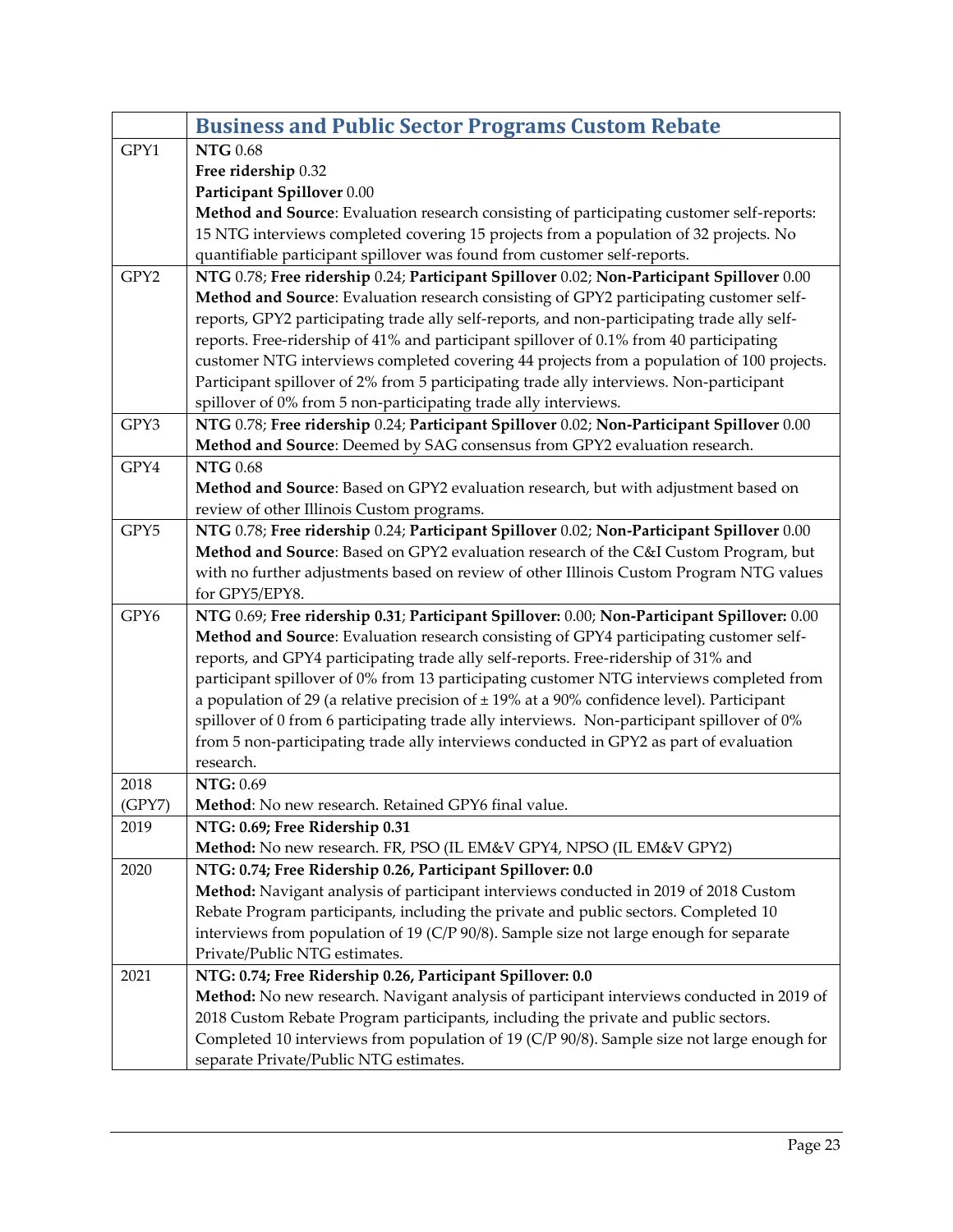<span id="page-23-0"></span>

|        | <b>Business and Public Sector Programs Gas Optimization</b>                              |
|--------|------------------------------------------------------------------------------------------|
| GPY3   | NTG 1.02; Free ridership 0.09; Participant Spillover: 0.11                               |
|        | Method and Source: Evaluation recommendation accepted by SAG based on GPY1               |
|        | evaluation research of the joint C&I Retro-Commissioning Program (RCx).                  |
| GPY4   | NTG 1.02; Free ridership 0.09; Participant Spillover: 0.11                               |
|        | Method and Source: Deemed by SAG consensus. Values based on GPY1 RCx evaluation          |
|        | research.                                                                                |
| GPY5   | NTG 1.02; Free ridership 0.09; Participant Spillover: 0.11                               |
|        | Method and Source: No new research. Values based on GPY1 RCx evaluation research.        |
| GPY6   | NTG 1.02; Free ridership 0.09; Participant Spillover: 0.11                               |
|        | Method and Source: No new research. Values based on GPY1 RCx evaluation research.        |
| 2018   | <b>NTG: 1.02</b>                                                                         |
| (GPY7) | Method: No new research. Retained GPY6 final value.                                      |
| 2019   | NTG 0.91; Free ridership 0.14; Participant Spillover: 0.05                               |
|        | Method: FR and PSO: 2018 Survey of 7 GPY6 participants. Memo: Net-to-Gross Research      |
|        | Results from GPY6 for the Gas Optimization Study Offering, Navigant, 8/29/18, revised    |
|        | 9/13/18.                                                                                 |
| 2020   | NTG 0.91; Free ridership 0.14; Participant Spillover: 0.05                               |
|        | Method: FR and PSO: 2018 Survey of 7 GPY6 participants. Memo: Net-to-Gross Research      |
|        | Results from GPY6 for the Gas Optimization Study Offering, Navigant, 8/29/18, revised    |
|        | 9/13/18.                                                                                 |
|        |                                                                                          |
|        | No adjustment to FR, no additional SO found based on Navigant analysis of data from      |
|        | outbound telephone surveys conducted in 2019 with Gas Optimization Study Service         |
|        | Providers (SP) for Peoples Gas and North Shore Gas. Navigant staff fielded the telephone |
|        | survey in Q2 and Q3 2019. Of the eight potential SPs, five responded to NTG survey       |
|        | questions. These five SPs were responsible for 97% of January 2017 through July 2019     |
|        | program savings.                                                                         |
| 2021   | NTG 0.91; Free ridership 0.14; Participant Spillover: 0.05                               |
|        | Method: FR and PSO: 2018 Survey of 7 GPY6 participants. Memo: Net-to-Gross Research      |
|        | Results from GPY6 for the Gas Optimization Study Offering, Navigant, 8/29/18, revised    |
|        | 9/13/18.                                                                                 |
|        | No adjustment to FR, no additional SO found based on Navigant analysis of data from      |
|        | outbound telephone surveys conducted in 2019 with Gas Optimization Study Service         |
|        | Providers (SP) for Peoples Gas and North Shore Gas. Navigant staff fielded the telephone |
|        | survey in Q2 and Q3 2019. Of the eight potential SPs, five responded to NTG survey       |
|        | questions. These five SPs were responsible for 97% of January 2017 through July 2019     |
|        | program savings.                                                                         |
|        |                                                                                          |

<span id="page-23-1"></span>

|      | <b>Business and Public Sector Strategic Energy Management (SEM)</b>                       |
|------|-------------------------------------------------------------------------------------------|
| 2019 | <b>NTG: 1.00</b>                                                                          |
|      | Method: SAG Consensus. Program NTG value would apply to other cohorts (for example,       |
|      | healthcare) as well as industrial. For equipment measures identified through SEM that are |
|      | channeled through other incentive programs, use the NTG of the program processing the     |
|      | equipment incentive                                                                       |
|      |                                                                                           |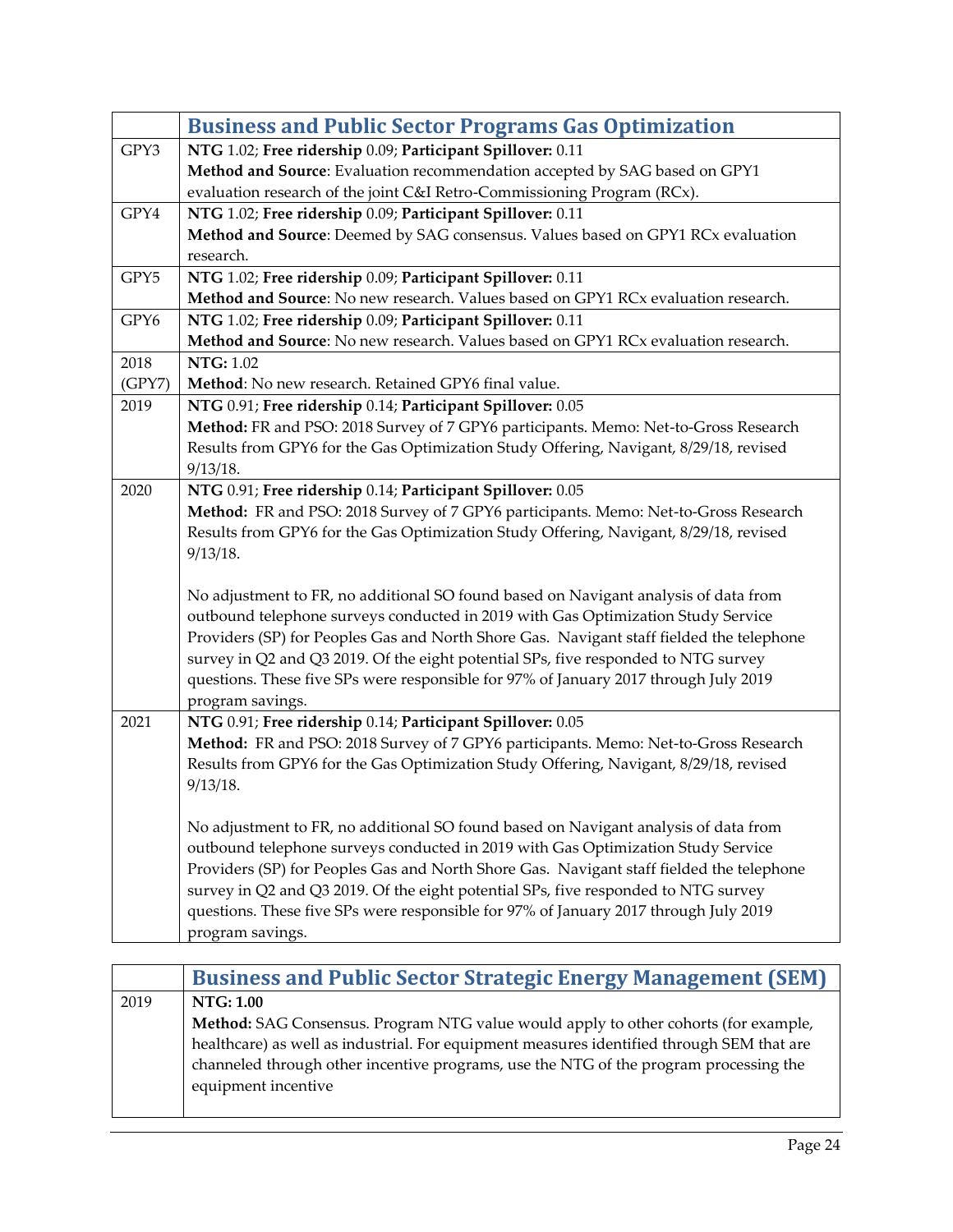|      | <b>Business and Public Sector Strategic Energy Management (SEM)</b>                       |
|------|-------------------------------------------------------------------------------------------|
| 2020 | NTG: 1.00                                                                                 |
|      | Method: No new research. Program NTG value would apply to other cohorts (for example,     |
|      | healthcare) as well as industrial. For equipment measures identified through SEM that are |
|      | channeled through other incentive programs, use the NTG of the program processing the     |
|      | equipment incentive                                                                       |
| 2021 | NTG: 1.00                                                                                 |
|      | Method: No new research. Program NTG value would apply to other cohorts (for example,     |
|      | healthcare) as well as industrial. For equipment measures identified through SEM that are |
|      | channeled through other incentive programs, use the NTG of the program processing the     |
|      | equipment incentive                                                                       |

<span id="page-24-0"></span>

|        | <b>Business and Public Sector Retro-Commissioning</b>                                        |
|--------|----------------------------------------------------------------------------------------------|
| GPY1   | <b>NTG</b> 1.02                                                                              |
|        | Free ridership 0.09                                                                          |
|        | Participant Spillover 0.11                                                                   |
|        | Method and Source: Evaluation research consisting of GPY1 participating customer and         |
|        | Retro-Commissioning Service Provider self-reports. Interviews conducted with 9 of 15         |
|        | participants from Peoples Gas and North Shore Gas and eight of nine Service Providers.       |
|        | Participant and Service Provider spillover researched.                                       |
| GPY2   | Peoples Gas: Deemed NTG 1.02; Free ridership 0.09; Participant Spillover: 0.11               |
|        | North Shore Gas: Deemed NTG 1.02; Free ridership 0.09; Participant Spillover: 0.11           |
|        | Method and Source: Deemed by SAG consensus from GPY1 evaluation research.                    |
| GPY3   | Peoples Gas: Deemed NTG 1.02; Free ridership 0.09; Participant Spillover: 0.11               |
|        | North Shore Gas: Deemed NTG 1.02; Free ridership 0.09; Participant Spillover: 0.11           |
|        | Method and Source: Deemed by SAG consensus from GPY1 evaluation research.                    |
| GPY4   | NTG 1.02; Free ridership 0.09; Participant Spillover: 0.11                                   |
|        | Method and Source: Deemed by SAG consensus. Values based on GPY1 evaluation research.        |
| GPY5   | NTG 1.02; Free ridership 0.09; Participant Spillover: 0.11                                   |
|        | Method and Source: No new research. Values based on GPY1 evaluation research.                |
| GPY6   | NTG 1.02; Free ridership 0.09; Participant Spillover: 0.11                                   |
|        | Method and Source: No new research. Values based on GPY1 evaluation research.                |
| 2018   | <b>NTG: 1.02</b>                                                                             |
| (GPY7) | Method: No new research. Retained GPY6 final value.                                          |
| 2019   | NTG: 0.94; Free Ridership: 0.06, PSO and NPSO = 0.00                                         |
|        | Method: Evaluation research conducted 2017 and 2018 with GPY6/EPY9 project participants      |
|        | resulted in a NTG of 0.94 for gas. Memo: Net-to-Gross Research Results from EPY9/GPY6 for    |
|        | the Coordinated Utility Retro-Commissioning Program, Navigant, 8/25/18, revised 9/14/18.     |
|        | FR results weighted 36% for participants (FR=0.13) and 64% for service providers (FR=0.025). |
|        | No spillover identified.                                                                     |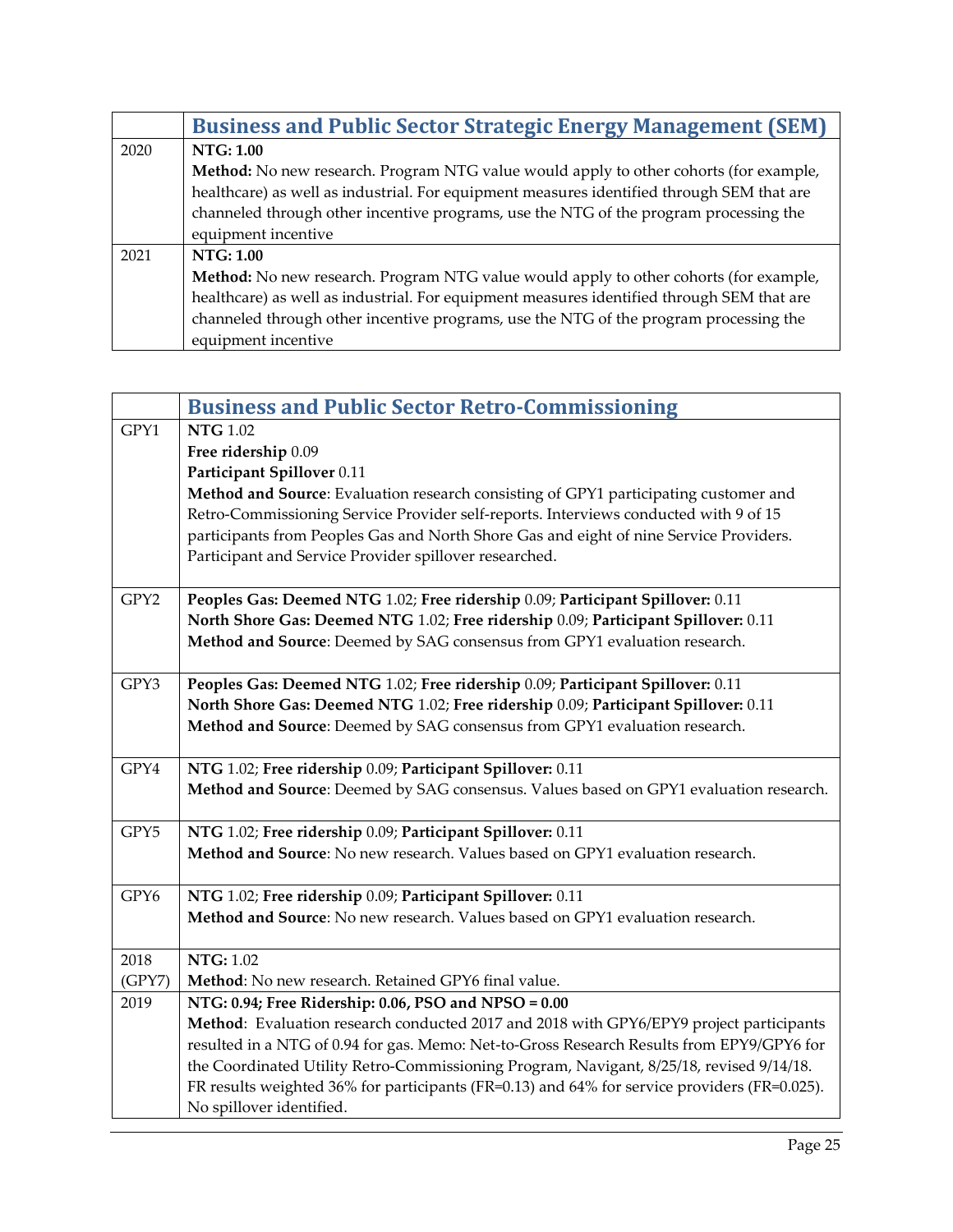|      | <b>Business and Public Sector Retro-Commissioning</b>                                                                                                                                                                                                                                                                                                                                                                                                                                       |
|------|---------------------------------------------------------------------------------------------------------------------------------------------------------------------------------------------------------------------------------------------------------------------------------------------------------------------------------------------------------------------------------------------------------------------------------------------------------------------------------------------|
|      |                                                                                                                                                                                                                                                                                                                                                                                                                                                                                             |
| 2020 | NTG: 0.94; Free Ridership: 0.06, PSO and NPSO = 0.00<br>Method: No new research. Evaluation research conducted 2017 and 2018 with GPY6/EPY9<br>project participants resulted in a NTG of 0.94 for gas. Memo: Net-to-Gross Research Results<br>from EPY9/GPY6 for the Coordinated Utility Retro-Commissioning Program, Navigant,<br>8/25/18, revised 9/14/18. FR results weighted 36% for participants (FR=0.13) and 64% for<br>service providers (FR=0.025). No spillover identified.       |
| 2021 | NTG: 0.94; Free Ridership: 0.06, PSO and NPSO = 0.00<br>Method: No new research. Evaluation research conducted 2017 and 2018 with GPY6/EPY9<br>project participants resulted in a NTG of 0.94 for gas. Memo: Net-to-Gross Research Results<br>from EPY9/GPY6 for the Coordinated Utility Retro-Commissioning Program, Navigant,<br>$8/25/18$ , revised $9/14/18$ . FR results weighted 36% for participants (FR=0.13) and 64% for<br>service providers (FR=0.025). No spillover identified. |

<span id="page-25-0"></span>

| <b>Business and Public Sector Joint Non-Residential New</b>                                                                                                                      |
|----------------------------------------------------------------------------------------------------------------------------------------------------------------------------------|
| <b>Construction Program</b>                                                                                                                                                      |
| <b>NTG</b> 0.52                                                                                                                                                                  |
| Method and Source: PGL and NSG have joined the Business New Construction (BNC)                                                                                                   |
| Program offered by Nicor Gas and ComEd. The BNC Program NTG value was the                                                                                                        |
| recommended value for Nicor Gas for GPY4.                                                                                                                                        |
| NTG 0.92; Free ridership 0.08, Spillover 0.00                                                                                                                                    |
| Method and Source: Value drawn from gas-weighted free-ridership and spillover results                                                                                            |
| from participant interviews conducted for the Nicor Gas and ComEd GPY3/EPY6 Business                                                                                             |
| New Construction Program.                                                                                                                                                        |
|                                                                                                                                                                                  |
| <b>NTG 0.67</b>                                                                                                                                                                  |
| Method and Source: FR, PSO, and NPSO research conducted for Nicor Gas and ComEd for                                                                                              |
| GPY4/EPY7 resulted in a NTG of 0.57 for gas. SAG consensus for GPY6 is a three-year                                                                                              |
| average of 0.52, 0.92, and 0.57. Also applies to small business new construction.                                                                                                |
| NTG: 0.77                                                                                                                                                                        |
|                                                                                                                                                                                  |
| Method: Research conducted for ComEd and gas utility program partners for GPY5/EPY8<br>resulted in a NTG ratio of 0.83 for natural gas measures. SAG consensus for GPY6 and 2018 |
| (GPY7) was to use a three-year average of the most recent NTG research values. For 2018                                                                                          |
| (GPY7), the three most recent research values are: 0.92, 0.57, and 0.83, producing an average                                                                                    |
| of 0.77. The NTG value also applies to small business new construction. The research applied                                                                                     |
| TRM v5.0 NTG algorithms.                                                                                                                                                         |
|                                                                                                                                                                                  |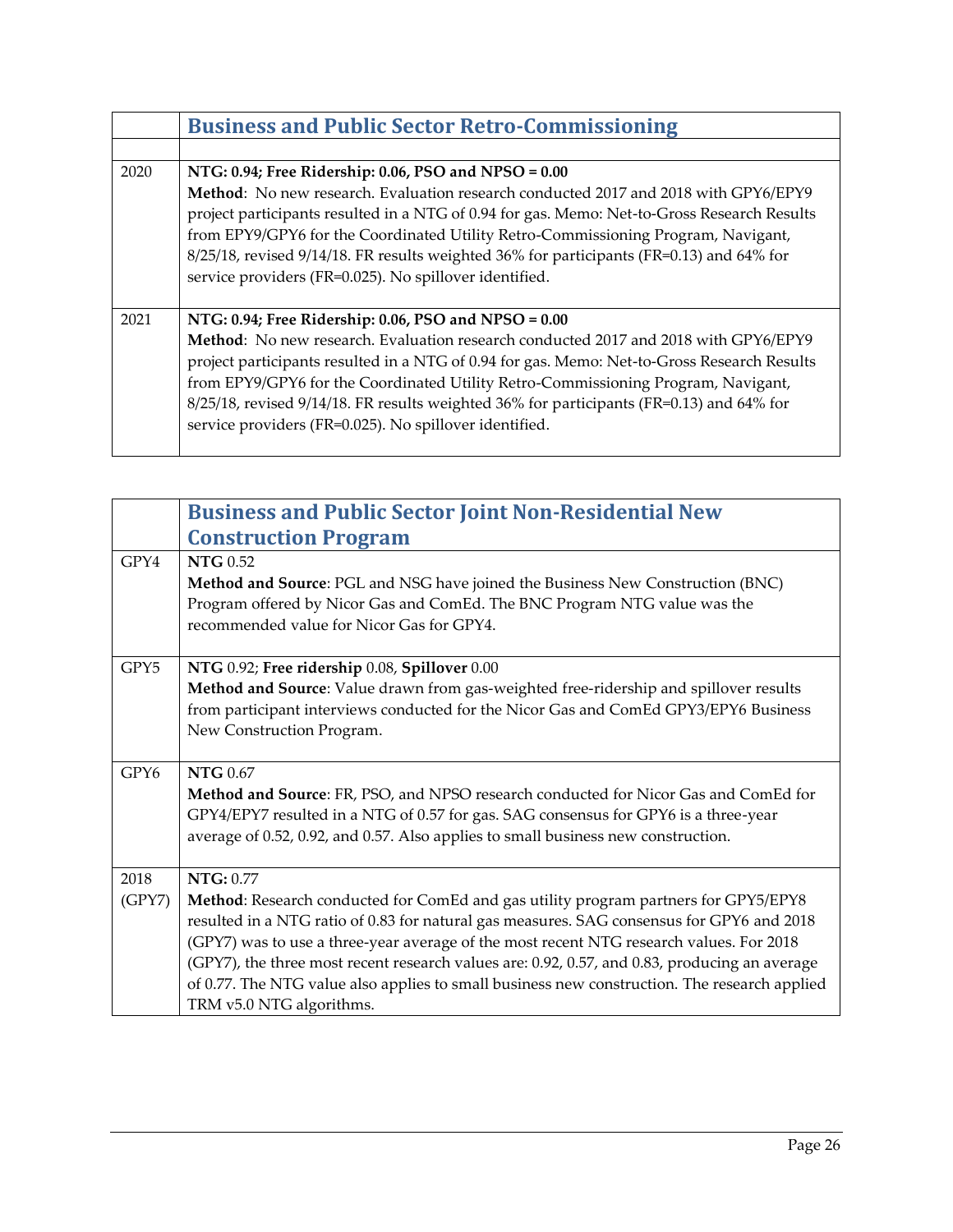|      | <b>Business and Public Sector Joint Non-Residential New</b>                                                                                                                                                                                                                                                                                                                                                                                                                                                                                                                                                                                                                                 |
|------|---------------------------------------------------------------------------------------------------------------------------------------------------------------------------------------------------------------------------------------------------------------------------------------------------------------------------------------------------------------------------------------------------------------------------------------------------------------------------------------------------------------------------------------------------------------------------------------------------------------------------------------------------------------------------------------------|
|      | <b>Construction Program</b>                                                                                                                                                                                                                                                                                                                                                                                                                                                                                                                                                                                                                                                                 |
| 2019 | NTG: 0.70<br>Method: Evaluation research conducted during GPY6/EPY9 for gas utility and ComEd<br>projects resulted in a NTG of 0.48 for gas, applying TRM v6.0 methodologies. Memo: Net-to-<br>Gross Research Results from the EPY9/GPY6 Non-Residential New Construction Program,<br>Navigant, 8/24/18, revised 9/21/18. FR based on 24 interviews, PSO based on 120 on-line<br>survey responses. SAG consensus NTG for GPY6 and 2018 (GPY7) was to use a three year<br>average of the most recent research results (which were 0.92, 0.57, and 0.83 for 2018 (GPY7).<br>For 2019, the SAG consensus is a four year average of NTG values (0.70), based on: 0.92, 0.57,<br>0.83, and 0.48. |
| 2020 | NTG: 0.58, Free Ridership: 0.42<br>Method: NTG Average of previous 4 program years GPY4 (0.57), GPY5 (0.83), GPY6 (0.48), &<br>CY2018 (0.45); 2018 FR estimate of 55% from Navigant CY2018 research, based on 23<br>completed interviews.                                                                                                                                                                                                                                                                                                                                                                                                                                                   |
| 2021 | NTG: 0.54, 2019 Participant Researched Free Ridership: 0.61<br>Method: NTG is the average of previous 4 program years GPY5 (0.83), GPY6 (0.48), CY2018<br>(0.45) & CY2019 (0.39); 2019 FR estimate from Opinion Dynamics CY2019 research, based on<br>28 completed interviews.                                                                                                                                                                                                                                                                                                                                                                                                              |

<span id="page-26-0"></span>

|                  | <b>Business and Public Sector Combined Heat and Power</b>                                 |
|------------------|-------------------------------------------------------------------------------------------|
| GPY <sub>5</sub> | Launched in GPY5                                                                          |
|                  | <b>NTG</b> 0.73                                                                           |
|                  | Free ridership 0.73                                                                       |
|                  | Spillover 0.00                                                                            |
|                  | Method: GPY5 NTG value for Nicor Gas Custom Program.                                      |
| GPY6             | NTG: Project-specific NTG values to be determined by evaluation early in each project. If |
|                  | that is not possible, the default of 0.80 NTG will be used.                               |
|                  | Method: NTG of 0.80 is an average based on evaluation secondary research and NYSERDA's    |
|                  | 0.90 NTG.                                                                                 |
|                  |                                                                                           |
| 2018             | NTG: Project-specific NTG values to be determined by evaluation early in each project. If |
| (GPY7)           | that is not possible, the default of 0.80 NTG will be used.                               |
|                  | Method: No new research. Retained GPY6 approach.                                          |
| 2019             | NTG: Project-specific NTG values to be determined by evaluation early in each project. If |
|                  | that is not possible, the default of 0.80 NTG will be used.                               |
| 2020             | NTG: Project-specific NTG values to be determined by evaluation early in each project. If |
|                  | that is not possible, the default of 0.80 NTG will be used.                               |
|                  | Method. No new research, retained GPY6 approach.                                          |
| 2021             | NTG: Project-specific NTG values to be determined by evaluation early in each project. If |
|                  | that is not possible, the default of 0.80 NTG will be used.                               |
|                  | Method. No new research, retained GPY6 approach.                                          |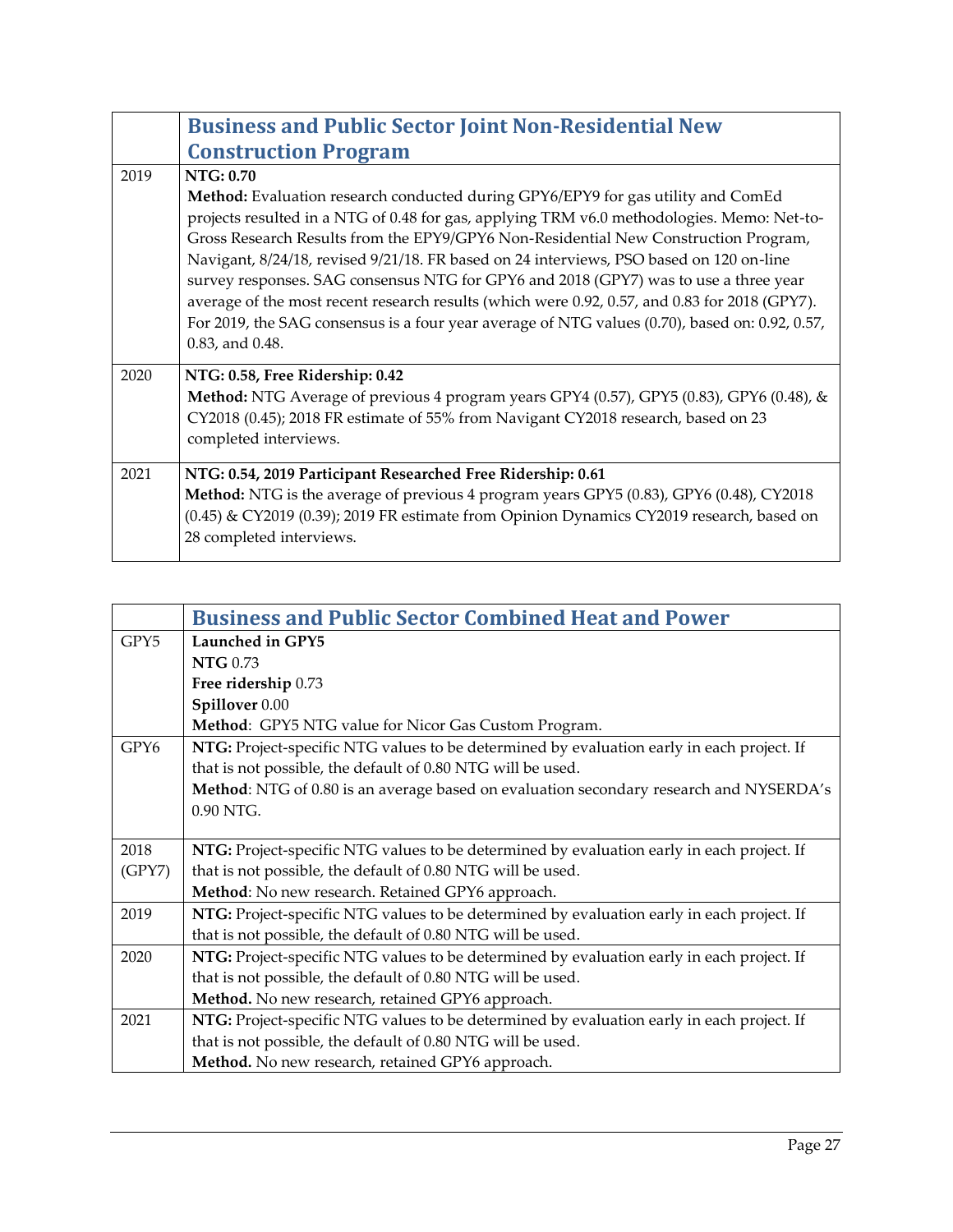<span id="page-27-0"></span>

|      | <b>Small/Mid-Sized Business Energy Savings</b>                                               |
|------|----------------------------------------------------------------------------------------------|
| GPY1 | <b>NTG 0.99</b>                                                                              |
|      | Free ridership 0.02                                                                          |
|      | Participant Spillover 0.01                                                                   |
|      | Method and Source: Evaluation research consisting of GPY1 participating customer self-       |
|      | report combined with trade ally input. Customer self-reports: 30 participant NTG             |
|      | interviews completed covering 31 projects from a population of 396 projects. Basic method    |
|      | of participant free ridership analysis was applied. One percent participant spillover was    |
|      | found from customer self-reports. Customer participant self-reported free-ridership was 18   |
|      | percent for Peoples Gas and North Shore Gas. Trade ally interviews: Three trade allies       |
|      | interviewed representing 98% of ex ante program therm savings. Individual trade ally         |
|      | responses to free-ridership questions were weighted by their respective fuel-specific        |
|      | program savings contributions and combined for a fuel-specific overall free-ridership rate.  |
|      | This approach resulted in an evaluation estimate of 2 percent free-ridership for gas         |
|      | measures.                                                                                    |
| GPY2 | Peoples Gas: Deemed NTG 0.99; Free ridership 0.02; Participant Spillover: 0.01               |
|      | North Shore Gas: Deemed NTG 0.99; Free ridership 0.02; Participant Spillover: 0.01           |
|      | Method and Source: Deemed by SAG consensus from GPY1 evaluation research.                    |
|      |                                                                                              |
| GPY3 | Peoples Gas: Deemed NTG 0.99; Free ridership 0.02; Participant Spillover: 0.01               |
|      | North Shore Gas: Deemed NTG 0.99; Free ridership 0.02; Participant Spillover: 0.01           |
|      | Method and Source: Deemed by SAG consensus from GPY1 evaluation research.                    |
| GPY4 | NTG 0.99; Free ridership 0.02; Participant Spillover: 0.01                                   |
|      | Method and Source: Based on evaluation recommendation. Did not reach consensus.              |
| GPY5 | NTG 0.93 (for Direct Install and Retrofit Incentives)                                        |
|      | Free ridership 0.09 Spillover 0.02                                                           |
|      | Method: The GPY5 NTG value uses an equal-weight average of the free-ridership estimate       |
|      | from participant survey research performed on ComEd participants during EPY7 with the        |
|      | free-ridership estimate derived from PG/NSG trade ally interviews in GPY1. For participant   |
|      | spillover, the EPY7 ComEd result was 2%, the Nicor Gas GPY1 result was 2%, and PG/NSG        |
|      | GPY1 result was 1%. A value of 2% for participant spillover was set for all three utilities. |
|      | This results in a NTGR of 0.93. For ComEd PY7 NTG research, Navigant conducted a CATI        |
|      | survey of 70 program projects drawn at random from a sample frame of 4,441 projects with     |
|      | ex-ante savings of 5,000 kWh or greater, representing 82 percent of PY7 projects and 98      |
|      | percent of PY7 expected savings. Sample size chosen to attain +/- 10 percent precision at 90 |
|      | percent confidence.                                                                          |
| GPY6 | NTG 0.93 for Direct Install, Retrofit (custom and prescriptive projects)                     |
|      | Free ridership 0.09; average of participant (0.16) and trade ally (0.03)                     |
|      | Participant Spillover 0.02 Non-Participant Spillover 0.00                                    |
|      | Method: The GPY6 NTG value uses an equal-weight average of the 16 percent free-              |
|      | ridership estimate from participant survey research performed on ComEd participants          |
|      | during EPY7 (described in GPY5 above) with the three percent free-ridership estimate         |
|      | derived from PGL and NSG trade ally interviews in GPY4. The PGL and NSG GPY4 trade           |
|      | ally free ridership is based on 12 trade ally interviews from a population of 55. The GPY4   |
|      | trade ally interviews found no spillover. For participant spillover, the EPY7 ComEd result   |
|      | was 2%, the Nicor Gas GPY1 result was 2%, and PG/NSG GPY1 result was 1%. A value of          |
|      | 2% for participant spillover was set for all three utilities.                                |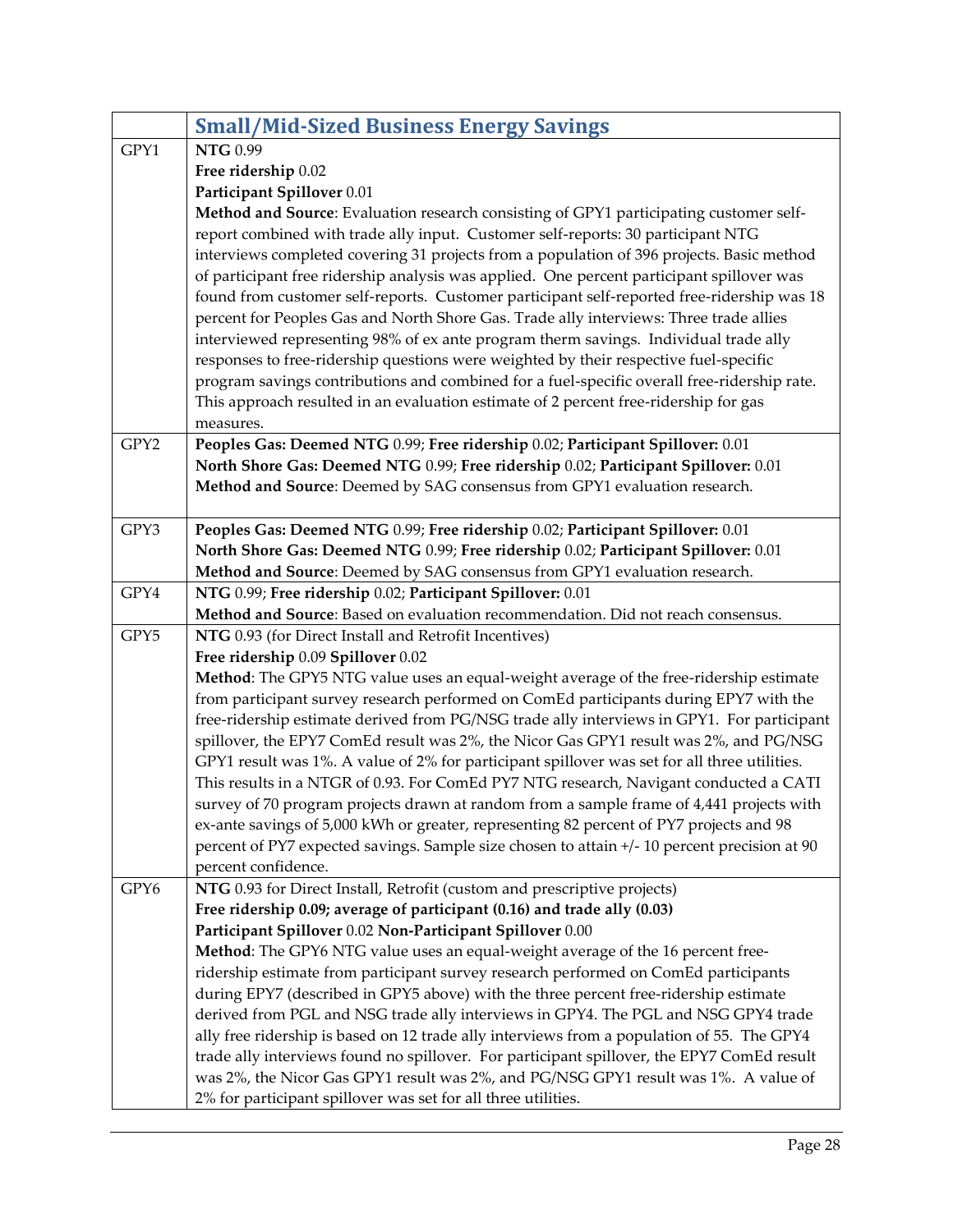|        | <b>Small/Mid-Sized Business Energy Savings</b>                                                |
|--------|-----------------------------------------------------------------------------------------------|
| 2018   | NTG 0.92 for Direct Install and Retrofit (custom and prescriptive projects)                   |
| (GPY7) | Free ridership 0.09; equal weighted average of participant (0.15) and trade ally (0.03)       |
|        | results                                                                                       |
|        | Participant Spillover 0.01                                                                    |
|        | Non-Participant Spillover 0.00                                                                |
|        | Method: The 2018 (GPY7) NTG value uses an equal-weight average of the 15 percent free         |
|        | ridership estimate from participant telephone survey research conducted on 44 PGL & NSG       |
|        | participants from GPY5, and a three percent free-ridership estimate for 12 PGL & NSG trade    |
|        | allies from interviews conducted in GPY4. The participant free ridership estimate was based   |
|        | on "Option 1" of the TRM v5.0 NTG protocol which is now the protocol in TRM v6.0. The         |
|        | PGL and NSG GPY4 trade ally free ridership is based on a representative stratified sample     |
|        | of 12 trade ally interviews from a population of 55. The GPY4 trade ally interviews found     |
|        | no spillover. For participant spillover, both GPY5 and GPY1 results for PGL & NSG were 1      |
|        | percent.                                                                                      |
| 2019   | No new research. For CY2019, Navigant recommended using the TRM v7.0 methodology to           |
|        | weight the participant and service provider free ridership scores because the weighted        |
|        | triangulation method appropriately gives more weight to more certain results. The free        |
|        | ridership research we used for scoring the weighting of service providers and participants    |
|        | was conducted in GPY5. Navigant reviewed the reports that documented our methodology,         |
|        | sample sizes, survey instruments, and results for free ridership research, and then used      |
|        | judgement to assign scores to the triangulation factors according to TRM v7.0. The TRM v7.0   |
|        | weighting methodology is not applied to spillover. See Navigant memo: Weighting Gas           |
|        | Utility Small Business Service Provider and Participant Free Ridership using the TRM          |
|        | Version 7.0 Protocol and CY2019 NTG Recommendations, 9/19/18.                                 |
|        | Direct Install: NTG 0.95; Participant Free Ridership: 0.15; Service Provider Free Ridership:  |
|        | 0.00; 40/60: 0.06; Participant Spillover: 0.01                                                |
|        | Method: No new research. FR (40% weight to participant FR value researched in GPY5; 60%       |
|        | weight to service provider. Service provider for direct install is the program implementation |
|        | contractor - FR is set at zero. PSO (Value based on GPY5 participant research); NPSO (no      |
|        | value). GPY5 FR and PSO researched values based on TRM v6.0 algorithms                        |
|        |                                                                                               |
|        | <b>Retrofit Incentives</b>                                                                    |
|        | NTG; 0.92; Participant Free Ridership: 0.15; Trade Ally Free Ridership: 0.03; 46/54: 0.09;    |
|        | Participant Spillover: 0.01                                                                   |
|        | Method: No new research. FR (46% weight to participant FR value researched in GPY5; 54%       |
|        | weight to FR from GPY4 PGL & NSG trade ally research); PSO (Value based on GPY5               |
|        | participant research); NPSO (no value). GPY5 FR and PSO researched values based on TRM        |
|        | v6.0 algorithms                                                                               |
| 2020   | No new research. For CY2019, Navigant recommended using the TRM v7.0 methodology to           |
|        | weight the participant and service provider free ridership scores because the weighted        |
|        | triangulation method appropriately gives more weight to more certain results. The free        |
|        | ridership research we used for scoring the weighting of service providers and participants    |
|        | was conducted in GPY5. Navigant reviewed the reports that documented our methodology,         |
|        | sample sizes, survey instruments, and results for free ridership research, and then used      |
|        | judgement to assign scores to the triangulation factors according to TRM v7.0. The TRM v7.0   |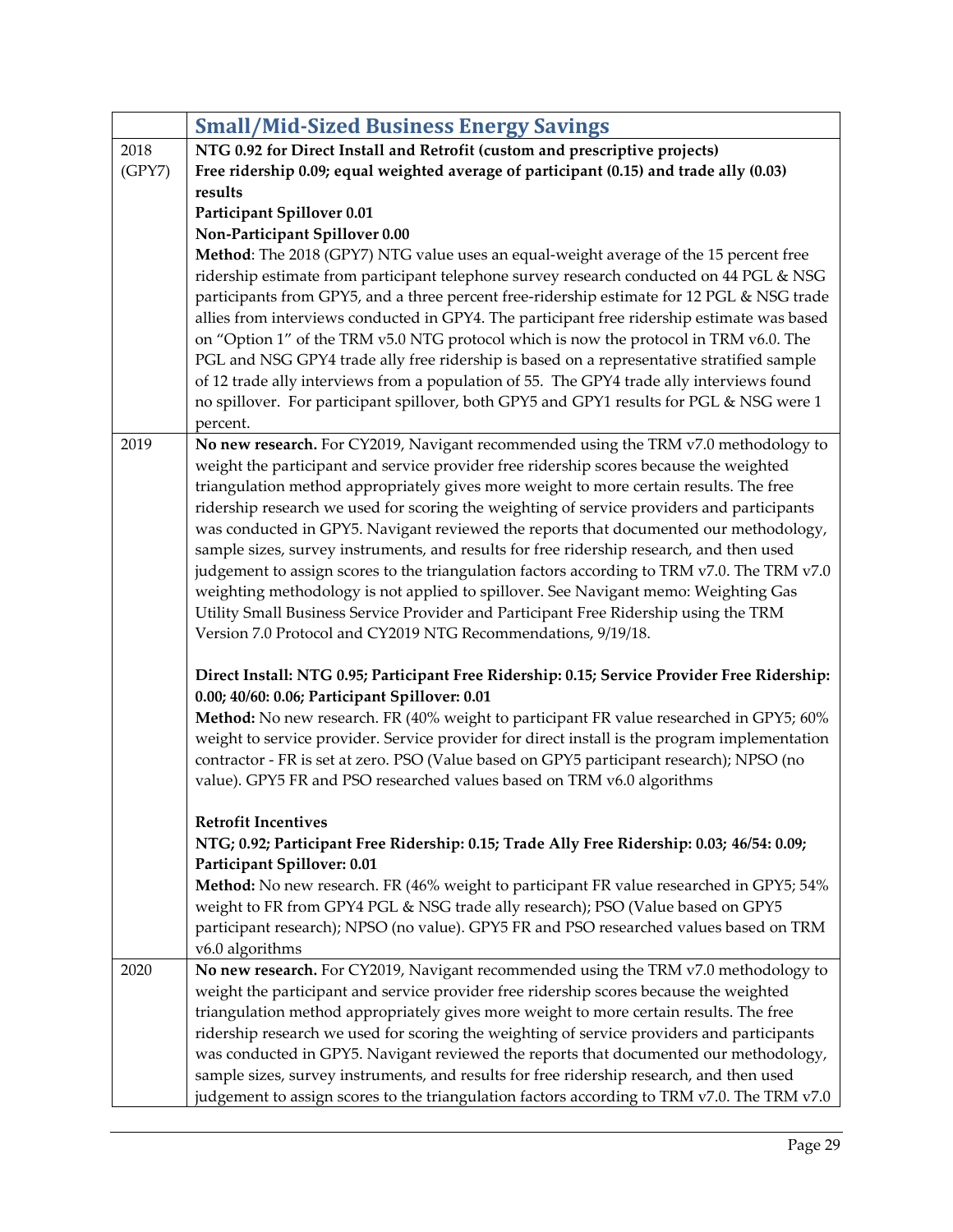|      | <b>Small/Mid-Sized Business Energy Savings</b>                                                                                                                                                                                                                                                                                                                                                                                                                                                                                                                                                                                                                                                                           |
|------|--------------------------------------------------------------------------------------------------------------------------------------------------------------------------------------------------------------------------------------------------------------------------------------------------------------------------------------------------------------------------------------------------------------------------------------------------------------------------------------------------------------------------------------------------------------------------------------------------------------------------------------------------------------------------------------------------------------------------|
|      | weighting methodology is not applied to spillover. See Navigant memo: Weighting Gas                                                                                                                                                                                                                                                                                                                                                                                                                                                                                                                                                                                                                                      |
|      | Utility Small Business Service Provider and Participant Free Ridership using the TRM                                                                                                                                                                                                                                                                                                                                                                                                                                                                                                                                                                                                                                     |
|      | Version 7.0 Protocol and CY2019 NTG Recommendations, 9/19/18.                                                                                                                                                                                                                                                                                                                                                                                                                                                                                                                                                                                                                                                            |
|      | Direct Install: NTG 0.95; Participant Free Ridership: 0.15; Service Provider Free Ridership:                                                                                                                                                                                                                                                                                                                                                                                                                                                                                                                                                                                                                             |
|      | 0.00; 40/60: 0.06; Participant Spillover: 0.01                                                                                                                                                                                                                                                                                                                                                                                                                                                                                                                                                                                                                                                                           |
|      | Method: No new research. FR (40% weight to participant FR value researched in GPY5; 60%                                                                                                                                                                                                                                                                                                                                                                                                                                                                                                                                                                                                                                  |
|      | weight to service provider. Service provider for direct install is the program implementation                                                                                                                                                                                                                                                                                                                                                                                                                                                                                                                                                                                                                            |
|      | contractor - FR is set at zero. PSO (Value based on GPY5 participant research); NPSO (no                                                                                                                                                                                                                                                                                                                                                                                                                                                                                                                                                                                                                                 |
|      | value). GPY5 FR and PSO researched values based on TRM v6.0 algorithms                                                                                                                                                                                                                                                                                                                                                                                                                                                                                                                                                                                                                                                   |
|      | <b>Retrofit Incentives</b>                                                                                                                                                                                                                                                                                                                                                                                                                                                                                                                                                                                                                                                                                               |
|      | NTG; 0.92; Participant Free Ridership: 0.15; Trade Ally Free Ridership: 0.03; 46/54: 0.09;                                                                                                                                                                                                                                                                                                                                                                                                                                                                                                                                                                                                                               |
|      | Participant Spillover: 0.01                                                                                                                                                                                                                                                                                                                                                                                                                                                                                                                                                                                                                                                                                              |
|      | Method: No new research. FR (46% weight to participant FR value researched in GPY5; 54%                                                                                                                                                                                                                                                                                                                                                                                                                                                                                                                                                                                                                                  |
|      | weight to FR from GPY4 PGL & NSG trade ally research); PSO (Value based on GPY5                                                                                                                                                                                                                                                                                                                                                                                                                                                                                                                                                                                                                                          |
|      | participant research); NPSO (no value). GPY5 FR and PSO researched values based on TRM                                                                                                                                                                                                                                                                                                                                                                                                                                                                                                                                                                                                                                   |
|      | v6.0 algorithms                                                                                                                                                                                                                                                                                                                                                                                                                                                                                                                                                                                                                                                                                                          |
| 2021 | No new research. For CY2019, Navigant recommended using the TRM v7.0 methodology to<br>weight the participant and service provider free ridership scores because the weighted                                                                                                                                                                                                                                                                                                                                                                                                                                                                                                                                            |
|      | triangulation method appropriately gives more weight to more certain results. The free<br>ridership research we used for scoring the weighting of service providers and participants<br>was conducted in GPY5. Navigant reviewed the reports that documented our methodology,<br>sample sizes, survey instruments, and results for free ridership research, and then used<br>judgement to assign scores to the triangulation factors according to TRM v7.0. The TRM v7.0<br>weighting methodology is not applied to spillover. See Navigant memo: Weighting Gas<br>Utility Small Business Service Provider and Participant Free Ridership using the TRM<br>Version 7.0 Protocol and CY2019 NTG Recommendations, 9/19/18. |
|      | Direct Install and Efficiency Kits: NTG 0.95; Participant Free Ridership: 0.15; Service<br>Provider Free Ridership: 0.00; 40/60: 0.06; Participant Spillover: 0.01                                                                                                                                                                                                                                                                                                                                                                                                                                                                                                                                                       |
|      | Method: No new research. FR (40% weight to participant FR value researched in GPY5; 60%                                                                                                                                                                                                                                                                                                                                                                                                                                                                                                                                                                                                                                  |
|      | weight to service provider. Service provider for direct install is the program implementation                                                                                                                                                                                                                                                                                                                                                                                                                                                                                                                                                                                                                            |
|      | contractor - FR is set at zero. PSO (Value based on GPY5 participant research); NPSO (no                                                                                                                                                                                                                                                                                                                                                                                                                                                                                                                                                                                                                                 |
|      | value). GPY5 FR and PSO researched values based on TRM v6.0 algorithms                                                                                                                                                                                                                                                                                                                                                                                                                                                                                                                                                                                                                                                   |
|      |                                                                                                                                                                                                                                                                                                                                                                                                                                                                                                                                                                                                                                                                                                                          |
|      | Retrofit Incentives, including Commercial Food Service Projects, excluding Thermostats:                                                                                                                                                                                                                                                                                                                                                                                                                                                                                                                                                                                                                                  |
|      | NTG; 0.92; Participant Free Ridership: 0.15; Trade Ally Free Ridership: 0.03; 46/54: 0.09;                                                                                                                                                                                                                                                                                                                                                                                                                                                                                                                                                                                                                               |
|      | Participant Spillover: 0.01                                                                                                                                                                                                                                                                                                                                                                                                                                                                                                                                                                                                                                                                                              |
|      | Method: No new research. FR (46% weight to participant FR value researched in GPY5; 54%                                                                                                                                                                                                                                                                                                                                                                                                                                                                                                                                                                                                                                  |
|      | weight to FR from GPY4 PGL & NSG trade ally research); PSO (Value based on GPY5<br>participant research); NPSO (no value). GPY5 FR and PSO researched values based on TRM                                                                                                                                                                                                                                                                                                                                                                                                                                                                                                                                                |
|      | v6.0 algorithms.                                                                                                                                                                                                                                                                                                                                                                                                                                                                                                                                                                                                                                                                                                         |
|      |                                                                                                                                                                                                                                                                                                                                                                                                                                                                                                                                                                                                                                                                                                                          |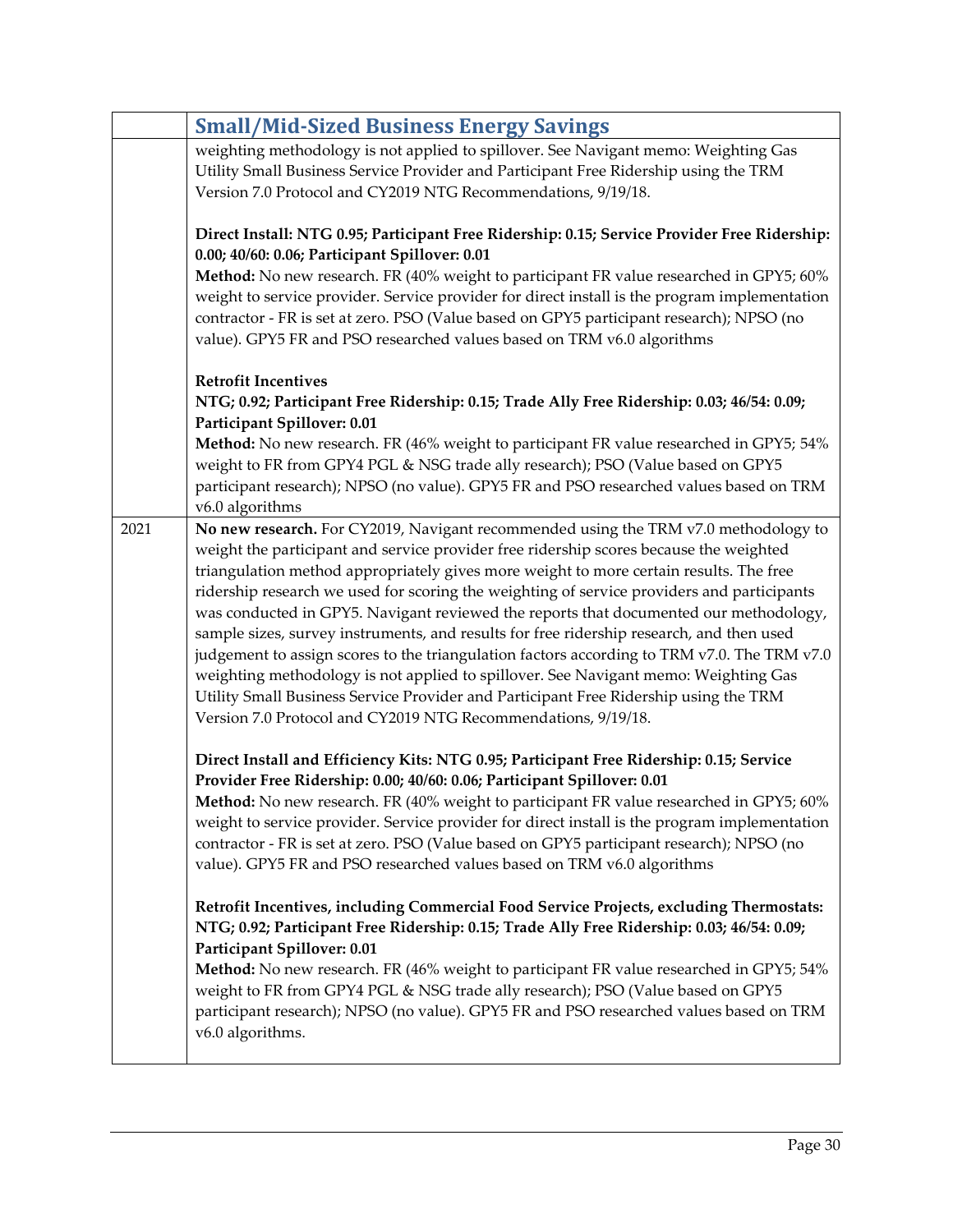| <b>Small/Mid-Sized Business Energy Savings</b>                                                                                        |
|---------------------------------------------------------------------------------------------------------------------------------------|
| Thermostat Rebates: NTG: 0.96; Participant Free Ridership: 0.04.                                                                      |
| The Thermostat NTG is 1 minus 50% of the program level free ridership for Retrofit                                                    |
| Incentives plus NPSO, because the TRM heating savings was based on a consumption data<br>analysis using matching to non-participants. |

<span id="page-30-0"></span>

|        | <b>Building Operator Certification Training</b>                                            |
|--------|--------------------------------------------------------------------------------------------|
| 2018   | NTG: No Recommendation.                                                                    |
| (GPY7) | Method: No new research. Use NTG guidance for 2019 if savings are claimed.                 |
| 2019   | <b>NTG</b> 1.00                                                                            |
|        | Method: In previous years, net savings was estimated directly through participant sampling |
|        | and interviews. No further NTG adjustment is applied if deemed savings are based on        |
|        | historical results.                                                                        |
| 2020   | <b>NTG</b> 1.00                                                                            |
|        | Method: No new research. In previous years, net savings was estimated directly through     |
|        | participant sampling and interviews. No further NTG adjustment is applied if deemed        |
|        | savings are based on historical results.                                                   |
| 2021   | <b>NTG</b> 1.00                                                                            |
|        | Method: No new research. In previous years, net savings was estimated directly through     |
|        | participant sampling and interviews. No further NTG adjustment is applied if deemed        |
|        | savings are based on historical results.                                                   |

<span id="page-30-1"></span>

|        | <b>Market Transformation</b>                                                              |
|--------|-------------------------------------------------------------------------------------------|
| 2018   | NTG: No Recommendation.                                                                   |
| (GPY7) | Method: No new research. Use NTG guidance for 2019 if savings are claimed.                |
| 2019   | NTG: Pilot Specific                                                                       |
|        | Method: Pilot program-specific NTG values to be determined by evaluation early in each    |
|        | project. If that is not possible, default of 0.8 NTG to be used.                          |
| 2020   | NTG: Pilot Specific                                                                       |
|        | Method: No New research. Pilot program-specific NTG values to be determined by            |
|        | evaluation early in each project. If that is not possible, default of 0.8 NTG to be used. |
| 2021   | NTG: Pilot Specific                                                                       |
|        | Method: No New research. Pilot program-specific NTG values to be determined by            |
|        | evaluation early in each project. If that is not possible, default of 0.8 NTG to be used. |

<span id="page-30-2"></span>

|        | <b>Emerging Technologies</b>                                                            |
|--------|-----------------------------------------------------------------------------------------|
| 2018   | NTG: No Recommendation.                                                                 |
| (GPY7) | Method: No new research. Use NTG guidance for 2019 if savings are claimed.              |
| 2019   | <b>NTG</b> 1.00                                                                         |
|        | Method: No NTG adjustment is applied to evaluation verified gross savings estimated for |
|        | first year Emerging Technology pilot programs and research projects.                    |
| 2020   | <b>NTG</b> 1.00                                                                         |